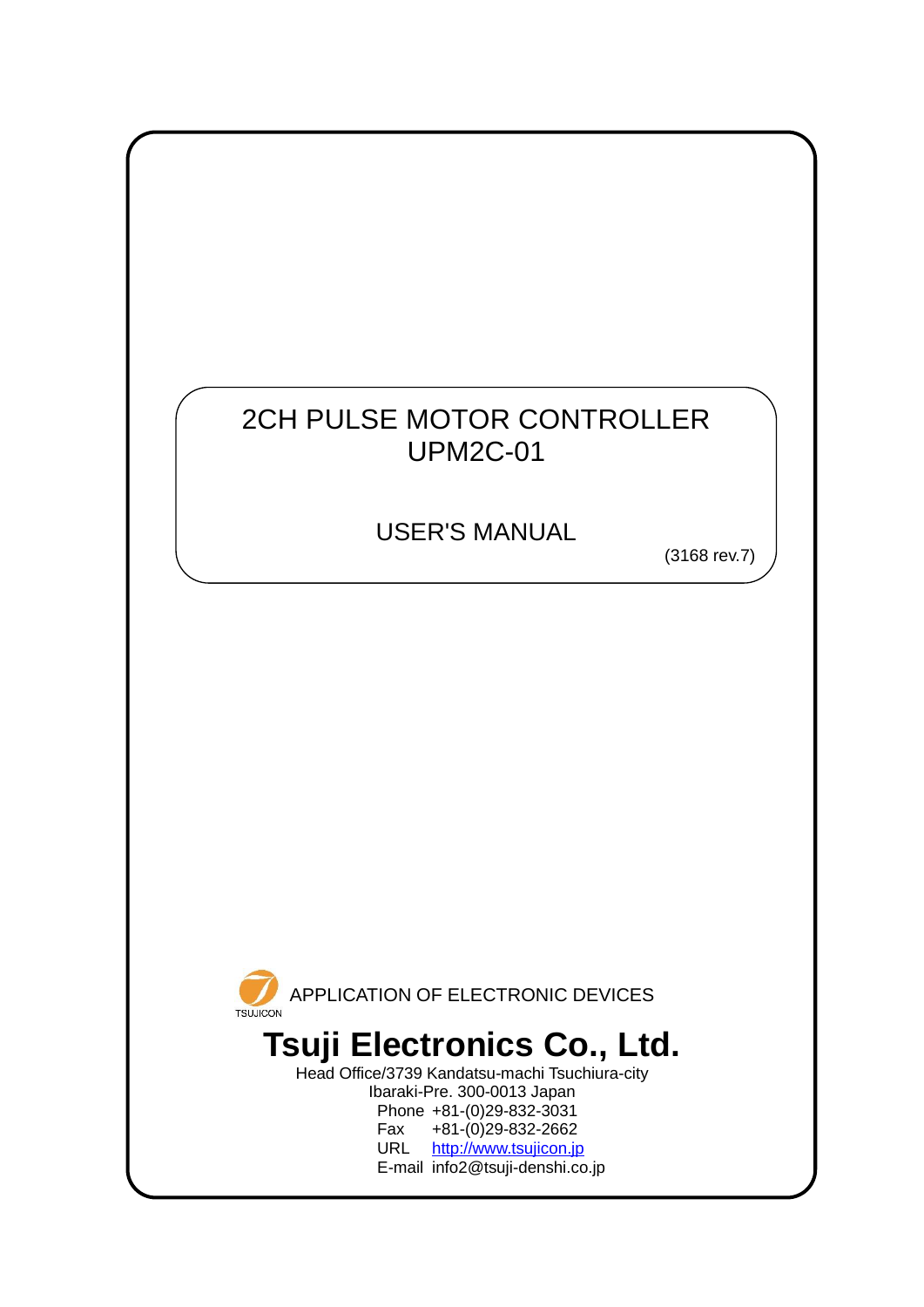## <span id="page-1-0"></span>Contents

| 1                    |  |
|----------------------|--|
|                      |  |
|                      |  |
|                      |  |
| 2                    |  |
|                      |  |
| 3                    |  |
| $\blacktriangleleft$ |  |
|                      |  |
|                      |  |
|                      |  |
| 5                    |  |
|                      |  |
|                      |  |
| 6                    |  |
|                      |  |
|                      |  |
|                      |  |
|                      |  |
|                      |  |
|                      |  |
|                      |  |
|                      |  |
|                      |  |
| 7                    |  |
|                      |  |
|                      |  |
|                      |  |
|                      |  |
|                      |  |
|                      |  |
| 8                    |  |
|                      |  |
|                      |  |
|                      |  |
|                      |  |
|                      |  |
| 9                    |  |
| <b>10</b>            |  |
| 11                   |  |
| 12                   |  |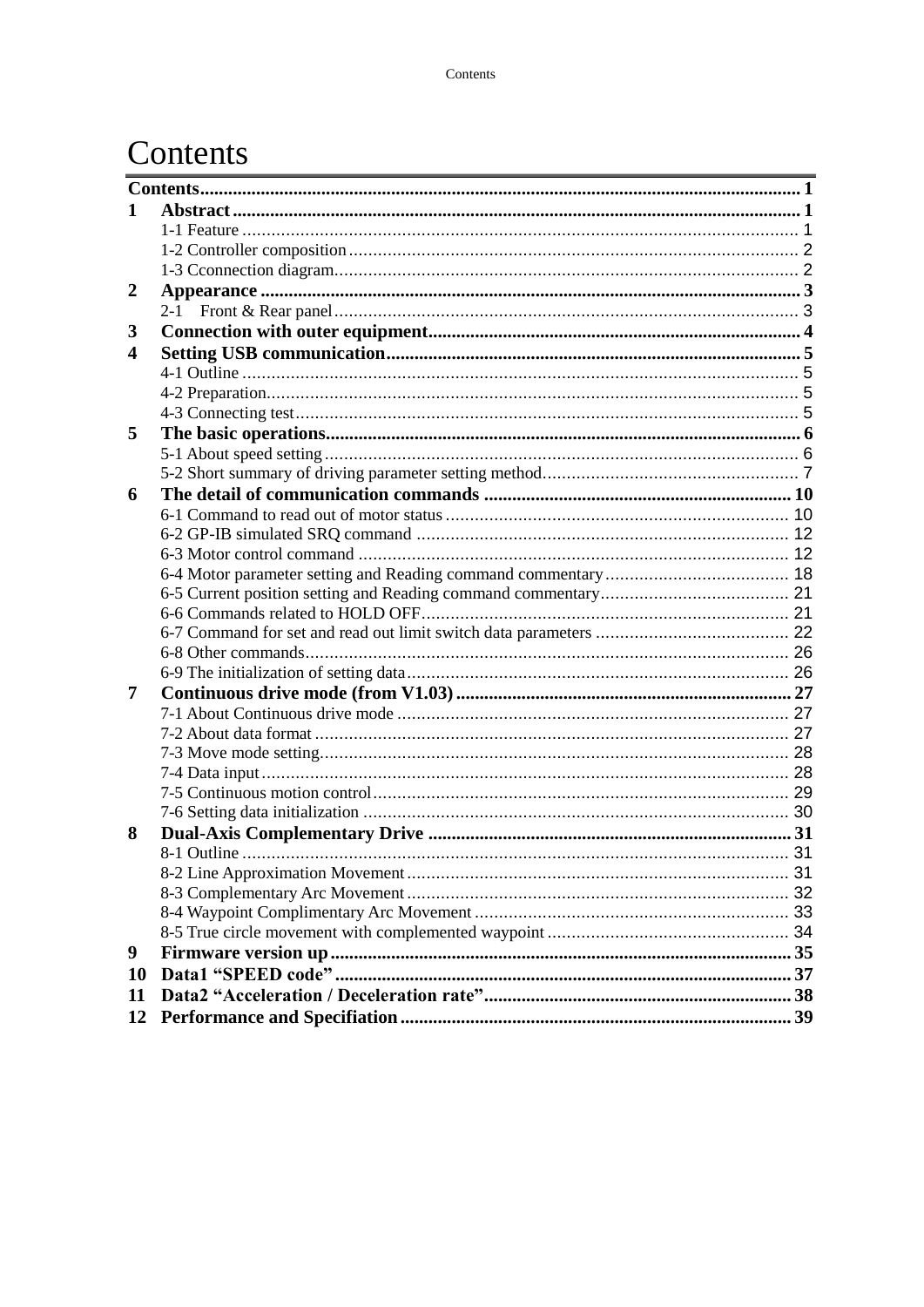# <span id="page-2-0"></span>1 Abstract

## <span id="page-2-1"></span>**1-1 Feature**

UPM2C-01 is the succeeding model which extracted the communication function of NPM2C-01 only to USB. Contol command is upward compatible with NPM2C-01. The parameter which can be set is also extended and it is also miniaturized. It can control immediately only by connecting with USB cable because a power supply is supplied directly from a USB port of PC. It is controllable with the control software of NPM2C-01 because the command of NPM2C-01 can be used.

The main extending points and the changed part from NPM2C-01 are as follows.

- Extension of the number of pulses which can be treated (24bit  $\rightarrow$  32bit)  $(-8,388,607 \text{ to } +8,388,607) \rightarrow (-2,147,483,647 \text{ to } +2,147,483,647)$
- Extension of the number of output pulse frequency (1PPS to 100KPPS)  $\rightarrow$  (1PPS to 5MPPS)
- It corresponds to constant-speed drive and sigmate drive other than trapezoidal drive.
- You can upgrade of firmware (ROM) by USB communication.
- The addition of new commands.
- A large small weight saving and price reduction.

The function of NPM2C-01 and PM2C-06 is also succeeded.

- You can control characteristics of two pulse motors, such as HSPD, MSPD, LSPD, RATE and LMSW individually.
- You can start two motors at a time.
- There are relative position movement, absolute position movement and continuation movement in the move method.
- You can stop the motor by signal from the limit switch and stop command. Slowdown stop and sudden stop can be chosen in each stop procedures.
- Configuration data and positioning data are saved by battery backup.

#### Caution

 This device consumes 250mA on an average, and consumes about 300mA at the maximum. When you use it, please connect directly with PC or connect a USB hub with AC power supply. When it is used with other USB device which consumes current on a PC, this device does not start due to a shortage of current or other USB device may be affected. In that case, please use optional AC adapter.

Be sure to turn off the driver before connecting the USB cable.

Make sure that the UPM2C-01 power lamp lights up before turning on the driver.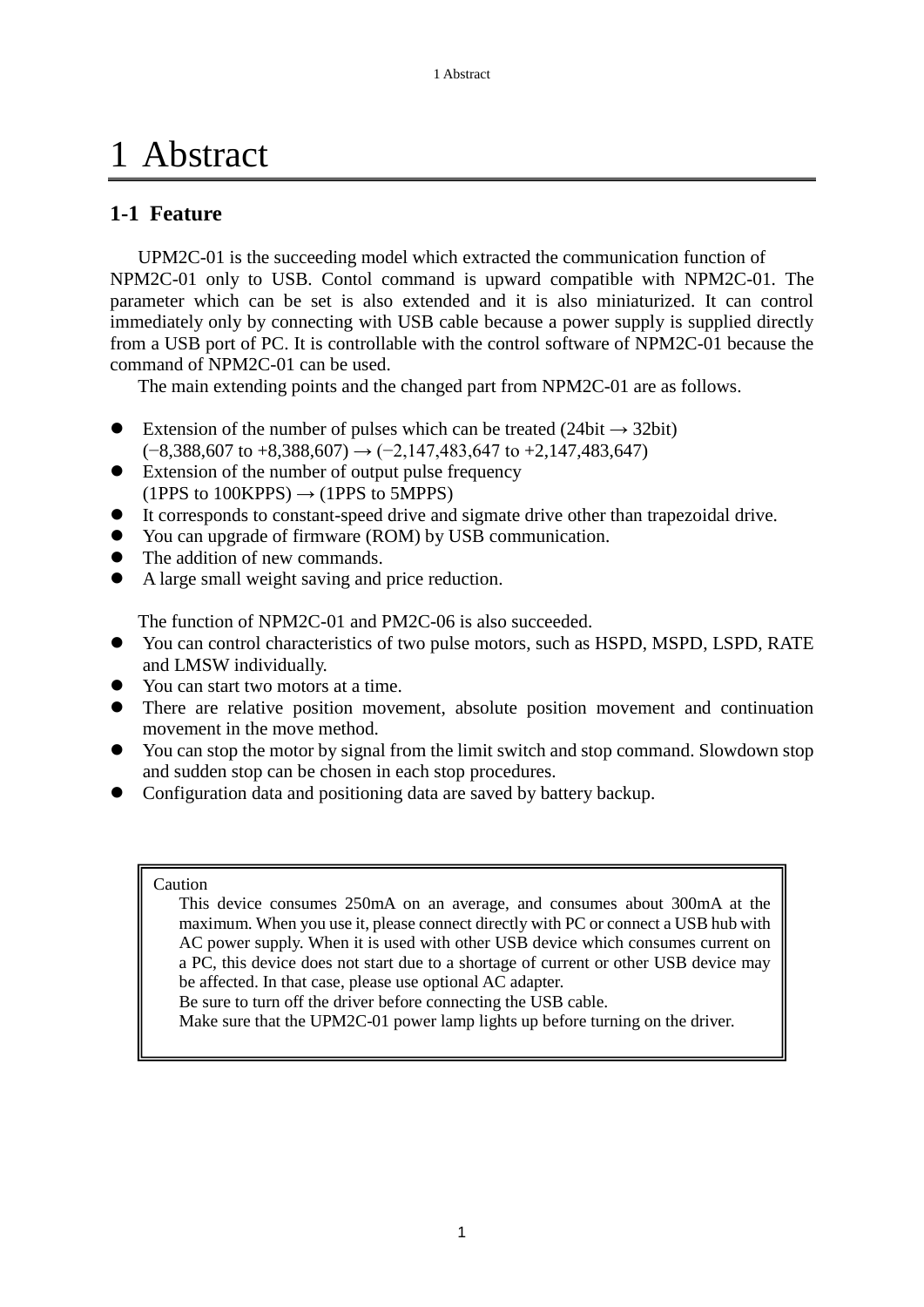## <span id="page-3-0"></span>**1-2 Controller composition**

< Controller diagrammatic illustration >



<span id="page-3-1"></span>**1-3 Cconnection diagram**



LS : Limit Switch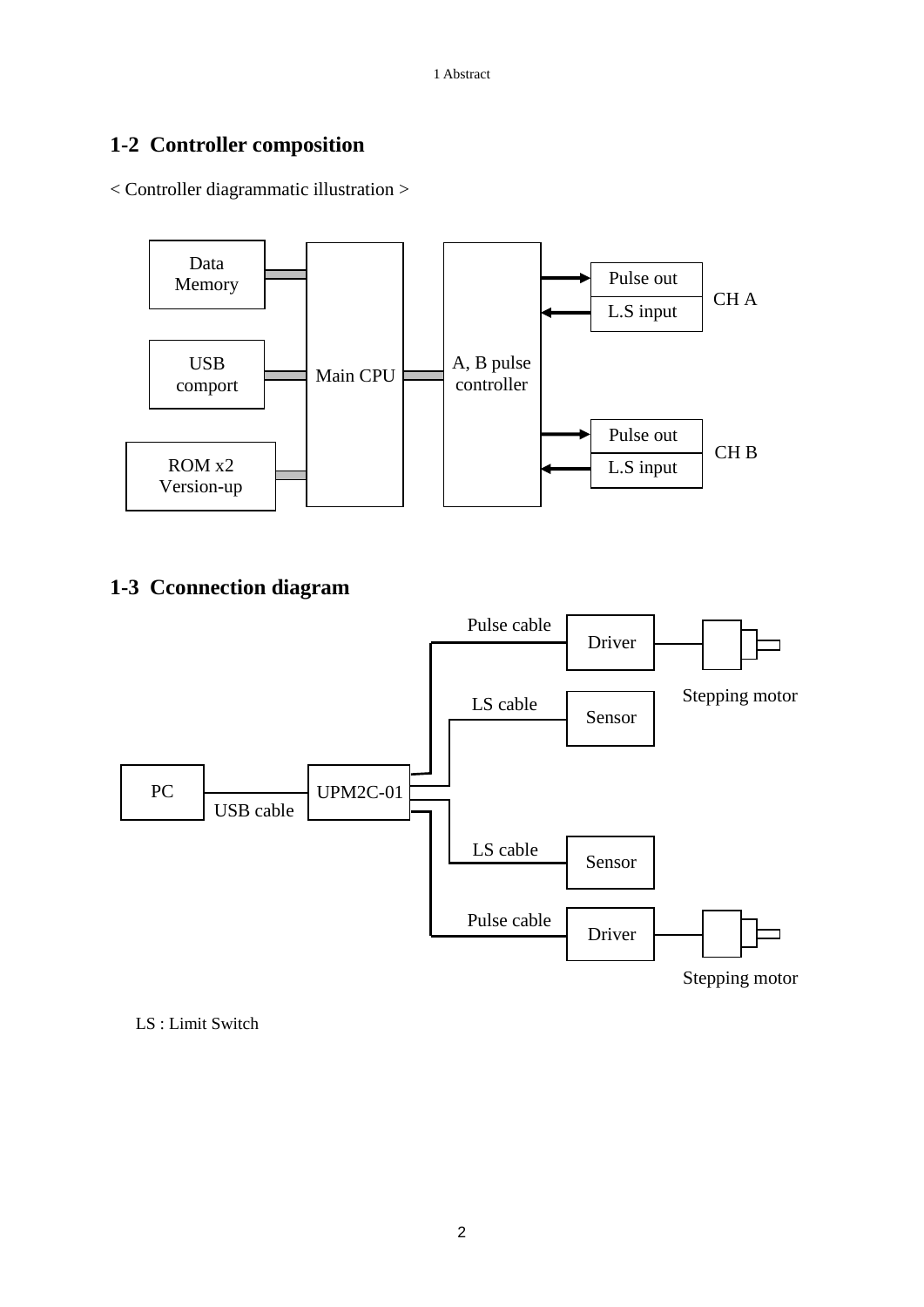## <span id="page-4-0"></span>2 Appearance

### <span id="page-4-1"></span>**2-1 Front & Rear panel**



1. Power LED 2. ACCESS LED 3. USB connector 4. Sensor power supply



5. LS input connector 6. Pulse output connector

| No.            | Name                            | Function                                                                                                                                                                                                                                           |  |
|----------------|---------------------------------|----------------------------------------------------------------------------------------------------------------------------------------------------------------------------------------------------------------------------------------------------|--|
| 1              | <b>POWER LED</b>                | Power LED lights when the power is on. There is no<br>power switch. Power is applied to this unit when you<br>connect a USB connector.                                                                                                             |  |
| $\mathfrak{D}$ | <b>ACCESS LED</b>               | Access LED lights on according to the busy state of<br>internal motor IC. Moreover, when updating the<br>firmware, LED announce you an internal state by blink<br>and lighting.                                                                    |  |
| 3              | USB connector                   | The connector for USB communication. Connector<br>shape is USB-B type.<br>Be sure to turn off the motor driver unit before<br>connecting the USB cable. Make sure that the UPM2C-<br>01 power lamp lights up before turning on the driver<br>unit. |  |
| 4              | Sensor power supply             | Power input connector of EIAJ-4 size for 12 V DC.<br>When you supply 12 V DC to LS, or when stable power<br>supply is required, please connect an AC adapter of 12<br>V DC (T3168AC) to this connector.                                            |  |
| 5              | Limit sensor<br>input connector | Please connect the external limit sensor signal to this<br>connector. Connector shape is DE9P (M) type. Since<br>the interval of a connector is 38mm, please use a D-sub<br>hood with a size of 35 mm or less.                                     |  |
| 6              | Pulse output connector          | Pulse signal is output from this connector.<br>Connector<br>shape is DE9S (F) type.                                                                                                                                                                |  |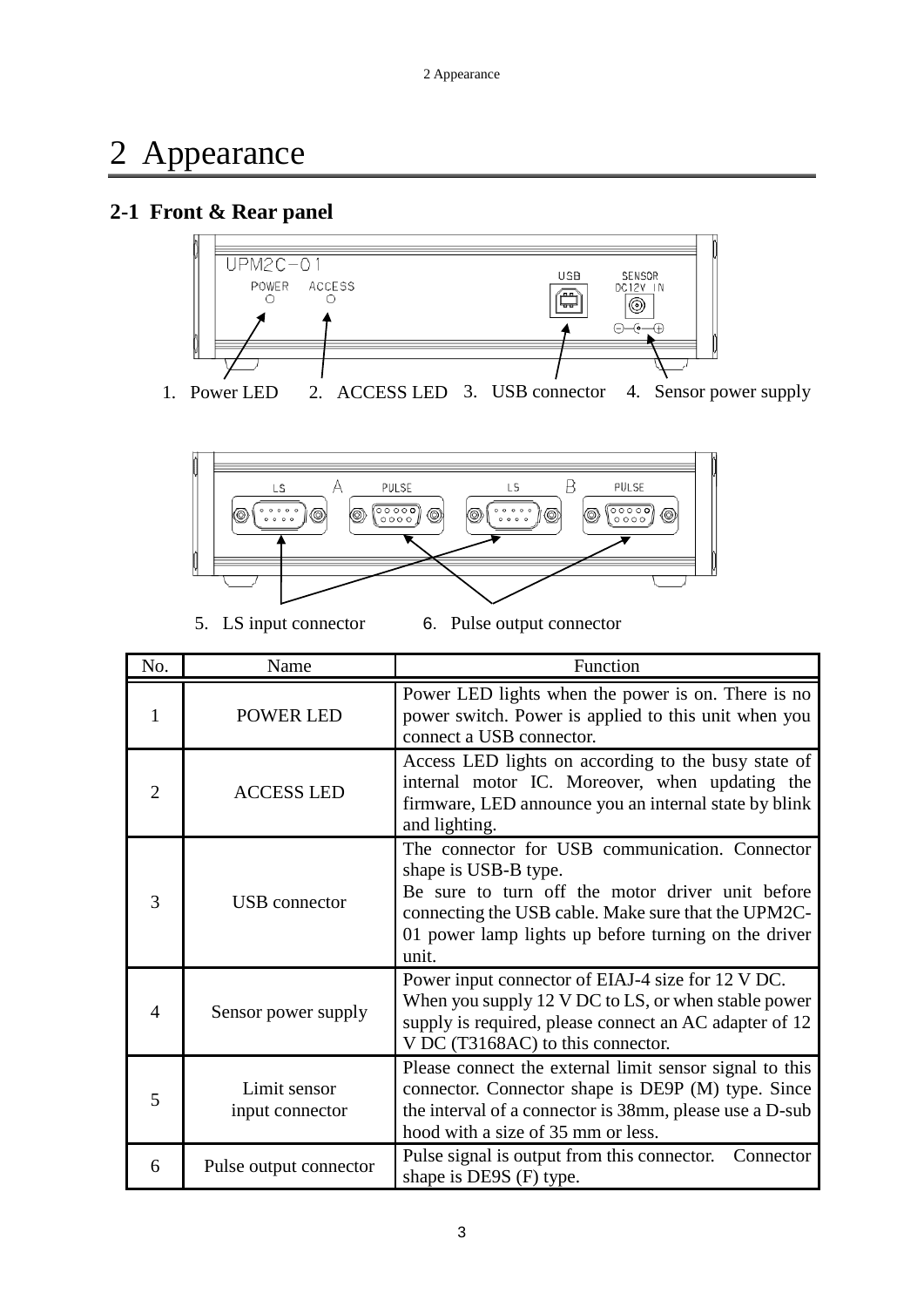# <span id="page-5-0"></span>3 Connection with outer equipment

UPM2C-01 PULSE DE9S (female) DRIVER  $^{\underline{1}}$ O (-)  $^{(+)}$ CWP 300Ω  $^{2}$ O (+) (-) (PULSE)  $\frac{3}{2}O(-)$  $^{(+)}$ **CCWP**  $^{4}$ O (+)  $(-)$ (DIRECTION)  $\frac{5}{2}$ O  $^{6}$ O (-)  $^{(+)}$ HOLD OFF  $^{7}$ O (+)  $(-)$ \*(Open collector output) $\frac{8}{2}$ O  $(+5V)$  $\frac{9}{2}$ O In case of (+) common driver. (2, 4, 7P is not connected at this time.) +12V 0V LS type: both In case of proximity 2KΩ N.O and N.C ok switch. LS DE9P (male) CW LS 12V  $\frac{1}{\sqrt{2}}$ SIG 1P ОΟ  $2P \leftarrow 0V$ CW LS  $\frac{2}{\bigcap}$ CCW L  $\frac{3}{2}$ 12V ОΟ 3P SIG CCW LS  $\frac{4}{2}$ C  $_{4P}$   $\leftarrow$  0V  $\frac{5}{2}$  $\frac{6}{5}$ 12V H.P 6P SIG H.P  $7P \leftarrow 0V$  $\frac{7}{2}$  $\frac{8}{2}$ 12V 0.5A max +12V (when used AC/DC adaptor)  $\sqrt{9}$ 

Connection cables are recommended to be shielded twist pair cable. (more than  $0.2 \text{mm}^2$ )

#### (NOTE)

Connector shell size of DE9P and 9S is varied from each maker's. Please use the shell whose width is 35mm or less. DE-C1-J6 (JAE), XM2S-0911 (OMRON) and HDE-CTF (HIROSE) are possible to be used.

\* H.OFF output has been changed from line driver to open collector since shipping in 2016. Connection cable can be used continuously.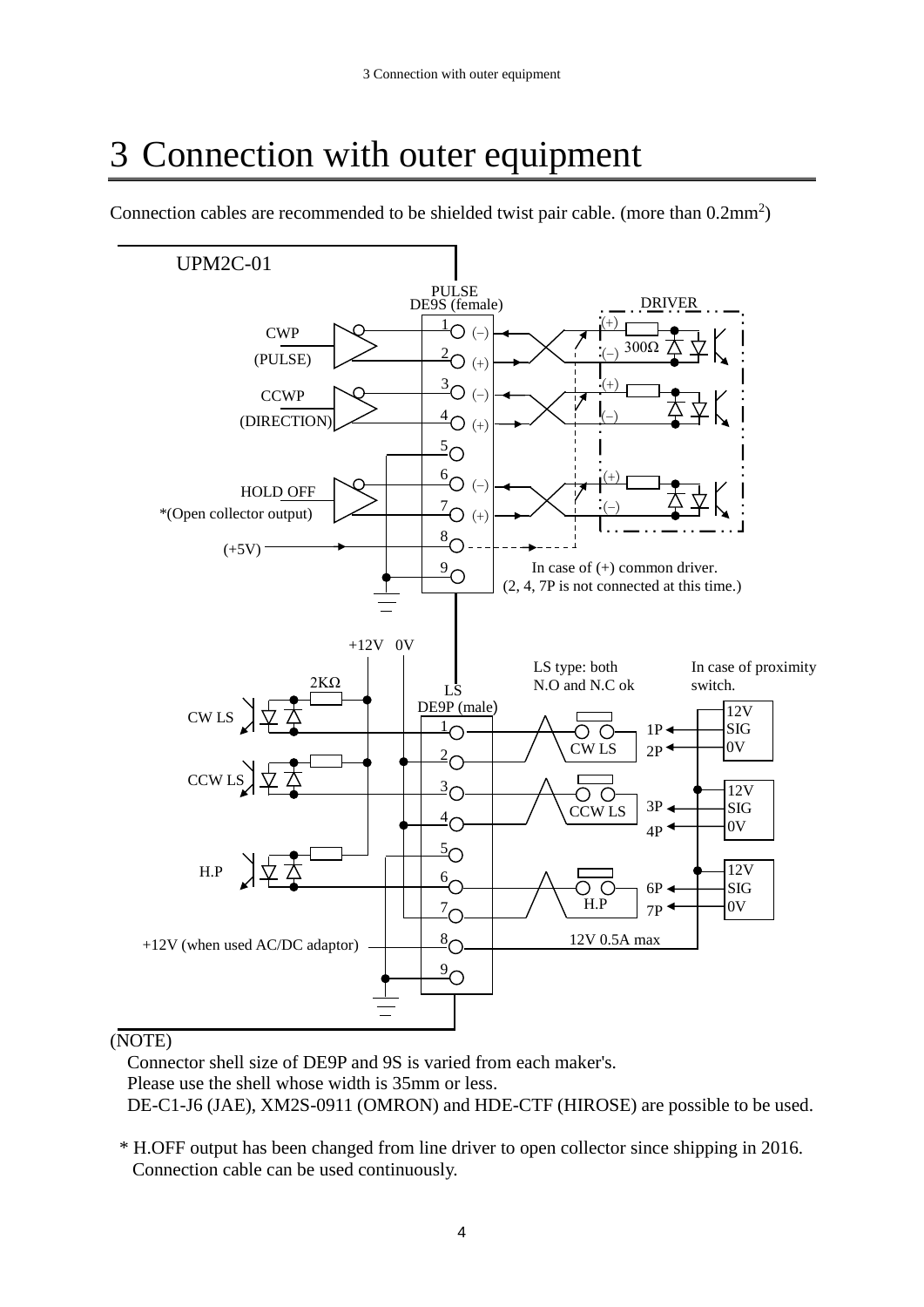# <span id="page-6-0"></span>4 Setting USB communication

## <span id="page-6-1"></span>**4-1 Outline**

A driver software used in UPM2C-01 to do the USB communication that considered a USB port to be a COM port. For the reason, there is the necessity of downloading from our homepage and installing driver software. However, there is no necessity of installing driver software when USB communication has been established with other products of our companies, such as NPM2C-01 and NCT08-01B.

## <span id="page-6-2"></span>**4-2 Preparation**

- 1. VCP driver software for USB operation is downloaded from our web server.
- 2. Switch on a UPM2C-01 and connect USB cable, then there will be message box that shows "New hardware device was found".
- 3. According to PC directions, specify the folders of downloaded driver software.
- 4. When the driver software installs are done, open the "Control Panel" (START  $\rightarrow$  Control Panel), click the "System" icon. Then property display of system appears.
- 5. Select the "Device Manager". Confirm the USB Serial Port (Com\*) number in the tree between Port display.
- 6. Select the USB Serial Port (Com\*), click advanced in port setting display. It's possible to change COM Port number.

## <span id="page-6-3"></span>**4-3 Connecting test**

Launch RS-232C communication software such as hyper-terminal including PC. Set COM port number which is known in previous item, it is need to check communication line is available or not. In this case it's no need to set baud rate. Send the command data "VER?", then get the reply such as "1.00 12-03-28 UPM2C", there is no problem for communication.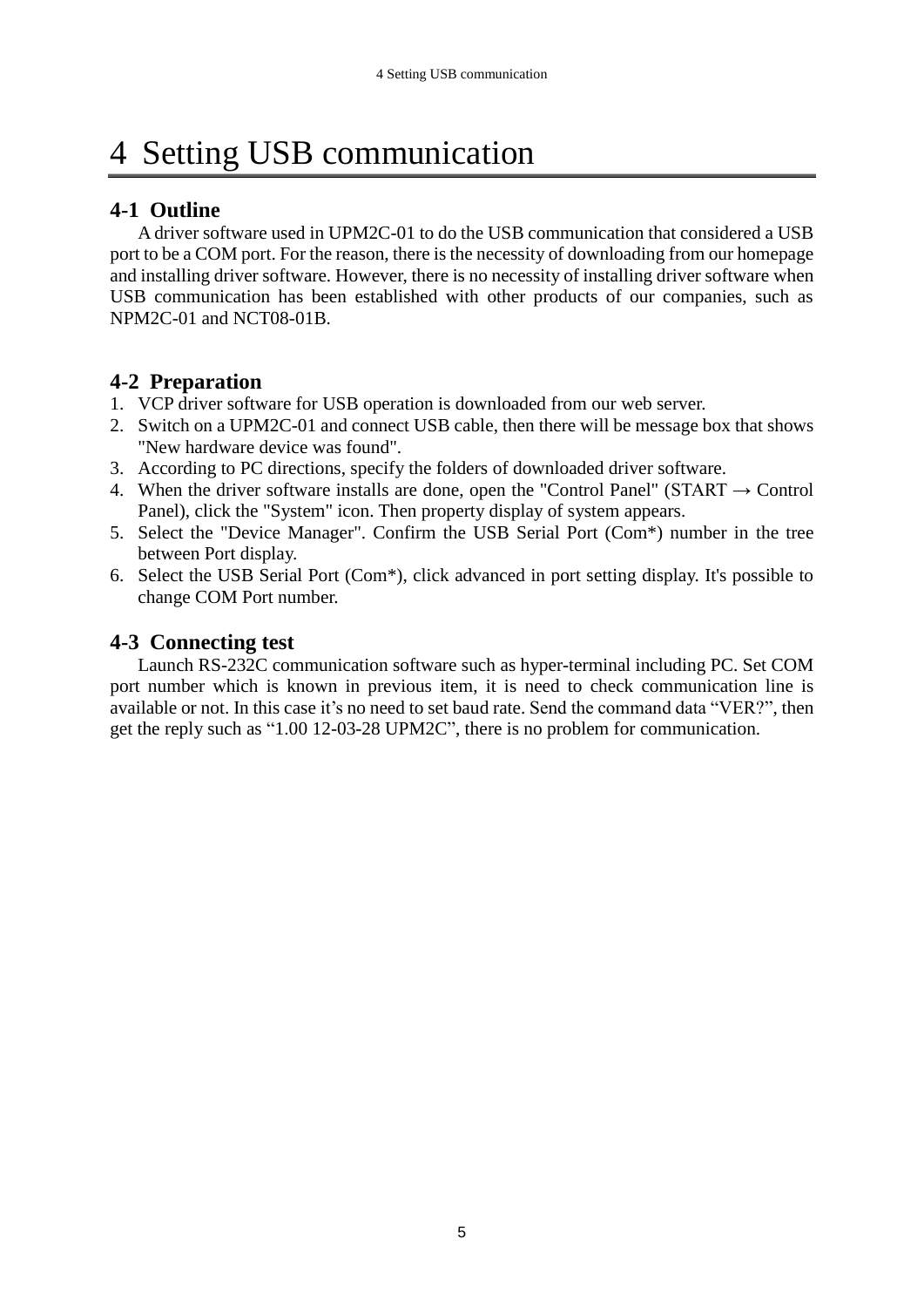## <span id="page-7-0"></span>5 The basic operations

There is no operation panel on a UPM2C-01, so all the operations, a setup of various parameters, and a state check are performed by USB communication. If "Setting USB communication" of the preceding clause is completed, various parameters will be set and a motor will be operated.

#### <span id="page-7-1"></span>**5-1 About speed setting**

High speed (HSPD), middle speed (MSPD), low speed (LSPD) and acceleration rate is set individually for each channel. Acceleration and deceleration method have the three modes, "Const", "Trape", and "Schar".

(1) Constant drive (Const)



Motor drives at MAX speed as soon as drive execution, and stops immediately as soon as stop operation. Too fast drive speed causes motor step out. Low speed drive is always constant drive at all drive mode.

(2) Trapezoidal form acceleration drive (Trape)



Acceleration operation is carried out until it will reach MSPD or HSPD by making LSPD into initial velocity, if a motion command is executed.

When a stop command is input, the motor starts deceleration. And the motor stop when speed reached LSPD. Acceleration and deceleration curve become rapid, and time to reach maximum speed shortens so that Rate value shown by acceleration and deceleration code (See page 64) is large.

Large value of "LSPD" may not make smooth start of the motor.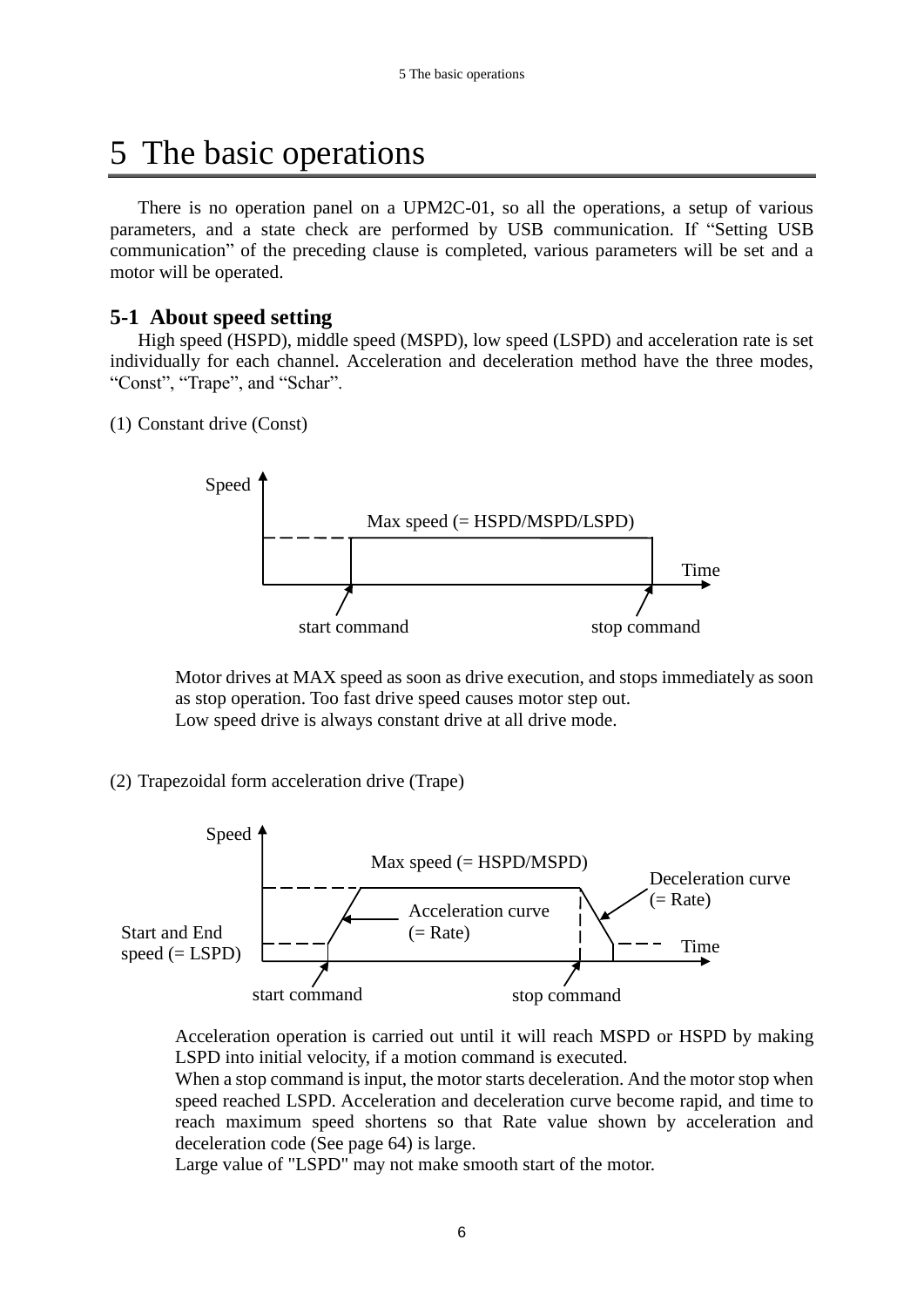#### (3) S shaped form acceleration drive (Schar)



Although it is fundamentally the same as trapezoidal form acceleration drive, the velocity change at the time of acceleration and deceleration start and the time of acceleration and deceleration stop is performed according to S shaped form approximated to the parabola.

Large value of "LSPD" may not make smooth start of the motor.

The start region A and the stop region B are fixation. When LSPD is more than or equal LSPD + 4000pps, it calculates automatically so that a curve may become smooth.

#### <span id="page-8-0"></span>**5-2 Short summary of driving parameter setting method**

By inputting the following commands, parameters such as speed can be changed. When the ACCESS lamp has gone out (when the drive is not performing), please input the command which sets a parameter.

\* About communication command

The format of command is ASCII data, and the delimiter is  $CR + LF$  (0DH + 0AH). After receiving CR + LF, command interpretation begins. When the unit receives the command without delimiter, the receiving data will be considered to be a front part command characters. In this case, followed commands will be lost, and command interpretation will be impossible. When sending commands, " $CR + LF$ " must be added at the end of the command, though the "CR + LF" are omitted in the command explained below.

| Command description                  | Command      | Remarks column                       |  |  |
|--------------------------------------|--------------|--------------------------------------|--|--|
| Driving parameter setting method     |              |                                      |  |  |
|                                      | <b>SPDxH</b> |                                      |  |  |
| Speed selection<br>default: MSPD     | <b>SPDxM</b> |                                      |  |  |
|                                      | <b>SPDxL</b> |                                      |  |  |
| Read out the set speed of channel x. | SPD?x        | The replay is HSPD,<br>MSPD or LSPD. |  |  |

x: 0/Channel A 1/Channel B d: Decimal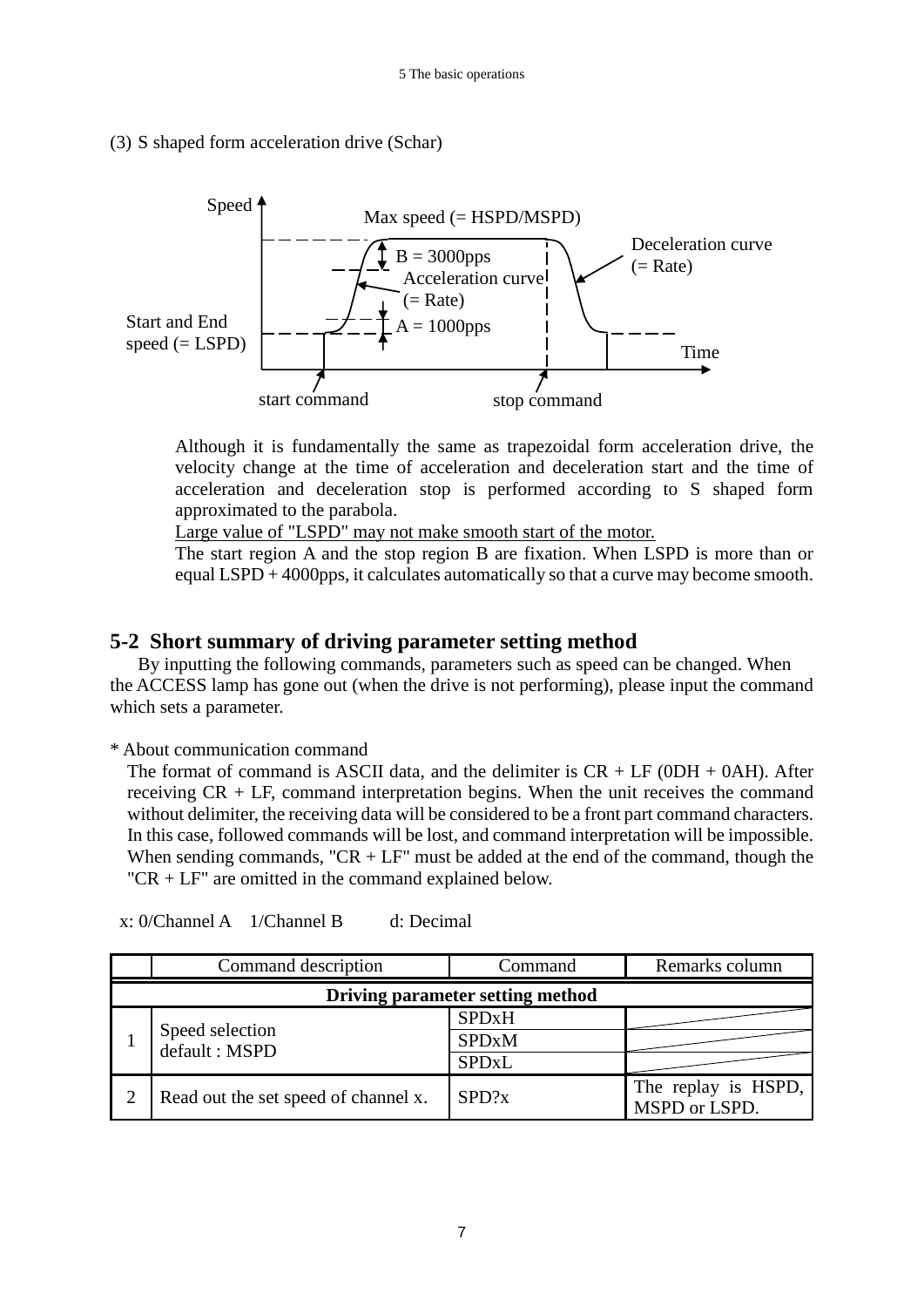|                | Command description                                                                                                                                                                             | Command                    | Remarks column                                                                                                                   |
|----------------|-------------------------------------------------------------------------------------------------------------------------------------------------------------------------------------------------|----------------------------|----------------------------------------------------------------------------------------------------------------------------------|
|                | Driving speed setting<br>The setting unit is pps (pulse per                                                                                                                                     | SPDHxddddddd               |                                                                                                                                  |
| 3              | second).<br>$default : HSPD = 3700$                                                                                                                                                             | SPDMxddddddd               | 1 to 5,000,000.                                                                                                                  |
|                | $MSPD = 650$<br>$LSPD = 10$                                                                                                                                                                     | SPDLxddddddd               |                                                                                                                                  |
| $\overline{4}$ | Read out the driving speed setting                                                                                                                                                              | SPDH?x<br>SPDM?x<br>SPDL?x | The reply is dddd<br>Unit is PPS.                                                                                                |
| 5              | Acceralaton<br>deceleration<br>and<br>parameters setting<br>default: 13                                                                                                                         | <b>RTExddd</b>             | 0 to 115                                                                                                                         |
| 6              | Read out acceralaton and deceleration<br>parameters                                                                                                                                             | RTE?x                      | The reply is ddd.                                                                                                                |
| $\overline{7}$ | Motor parameters setting<br>$default: 1ABC = 1010$<br>(hold off, trapezoidal, Pulse-Pulse)                                                                                                      | SETMTx1ABC                 | A: 1/hold on,<br>0/hold off<br>$B: 0$ /constant,<br>1/trapezoidal,<br>$2/$ S character<br>C: 0/Pulse-Pulse,<br>1/Pulse-Direction |
| 8              | Read out motor parameters                                                                                                                                                                       | SETMT?x                    | The reply data is in<br>order 1ABC.                                                                                              |
| 9              | Limit switch data parameters setting<br>default: 01110000<br>(Digital limit switch disable,<br>H.P LS Enable, CCW LS Enable,<br>CW LS Enable, H.P LS set N.O.<br>CCW LS set N.O, CW LS set N.O) | <b>SETLSxDYYY0yyy</b>      | D:0/Degital LS disable<br>1/Enable<br>YYY:0/LS disable,<br>1/Enable<br>yyy:0/LS set is N.O,<br>1/N.C                             |
| 10             | Read out limit switch data parameters                                                                                                                                                           | SETLS?x                    | The reply is<br>DYYY0yyy.                                                                                                        |
| 11             | Set the digital limit data to CW side<br>$default: +1,000,000$                                                                                                                                  | FLx±dddddddddd             | $-2,147,483,647$ to<br>$+2,147,483,647$                                                                                          |
|                | Set the digital limit data to CCW side<br>default: $-1,000,000$                                                                                                                                 | BLx±dddddddddd             | $-2,147,483,647$ to<br>$+2,147,483,647$                                                                                          |
|                | Read out digital limit data to CW side<br>setting                                                                                                                                               | FL?x                       | The reply is ±ddddddd<br>(decimal number).                                                                                       |
| 12             | Read out digital limit data to CCW<br>side setting                                                                                                                                              | BL?x                       | The reply is ±ddddddd<br>(decimal number).                                                                                       |

## x: 0/Channel A 1/Channel B d: Decimal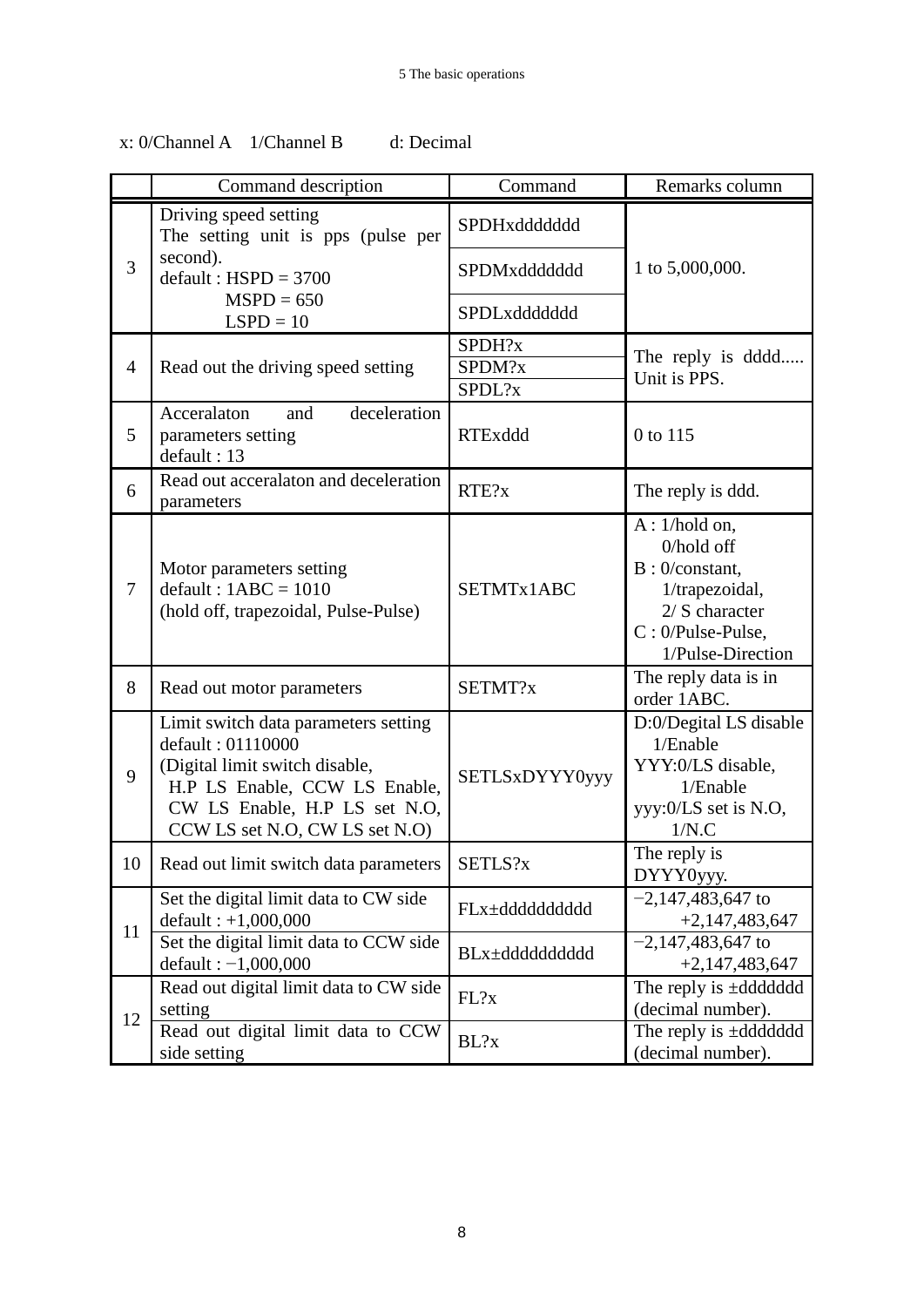## x: 0/Channel A 1/Channel B d: Decimal

|                                 | Command description                              | Command                  | Remarks column                                                                                                                     |  |
|---------------------------------|--------------------------------------------------|--------------------------|------------------------------------------------------------------------------------------------------------------------------------|--|
| <b>Driving execution method</b> |                                                  |                          |                                                                                                                                    |  |
| 13                              | Absolute index scan                              | ABSx±dddddddddd          | $-2,147,483,647$ to<br>$+2,147,483,647$                                                                                            |  |
| 14                              | Relative index scan                              | RELx±ddddddddd           | $-2,147,483,647$ to<br>$+2,147,483,647$                                                                                            |  |
| 15                              | Accelerative scan                                | <b>SCANPx</b>            | CW direction                                                                                                                       |  |
|                                 |                                                  | <b>SCANN<sub>x</sub></b> | CCW direction                                                                                                                      |  |
| 16                              |                                                  | <b>ASSTP</b>             | With deceleration                                                                                                                  |  |
|                                 | Stop command both of channel                     | <b>AESTP</b>             | Without deceleration                                                                                                               |  |
|                                 | <b>Localization method</b>                       |                          |                                                                                                                                    |  |
| 17                              | Current position data setting                    | PSx±dddddddddd           | $-2,147,483,647$ to<br>$+2,147,483,647$                                                                                            |  |
| 18                              | Read out the current data of motor<br>channel x. | PS?x                     | The reply is ±ddddddd<br>(decimal number).                                                                                         |  |
| 19                              | Read out the details of motor state              | STS?                     | The format of reply<br>data is like this.<br>R01/AB/CC/HHJJ/<br>$\pm$ aaaaaaa $\pm$ bbbbbbb<br>For details, refer to<br>Chapter 6. |  |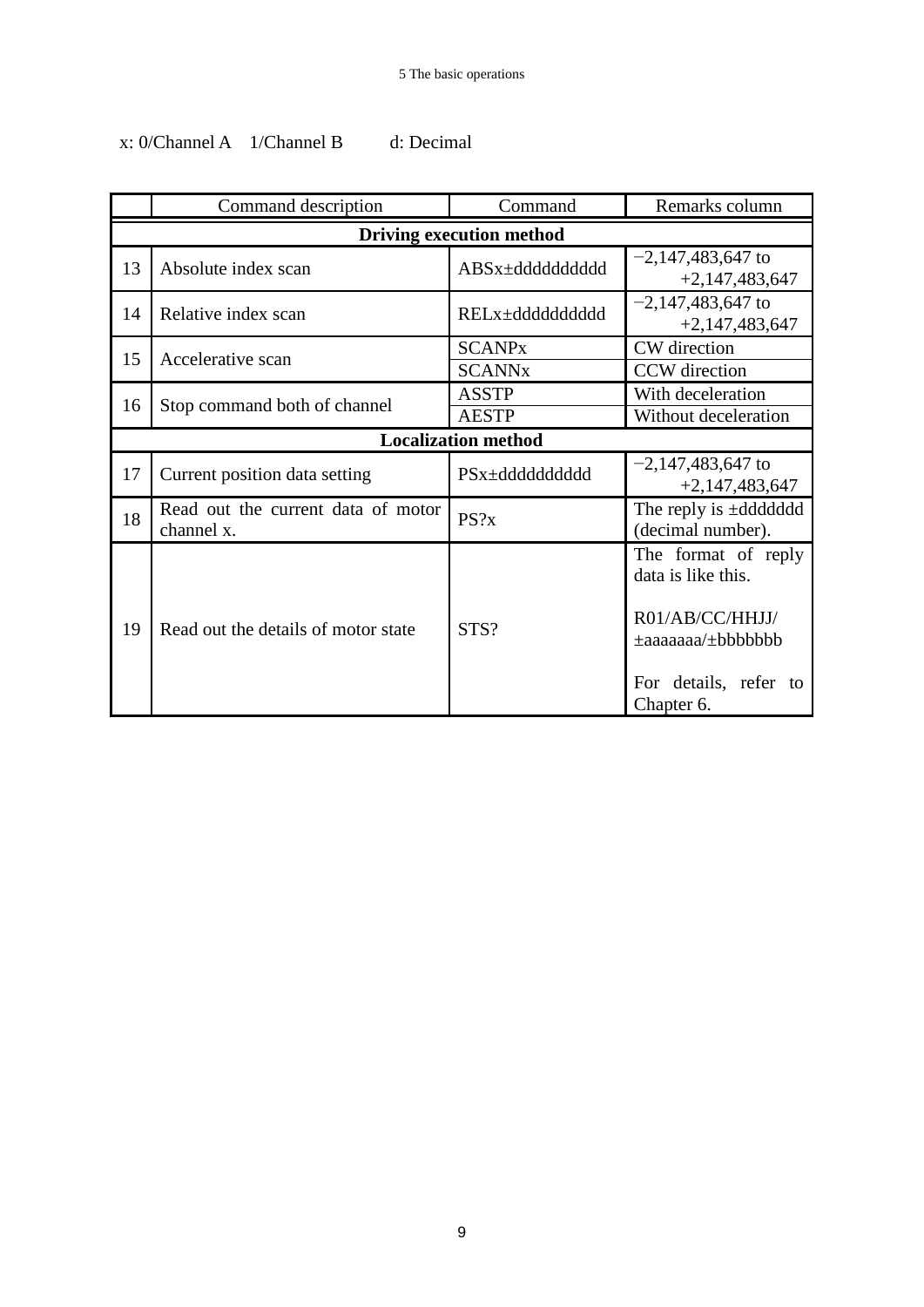## <span id="page-11-0"></span>6 The detail of communication commands

## <span id="page-11-1"></span>**6-1 Command to read out of motor status**

| Command | Reply                                                                                                                                                |  |
|---------|------------------------------------------------------------------------------------------------------------------------------------------------------|--|
| STS?    | Read out current motor operation status.                                                                                                             |  |
|         | Reply: R01/ <ab>/<cc>/<hhjj>/&lt;±aaaaaaaa&gt;/&lt;±bbbbbb&gt;</hhjj></cc></ab>                                                                      |  |
|         | <ab><br/>A:ch A, B:ch B<br/>P/ Moving for CW direction<br/>S/Stopping<br/>N/ Moving for CCW direction</ab>                                           |  |
|         | $\langle CC \rangle$<br>Hold off and LS status by hex.<br>When these signals are activating, its bits stands 1.                                      |  |
|         | b7: ch A HOLD off<br>b3: ch B HOLD off<br>b6: ch A HP LS<br>b2: ch B HP LS<br>b5: ch A CCW LS<br>b1: ch B CCW LS<br>b4: ch A CW LS<br>b0: ch B CW LS |  |
|         | $\le$ HHJJ $>$<br>HH:ch A, JJ:ch B<br>Indicate current motor status by 2 digit hex.                                                                  |  |
|         | b7: Emergency stop command executed.<br>b6: Stop with deceleration command executed.<br>b5: Stopped by LS signal.<br>b4: Command error               |  |
|         | b3: Decelerating<br>b2: Accelerating<br>b1: Motor is moving.<br>b0: Driving or dealing with command.                                                 |  |
|         | < bbbbb>> < $\leq$<br>Displaying current position of each motor with signed 7 digit<br>decimal. Digit is increased if data is more than 10 million.  |  |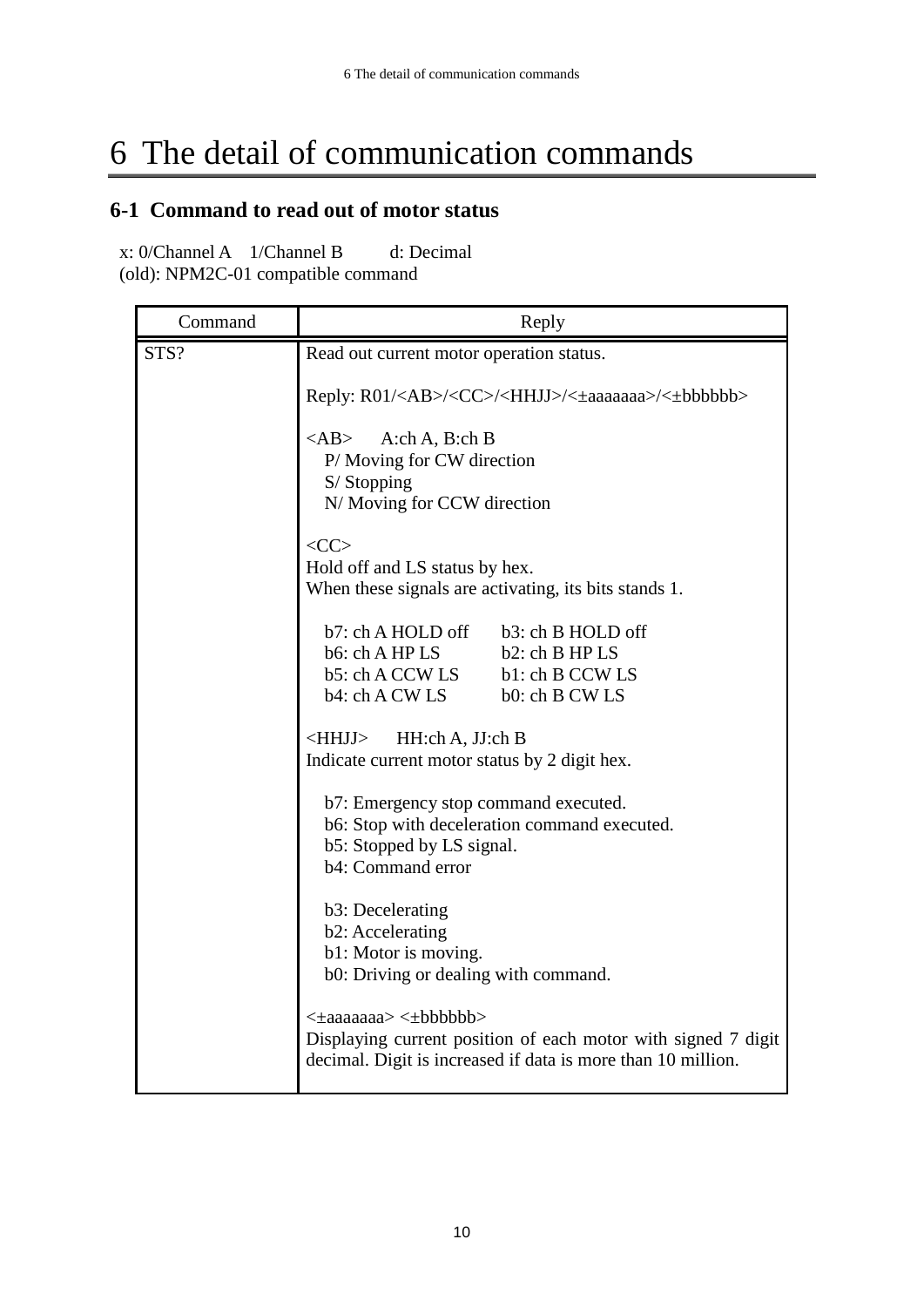| Command              | Reply                                                                                                                                       |
|----------------------|---------------------------------------------------------------------------------------------------------------------------------------------|
| STS <sub>x</sub> ?   | Read out the specified CH motor data.                                                                                                       |
|                      | Reply: Rx/ <a>/<cc>/<hh>/&lt;±aaaaaaa&gt;</hh></cc></a>                                                                                     |
|                      | $<\!\!A\!\!>$<br>P/ Moving for CW direction<br>S/Stopping<br>N/ Moving for CCW direction                                                    |
|                      | $<$ CC $>$<br>Hold off and LS status by hex.<br>When these signals are activating, its bits stands 1.                                       |
|                      | $\leq$ HH $>$<br>Indicate current motor status by 2 digit hex.                                                                              |
|                      | <±aaaaaaa><br>Displaying current position of each motor with signed 7 digit<br>decimal. Digit is increased if data is more than 10 million. |
|                      | Data format is the same as "STS?" except [x].                                                                                               |
| STSM?                | Read out contents of control IC (MCC06)'s status.                                                                                           |
|                      | Reply: aaaa/bbbb                                                                                                                            |
|                      | Regarding 2channels that are displayed, MCC06's status is<br>displayed in hexadecimal four-digit.                                           |
| $\left($ old) $S2x1$ | Read out contents of control IC (MCC06)'s status by 2 digit hex.                                                                            |
|                      | Reply: RXHH                                                                                                                                 |
|                      | Data format is the same as HHJJ of "STS?".                                                                                                  |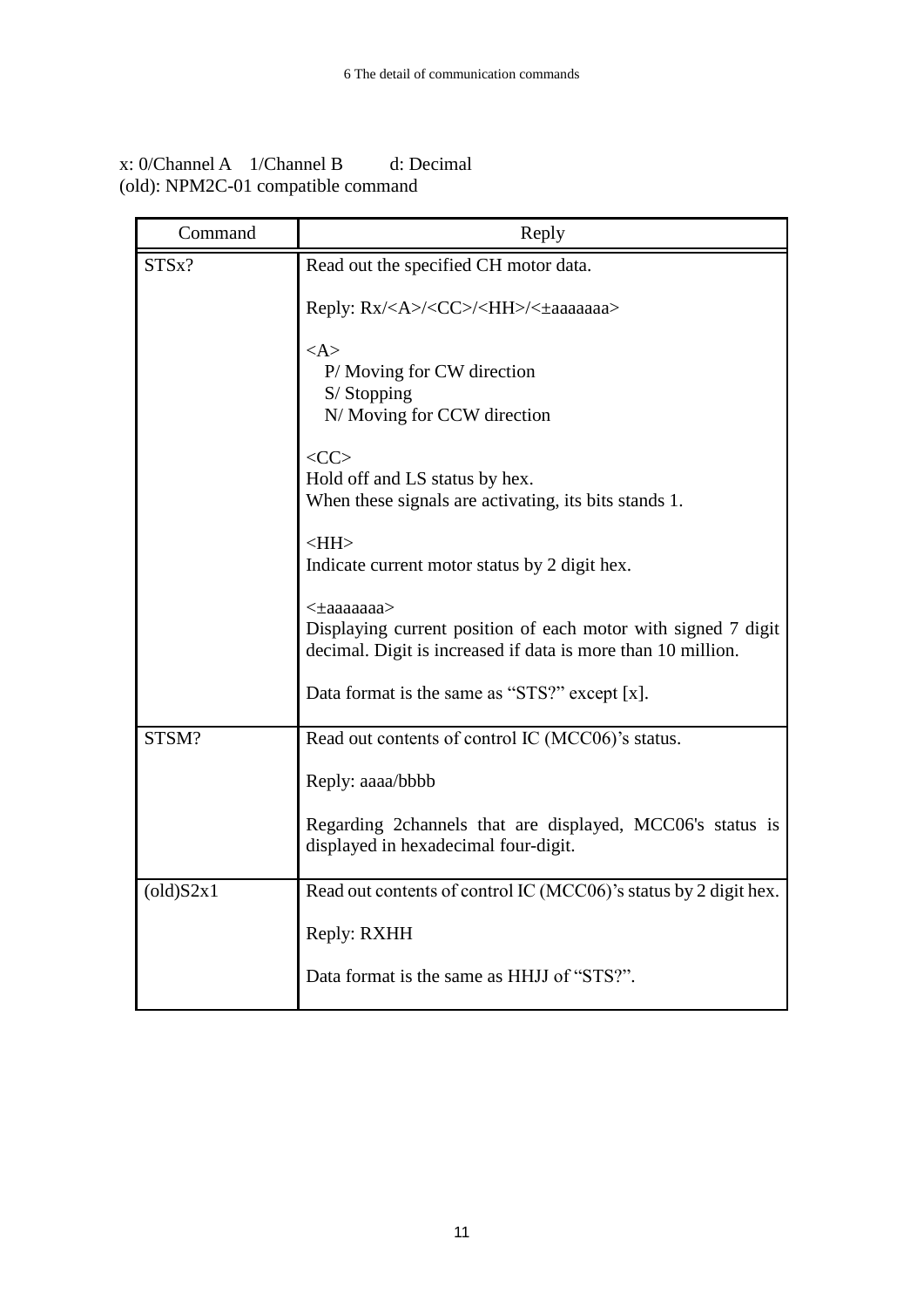## <span id="page-13-0"></span>**6-2 GP-IB simulated SRQ command**

When the motor stops moving, GP-IB simulated SRQ signal is output automatically. It can be used during motor stop state. Send form of the commands are below. The SRQ flags, which were set once before, are cleared at the SRQ send out timing.

x: 0/Channel A 1/Channel B d: Decimal (old): NPM2C-01 compatible command

| Command                          | Reply                                  |
|----------------------------------|----------------------------------------|
| SRQ?x                            | Read out SRQ output flag of channel x. |
|                                  | Reply: a a: 0/Unsetting<br>$1/S$ ettin |
| $\left($ old $\right)$ S18       | Read out SRQ output flag.              |
|                                  | Reply: R0H H: b1/ch B, b0/ch A         |
| SRQx1                            | Set SRQ flag of channel x.             |
| $\left($ old $\right)$ S1x1      |                                        |
| SRQ <sub>x0</sub>                | Clear SRQ flag set for channel x.      |
| $\left( \text{old} \right)$ S1x0 |                                        |

## <span id="page-13-1"></span>**6-3 Motor control command**

| Command                                                                | Reply                                                                                             |  |
|------------------------------------------------------------------------|---------------------------------------------------------------------------------------------------|--|
| <b>JOGPx</b><br><b>JOGN<sub>x</sub></b>                                | JOGPx: Motor drives one pulse to CW direction.<br>JOGNx: Motor drives one pulse to CCW direction. |  |
| $\left( \text{old} \right)$ S3x08<br>$\left( \text{old} \right)$ S3x09 | S3x08: Motor drives one pulse to CW direction.<br>S3x09: Motor drives one pulse to CCW direction. |  |
| SPDx(L/M/H)                                                            | Select motor move speed of channel x.<br>L/LSPD M/MSPD H/HSPD                                     |  |
| (old) $S71(L/M/H)$                                                     | Select motor move speed of both channel.<br>M/MSPD H/HSPD                                         |  |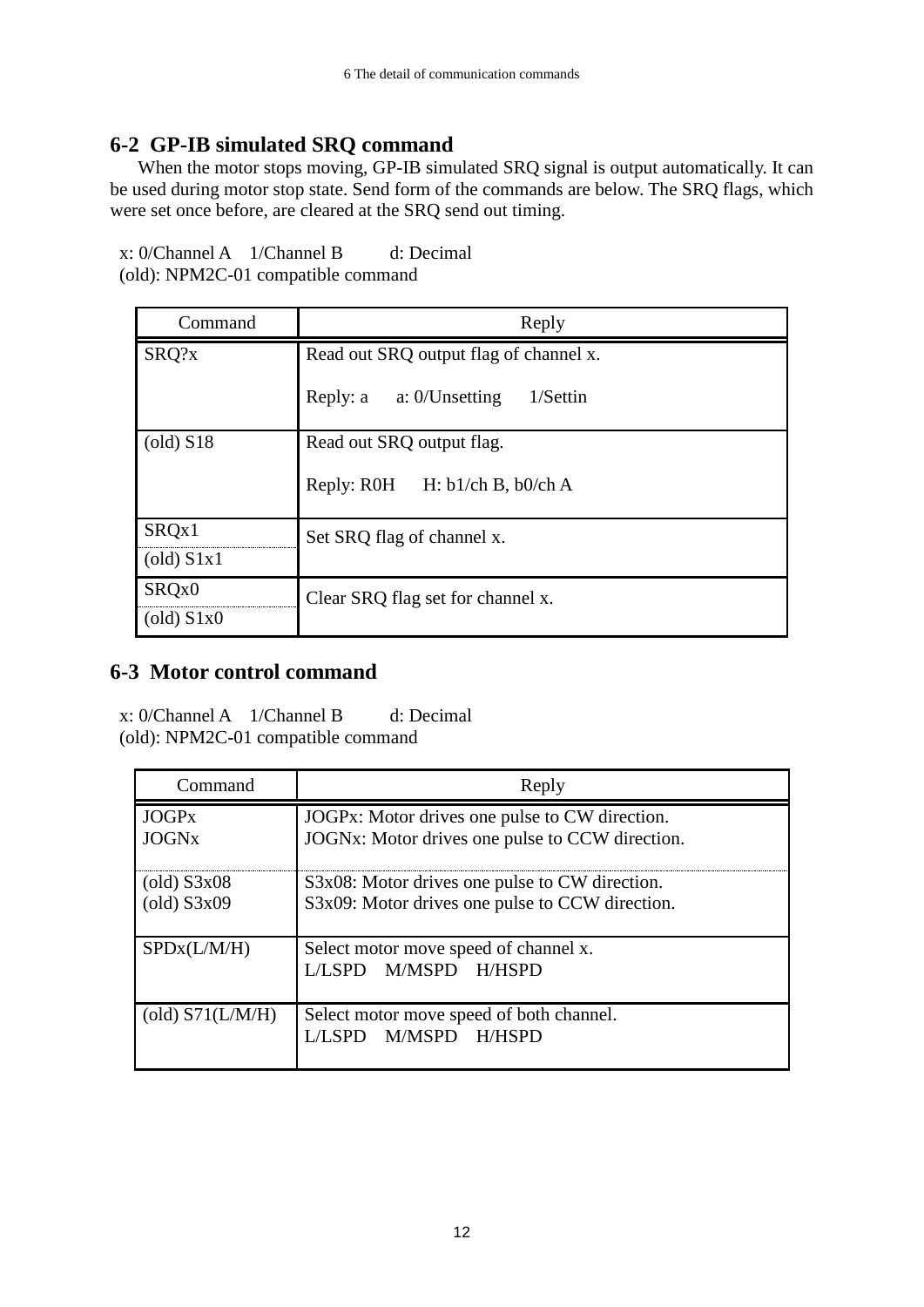| Command                                                                | Reply                                                                                                                                                                 |
|------------------------------------------------------------------------|-----------------------------------------------------------------------------------------------------------------------------------------------------------------------|
| SPD?x                                                                  | Read out the motor speed setting of channel x.                                                                                                                        |
|                                                                        | Reply: LSPD/MSPD/HSPD                                                                                                                                                 |
| $\left( \text{old} \right)$ S48                                        | Read out the motor speed setting of both channel.                                                                                                                     |
|                                                                        | Reply: RRN03 <ab> <math>a: ch A, b: ch B</math><br/>a, b: 1/LSPD, 2/MSPD, 3/HSPD</ab>                                                                                 |
|                                                                        | Example<br>RRN0321: Ch A is set to MSPD and ch B is set to LAPD.                                                                                                      |
| <b>SCANPx</b><br><b>SCANN<sub>x</sub></b>                              | SCANPx: Motor drives to CW direction continuously at the above<br>selected speed.                                                                                     |
|                                                                        | SCANNx: Motor drives to CCW direction continuously at the<br>above selected speed.                                                                                    |
| $\text{(old)}$ S3x0E<br>$\text{(old)}$ S3x0F                           | S3x0E: Motor drives to CW direction continuously at the above<br>selected speed.<br>S3x0F: Motor drives to CCW direction continuously at the above<br>selected speed. |
| <b>CSCANPx</b><br><b>CSCANNx</b>                                       | It is the same as the above command "SCANPx", "SCANNx",<br>"S3x0E" and "S3x0F", but moves without acceleration /<br>deceleration.                                     |
| $\left( \text{old} \right)$ S3x0C<br>$\text{(old) }$ S3x0D             | Becareful of SPD setting value, because too fast SPD value causes<br>motor step out.                                                                                  |
| <b>SCANHPx</b><br><b>SCANHNx</b>                                       | It is the same as the above command "SCANPx", "SCANNx",<br>"S3x0E" and "S3x0F", except that the motor stops suddenly if the<br>home position sensor operates.         |
| $\left( \text{old} \right)$ S3x1E<br>$\left( \text{old} \right)$ S3x1F | If you know the approximate home position, it can detect the home<br>position in a short period of time.                                                              |
| <b>SSTPx</b>                                                           | Decelerate and stop the motor of the selected channel.                                                                                                                |
| $\left( \text{old} \right)$ S3x40                                      |                                                                                                                                                                       |
| <b>ESTPx</b>                                                           | Suddenly stop the motor of the selected channel.                                                                                                                      |
| $\left( \text{old} \right)$ S3x80                                      |                                                                                                                                                                       |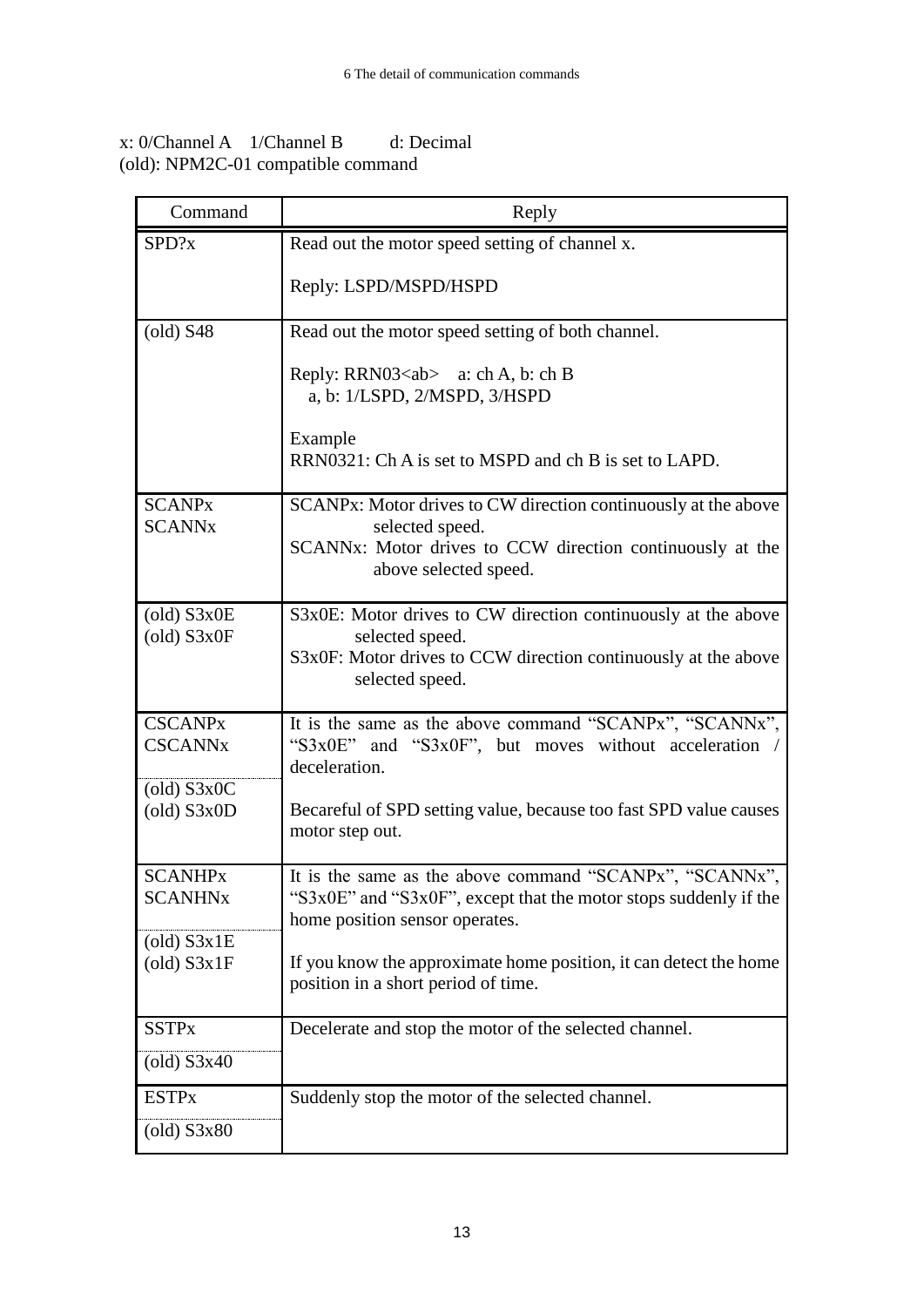| Command                                 | Reply                                                                                                                                                                    |  |
|-----------------------------------------|--------------------------------------------------------------------------------------------------------------------------------------------------------------------------|--|
| <b>ASSTP</b>                            | Decelerate and stop the motors of both ch A and ch B.                                                                                                                    |  |
| <b>AESTP</b>                            | Suddenly stop the motors of both ch A and ch B.                                                                                                                          |  |
| ABSx±dddd<br>ABSxBdddd                  | Move the selected motor by absolute position specification.<br>If you enter B, the motor moves while performing backlash<br>correction.                                  |  |
|                                         | dddd: $-2,147,483,647$ to $+2,147,483,647$                                                                                                                               |  |
|                                         | Example<br>ABS03000: Move the motor of ch A to the position of<br>$+3000.$<br>ABS1B-1500: Move the motor of ch B to the position of<br>$-1500$ with backlash correction. |  |
| $\text{(old)}$                          | Move the selected motor by absolute position specification.                                                                                                              |  |
| S38x±DDDDDDDbb                          | $\pm$ DDDDDD: -9,999,999 to +9,999,999 (decimal)<br>bb: 11/constant movement<br>13/acceleration and deceleration movement                                                |  |
|                                         | Example<br>$S381+002000013$ : Move the motor of ch B to the position<br>of $+20000$ with acceleration and<br>deceleration movement.                                      |  |
| $\text{(old)}$<br>S3aA±DDDDDDD          | Move the selected motor by absolute position specification.<br>If you enter B, the motor moves while performing backlash<br>correction.                                  |  |
| $\left($ old $\right)$<br>S3aA±DDDDDDDB | a: $2$ /ch A, $3$ /ch B<br>$\pm$ DDDDDD: -9,999,999 to +9,999,999 (decimal)                                                                                              |  |
|                                         | Example<br>S32A+0020000: Move the motor of ch A to the position of<br>$+20000.$                                                                                          |  |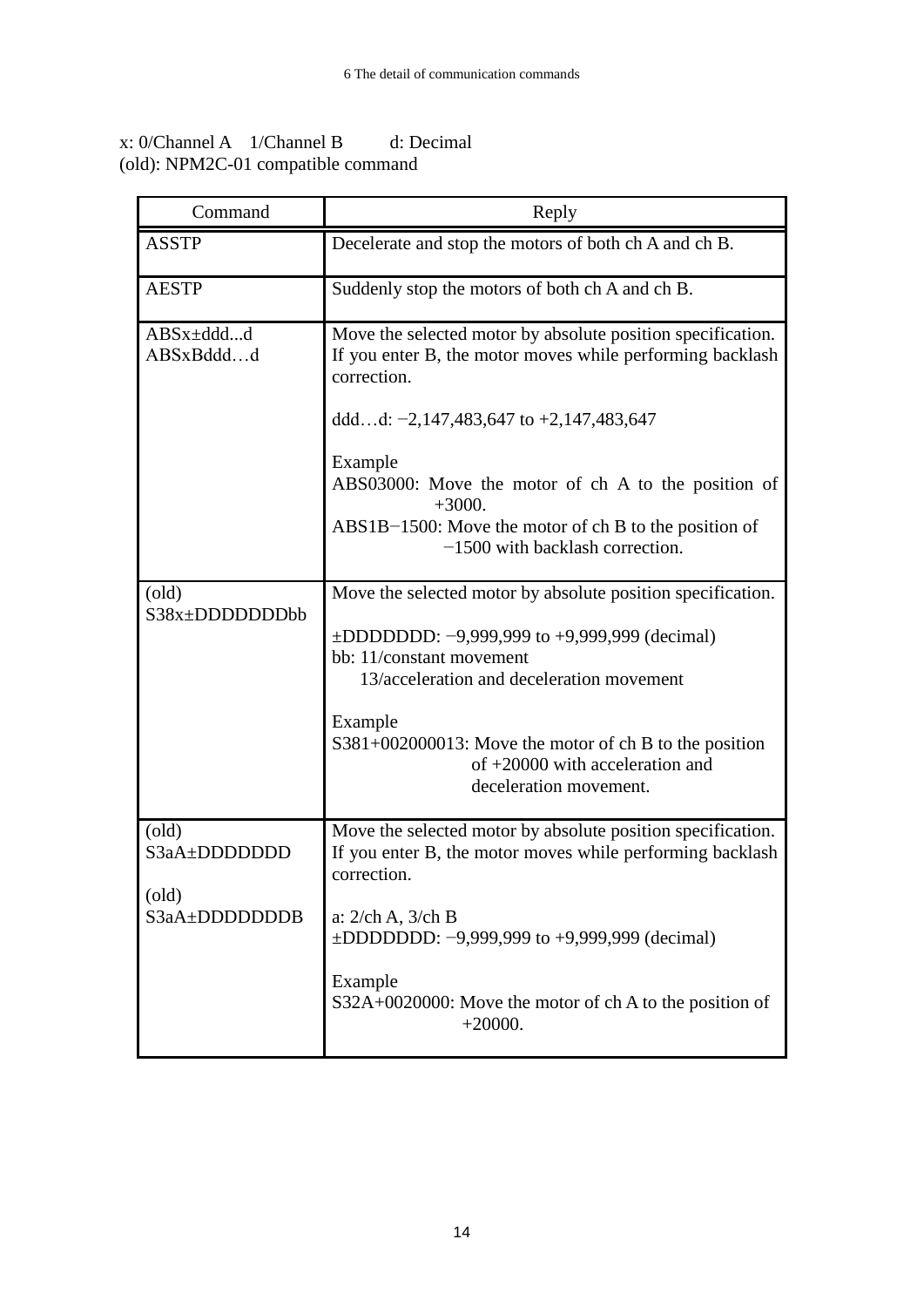| x: 0/Channel A                     | 1/Channel B | d: Decimal |
|------------------------------------|-------------|------------|
| (old): NPM2C-01 compatible command |             |            |

| Command                                        | Reply                                                                                                                                                                                      |
|------------------------------------------------|--------------------------------------------------------------------------------------------------------------------------------------------------------------------------------------------|
| RELx±dddd<br>RELxBdddd                         | Move the selected motor with relative position specification.<br>If you enter B, the motor moves while performing backlash<br>correction.<br>dddd: $-2,147,483,647$ to $+2,147,483,647$    |
|                                                | Example<br>REL03000: Move the motor of ch A by $+3000$ pulses.<br>REL1B-1500: Move the motor of ch B by $-1500$ pulses with<br>backlash correction.                                        |
| $\left($ old) $S38x$<br>±DDDDDDDbb             | Move the selected motor with relative position specification.<br>$\pm$ DDDDDD: -9,999,999 to +9,999,999 (decimal)<br>bb: 10/constant movement<br>12/acceleration and deceleration movement |
|                                                | Example<br>S381-002000012: Move the motor of ch B by $+3000$ pulses with<br>acceleration and deceleration movement.                                                                        |
| (old) S3aR<br>±DDDDDDD<br>$\text{(old)}$ S3aR  | Move the selected motor with relative position specification.<br>If you enter B, the motor moves while performing backlash<br>correction.                                                  |
| $\pm$ DDDDDDDB                                 | a: $2$ /ch A, $3$ /ch B<br>$\pm$ DDDDDD: -9,999,999 to +9,999,999 (decimal)                                                                                                                |
|                                                | Example<br>$S32R+0020000$ : Move the motor of ch A by $+20000$ pulses.                                                                                                                     |
| PAUSE ON<br>$\left( \text{old} \right)$ S3x16  | These commands are for synchronous start of motors.<br>All motor except moving are changed standby status by "PAUSE<br>ON" command.                                                        |
| PAUSE OFF<br>$\left( \text{old} \right)$ S3x17 | If release standby staus by "PAUSE OFF" command, reserved<br>commands are all executed.                                                                                                    |
| PAUSE?                                         | Check the motor standby status.<br>Reply: ON/OFF                                                                                                                                           |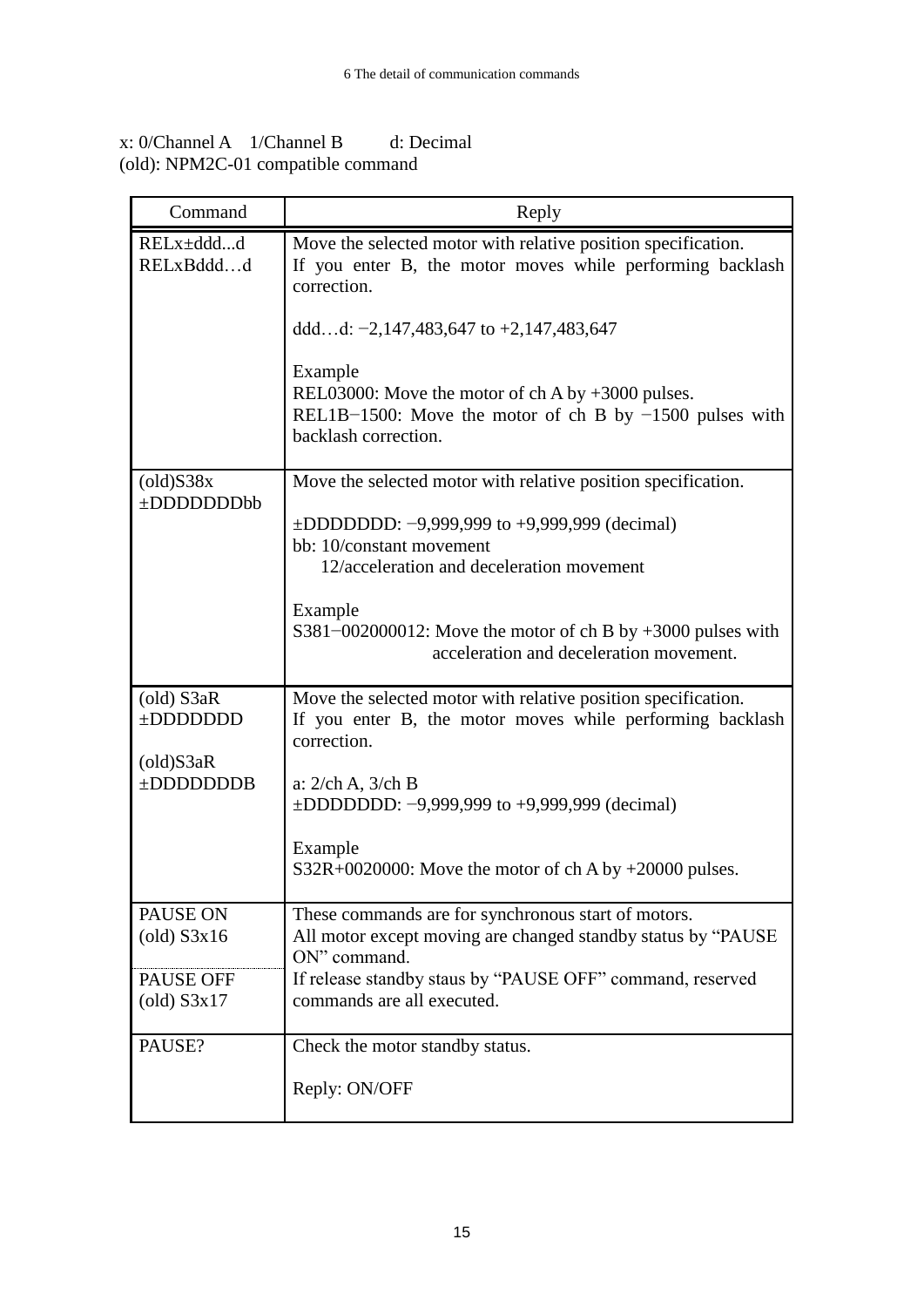#### ・Backlash correction

 It is a function to return to destination after moving a set pulse number extra. For example, if the corrected step number is  $+500$ , the motor move point that added  $+500$ to destination. After that the motor return 500 steps and positioning is completed.

 Backlash correction move has different behavior by plus and minus of correction and how to approach to destination from CCW direction or CW direction. Please refer below to two example.

a) A case of backlash correction is plus



b) A case of backlash correction is minus



 When the automatic adjustment is effective, backlash correction move is the same as no backlash correction. When the automatic adjustment is ineffective, as soon as the motor once stops at correction value, the motor drives to destination soon.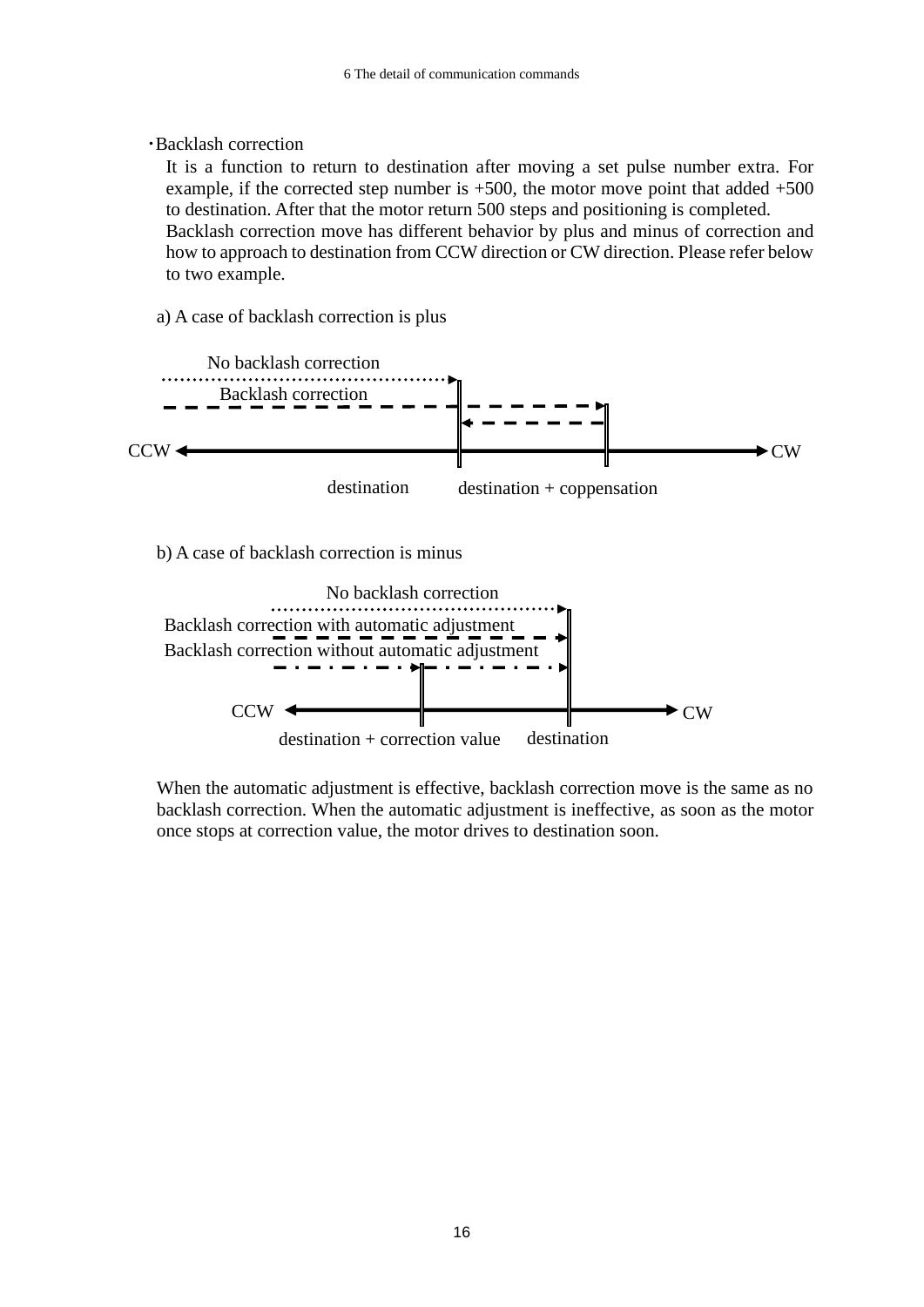| Command                                   | Reply                                                |
|-------------------------------------------|------------------------------------------------------|
| $\left( \text{old} \right)$ Bx $\pm$ dddd | Backlash correction data set.                        |
|                                           | dddd: $-9,999$ to $+9,999$ (decimal)                 |
| $\left( \text{old} \right)$ Bx?           | Backlash correction data read.                       |
|                                           | Reply: $\pm$ DDDD: $-9,999$ to $+9,999$ (decimal)    |
| <b>BADJxd</b>                             | Set whether backlash correction is valid or invalid. |
|                                           | d: $0$ /invalid, $1$ /valid                          |
| BADJ?x                                    | Check the set value of backlash correction.          |
|                                           | Reply: 0/invalid, 1/valid                            |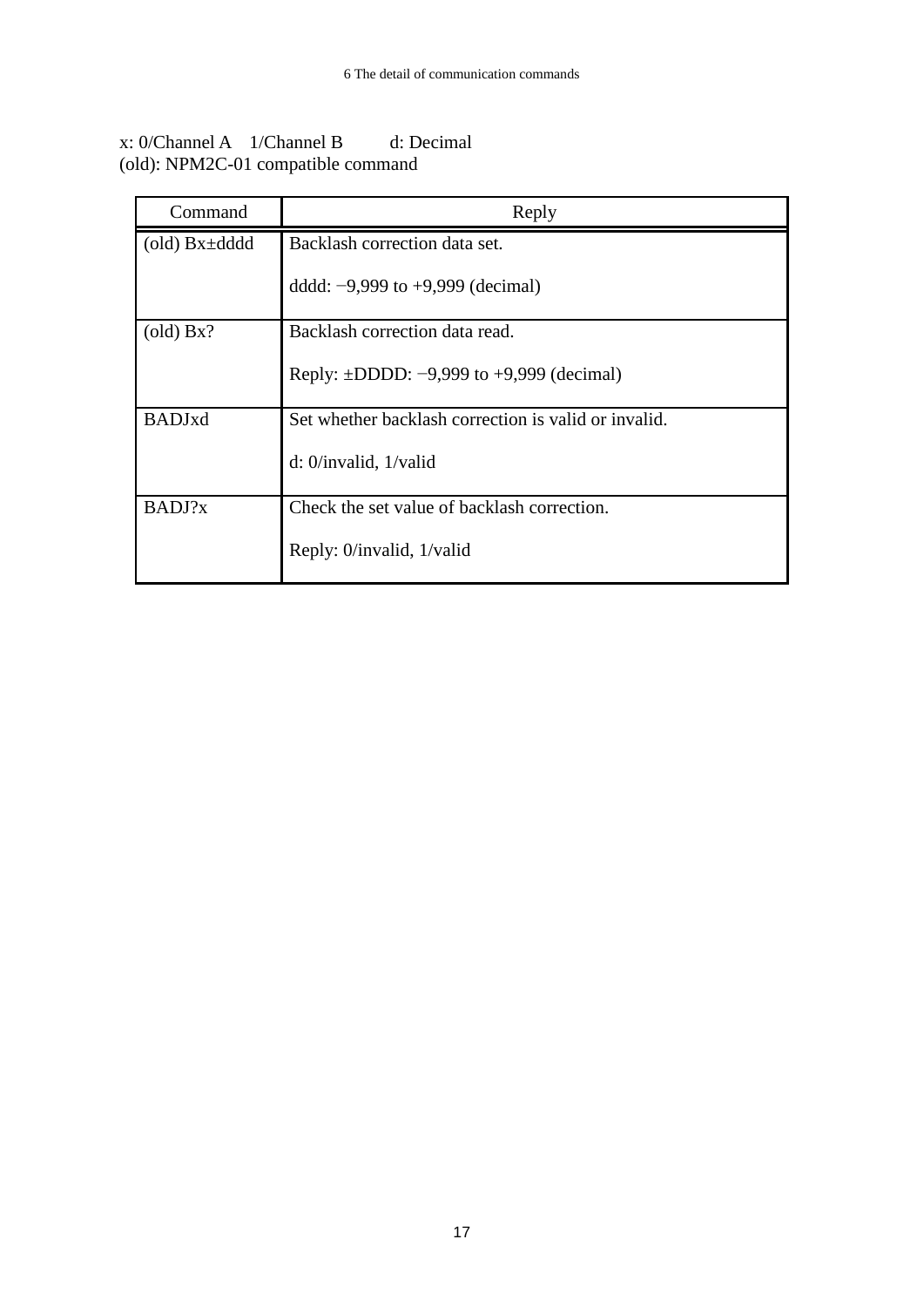## <span id="page-19-0"></span>**6-4 Motor parameter setting and Reading command commentary**

| Command                          | Explanation                                                                                                                                                                                                                                                                                                                                  |  |
|----------------------------------|----------------------------------------------------------------------------------------------------------------------------------------------------------------------------------------------------------------------------------------------------------------------------------------------------------------------------------------------|--|
|                                  | Set the basic characteristics of the selected motor.<br>In the hold off state, a hold off signal is output to an externally<br>installed driver. When motor operation is performed in this state,<br>automatically hold on state is set immediately before operation,<br>and it returns to the hold off state again at the end of operation. |  |
|                                  | a: 1/ Motor operation possible<br>This setting is fixed to 1.<br>b: $1/$ hold on, $0/$ hold off                                                                                                                                                                                                                                              |  |
| SETMTxabcd                       | Set the motor acceleration / deceleration form.                                                                                                                                                                                                                                                                                              |  |
|                                  | $\mathbf{c}: 0/\mathbf{Const}$ (Constant)<br>1/ Trape (Trapezoid)<br>$2/$ Character (S shape drive)                                                                                                                                                                                                                                          |  |
|                                  | Set the signal output form to the externally installed motor driver.                                                                                                                                                                                                                                                                         |  |
|                                  | $d: 0/$ Pulse - Pulse<br>1/ Pulse - Direction                                                                                                                                                                                                                                                                                                |  |
|                                  | Read the basic setting of the selected motor. For the contents of<br>"abcd", refer to the section on SETMT command.                                                                                                                                                                                                                          |  |
| SETMT?x                          | Reply: abcd                                                                                                                                                                                                                                                                                                                                  |  |
|                                  | Example<br>1010: This motor is in hold off state, trapezoidal acceleration /<br>deceleration form, Pulse - Pulse output.                                                                                                                                                                                                                     |  |
|                                  | Read the HSPD value of the selected motor in PPS units.                                                                                                                                                                                                                                                                                      |  |
| SPDH?x                           | Reply: dddddd (An integer of 6 digits or more)                                                                                                                                                                                                                                                                                               |  |
| $\text{(old)}$ SPH?x             | Reply: Rdddddd (An integer of 6 digits)                                                                                                                                                                                                                                                                                                      |  |
| $\left( \text{old} \right)$ S4x0 | Read the HSPD value of the selected motor in code (See paragraph)<br>$10$ ).                                                                                                                                                                                                                                                                 |  |
|                                  | Reply: RXHDDDD<br>DDDD: Code value                                                                                                                                                                                                                                                                                                           |  |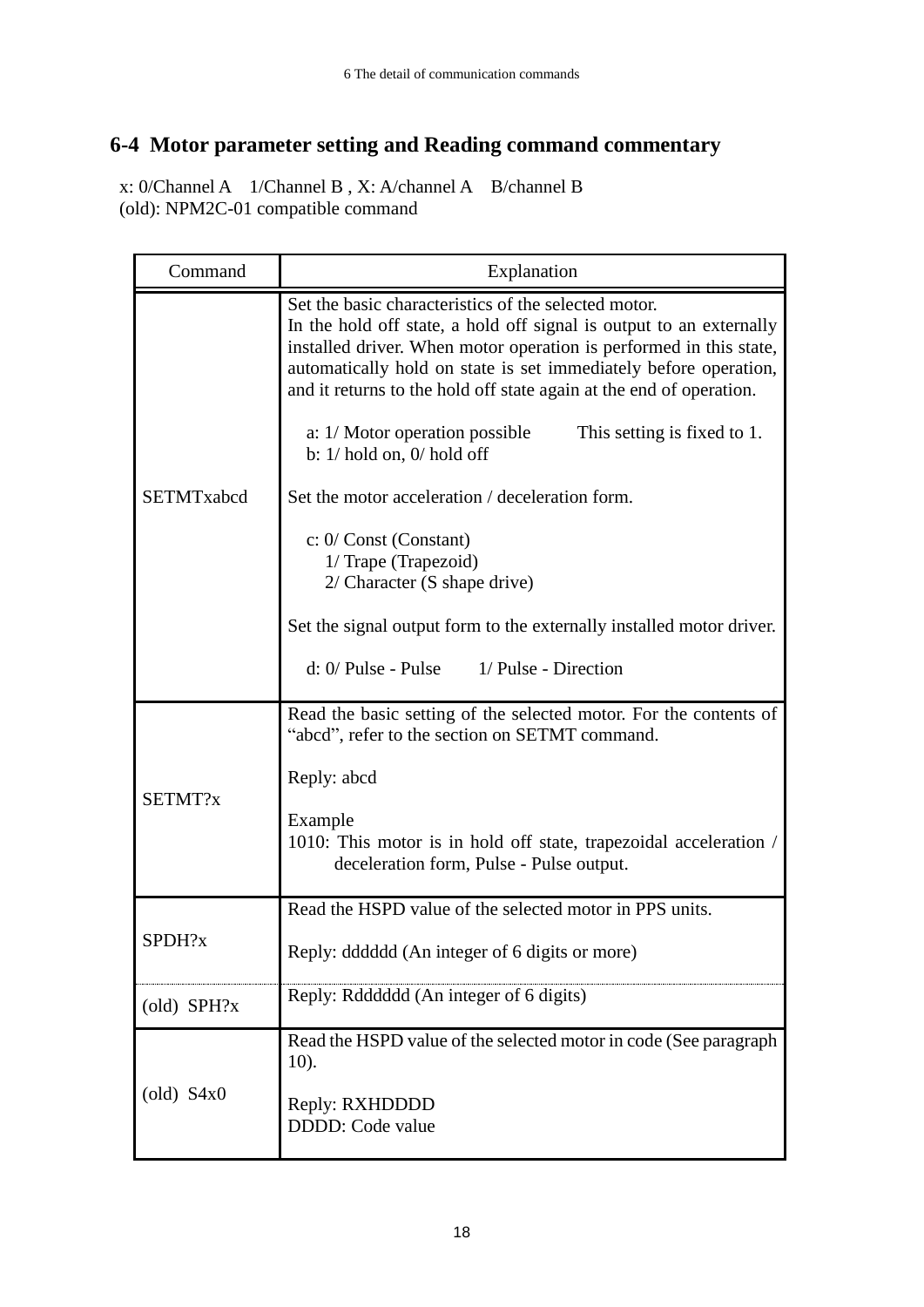| Command                     | Explanation                                                                                                      |
|-----------------------------|------------------------------------------------------------------------------------------------------------------|
| SPDHxddd                    | Set the HSPD value of the selected motor in PPS units.<br>$ddd: 1 to 5,000,000 (Any number of digits)$           |
| (old) SPHxdddddd            | ddddd: 000001 to 999,999 (6 digits)                                                                              |
| $\text{(old)}$ S39x0DDD     | Set the HSPD value of the selected motor with 3 digits code.<br>(See paragraph 10)<br>DDD: 000 to 254 (3 digits) |
| SPDM?x                      | Read the MSPD value of the selected motor in PPS units.<br>Reply: dddddd (An integer of 6 digits or more)        |
| (old) SPM?x                 | Reply: Rdddddd (An integer of 6 digits)                                                                          |
| $\left($ old $\right)$ S4x1 | Read the MSPD value of the selected motor in code (See<br>paragraph 10).<br>Reply: RXMDDDD                       |
| SPDMxddd                    | Set the MSPD value of the selected motor in PPS units.<br>$ddd: 1 to 5,000,000 (Any number of digits)$           |
| (old) SPMxdddddd            | ddddd: 000001 to 999,999 (6 digits)                                                                              |
| $\text{(old)}$ S39x1DDD     | Set the MSPD value of the selected motor with 3 digits code.<br>(See P21)<br>DDD: 000 to 254 (3 digits)          |
| SPDL?x                      | Read the LSPD value of the selected motor in PPS units.<br>Reply: dddddd (An integer of 6 digits or more)        |
| $\text{old}$ SPL?x          | Reply: Rdddddd (An integer of 6 digits)                                                                          |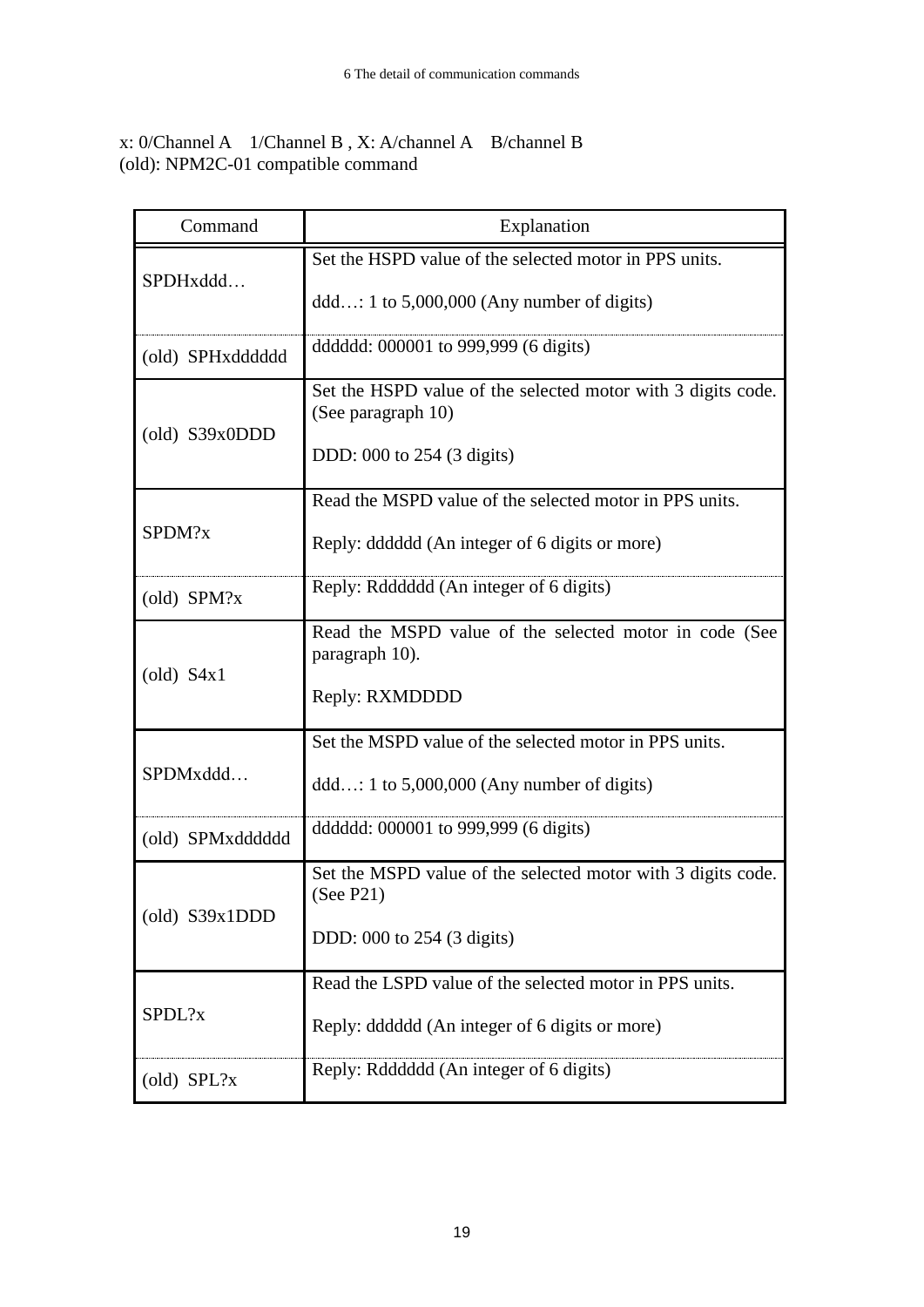| Command                              | Explanation                                                                                                                                      |
|--------------------------------------|--------------------------------------------------------------------------------------------------------------------------------------------------|
| $\left( \text{old} \right)$ S4x2     | Read the LSPD value of the selected motor in code. (See<br>paragraph 10).<br>Reply: RXLDDDD                                                      |
| SPDLxddd                             | Set the LSPD value of the selected motor in PPS units.<br>$ddd$ 1 to 5,000,000 (Any number of digits)                                            |
| (old) SPLxdddddd                     | ddddd: 000001 to 999,999 (6 digits)                                                                                                              |
| $\left( \text{old} \right)$ S39x2DDD | Set the LSPD value of the selected motor with 3 digits code.<br>(See P21)<br>DDD: 000 to 254 (3 digits)                                          |
| RTE?x                                | Read the acceleration / deceleration rate of the selected motor<br>with 3 digits code. (See paragraph 11)<br>Reply: ddd (An integer of 3 digits) |
| $\left( \text{old} \right)$ S4x3     | Reply: RXRddd<br>DDD: Code value                                                                                                                 |
| <b>RTExddd</b>                       | Set the acceleration / deceleration rate of the selected motor<br>with code.                                                                     |
| $\left( \text{old} \right)$ S39x3ddd | ddd: 0 to 115                                                                                                                                    |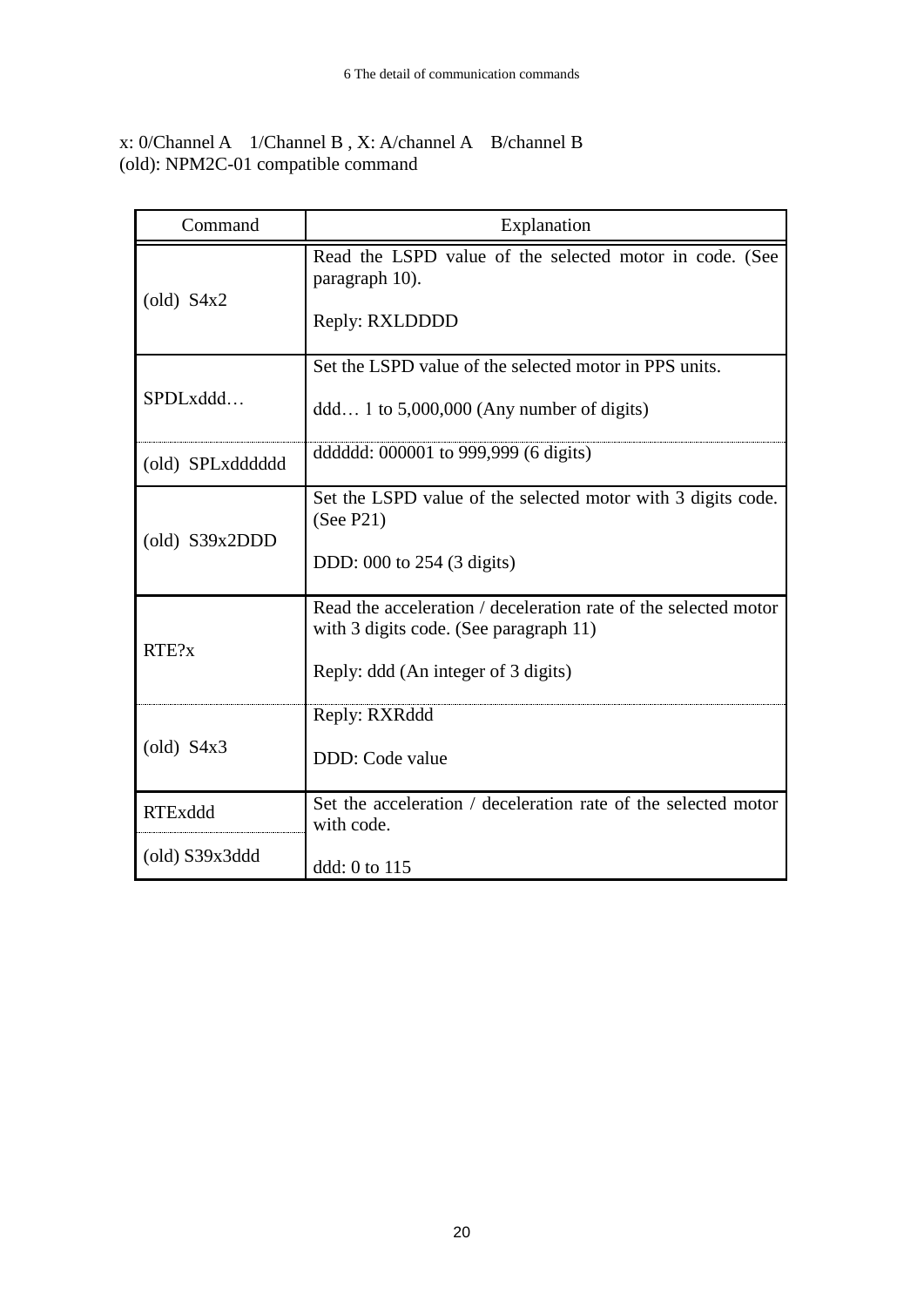## <span id="page-22-0"></span>**6-5 Current position setting and Reading command commentary**

x: 0/Channel A 1/Channel B , X: A/channel A B/channel B (old): NPM2C-01 compatible command

| Command                           | Explanation                                                                                   |
|-----------------------------------|-----------------------------------------------------------------------------------------------|
|                                   | Read the current position of the selected motor.                                              |
| PS?x                              | Reply: $\pm$ ddd $\cdot \cdot \cdot$ d (Signed 7 or more digit integer)                       |
| $\left( \text{old} \right)$ S2x0  | Reply: RX±DDDDDDD (Signed 7 digits integer)                                                   |
| $\left( \text{old} \right)$ S4xPS | Reply: RX±DDDDDDD (Signed 7 digits integer)                                                   |
|                                   | Set the current position of the selected motor.                                               |
| PSxddd                            | ddd: $-2,147,483,647$ to $+2,147,483,647$<br>The number of digits and the sign are arbitrary. |
| $\text{(old)}$<br>S5xPS±DDDDDD    | $\pm$ DDDDDD: -9,999,999 to 9,999,999<br>Signed 7 digits integer                              |

## <span id="page-22-1"></span>**6-6 Commands related to HOLD OFF**

| Command                           | Explanation                                                  |  |
|-----------------------------------|--------------------------------------------------------------|--|
| HOLD?x                            | Read the HOLD OFF signal output state of the selected motor. |  |
|                                   | Reply: ON/OFF                                                |  |
| <b>HOLDxON</b>                    |                                                              |  |
| $\left( \text{old} \right)$ S3x19 | The hold off signal of the selected motor is canceled.       |  |
| <b>HOLD<sub>x</sub>OFF</b>        | The hold off signal is output to the selected motor.         |  |
| $\left( \text{old} \right)$ S3x18 |                                                              |  |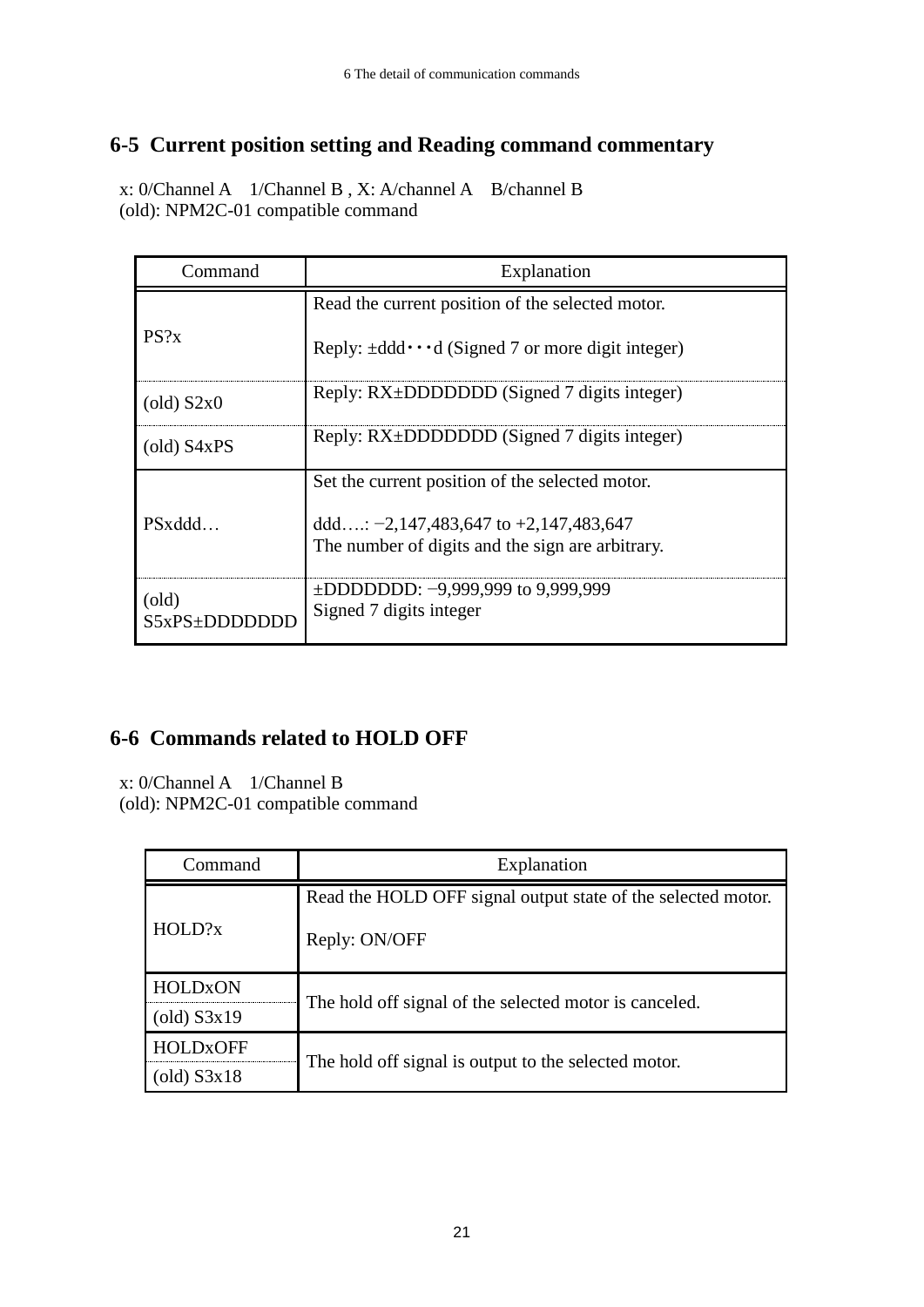## <span id="page-23-0"></span>**6-7 Command for set and read out limit switch data parameters**

| Command              | Explanation                                                                                                                                                                                                |  |
|----------------------|------------------------------------------------------------------------------------------------------------------------------------------------------------------------------------------------------------|--|
| SETLSxdaaa0bbb       | Set the states of limit switch of motor channel x.                                                                                                                                                         |  |
|                      | d: Soft limit switch<br>$0/di$ sable, $1/$ enable<br>aaa: limit switch<br>$0/di$ sable, $1/$ enable<br>(From the left, HP, CCW, CW)<br>bbb: Contact switching 0/N.O, 1/N.C<br>(From the left, HP, CCW, CW) |  |
| SETLS?x              | Read out the states of limit switch of motor channel x setted up<br>by the above command.                                                                                                                  |  |
|                      | Reply: daaa0bbb                                                                                                                                                                                            |  |
| LS?                  | Read out the states of limit switch and hold off for channel A, B.                                                                                                                                         |  |
|                      | Reply: 01AB                                                                                                                                                                                                |  |
|                      | A, B: Displays the state of the limit switch and HOLD OFF<br>signals of the channel A and B in hexadecimal digit.<br>Detail of H and h is shown below.<br>A bit with 1 indicates there is an output.       |  |
|                      | b3: Hold off<br>b1: CCW LS<br>b2: HPLS<br>b0: CWLS                                                                                                                                                         |  |
| $\left($ old) $S2x2$ | H: Read out the states of limit switch and hold off. Display with<br>hex one digit number.                                                                                                                 |  |
|                      | Reply: RXH                                                                                                                                                                                                 |  |
| HDSTLS?              | Read the states of limit switch and soft limit switch.                                                                                                                                                     |  |
|                      | Reply: 01ABab                                                                                                                                                                                              |  |
|                      | A, B: Display the state of each limit switch of channel A and B in<br>hexadecimal digit.<br>a, b: Display the state of each soft limit switch of channel A and<br>B in hexadecimal digit.                  |  |
|                      | b3: NO USE<br>b1: CCW LS<br>b2: HPLS<br>b0: CW LS                                                                                                                                                          |  |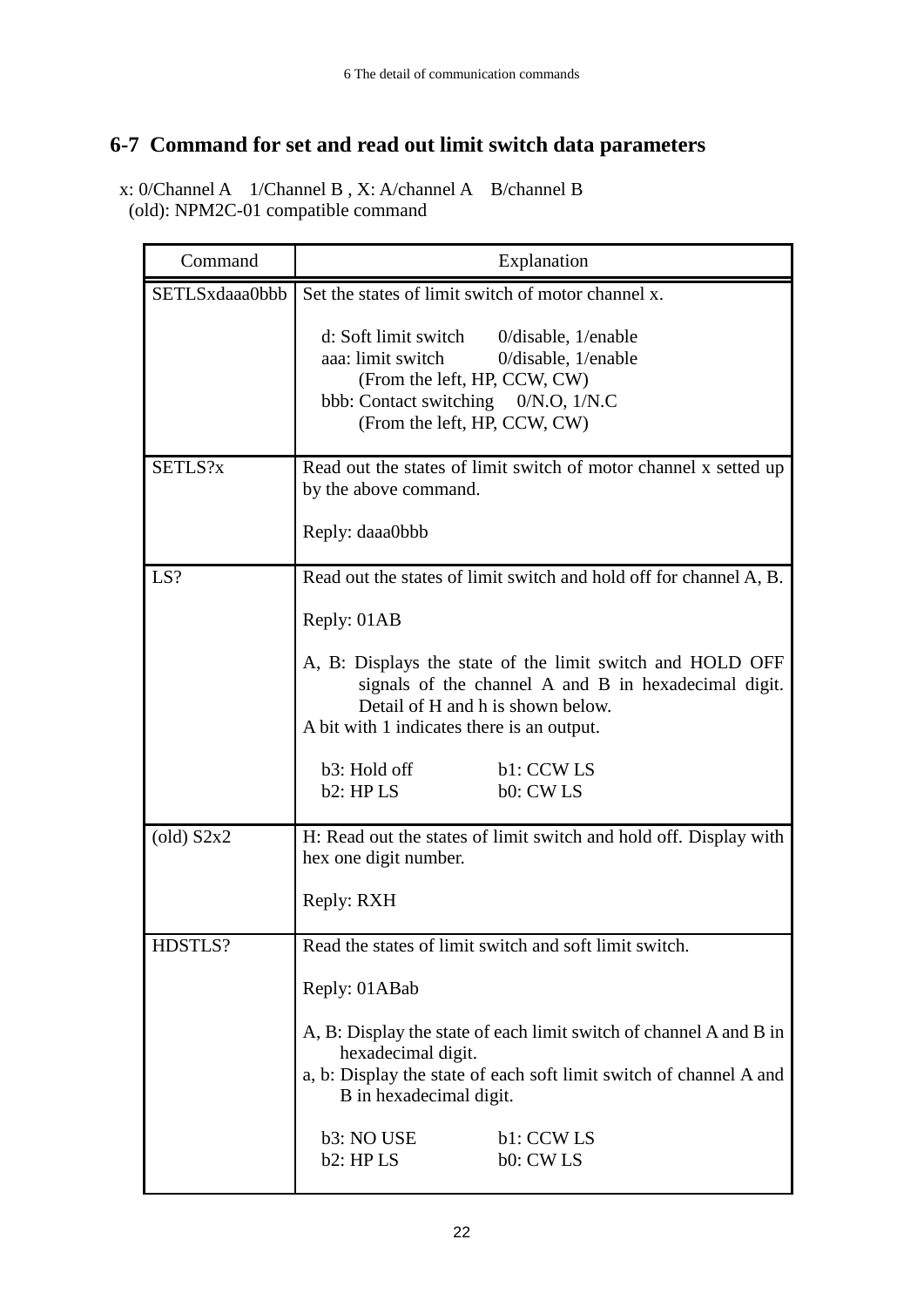| Command                           | Explanation                                                                                                                   |
|-----------------------------------|-------------------------------------------------------------------------------------------------------------------------------|
| (old) LSEN?                       | Read the ENABLE/DISABLE of limit switch of the each<br>channels with hex two digits number.                                   |
|                                   | Reply: RHH                                                                                                                    |
|                                   | HH: 0/ DISABLE, 1/ ENABLE                                                                                                     |
|                                   | b7: Channel B, HP limit switch<br>b6: NO USE<br>b5: Channel B,CCW limit switch<br>b4: Channel B, CW limit switch              |
|                                   | b3: Channel A, HP limit switch<br>b <sub>2</sub> : NO USE                                                                     |
|                                   | b1: Channel A,CCW limit switch<br>b0: Channel A, CW limit switch                                                              |
|                                   | Example<br>RE: all limit switches are enabled.                                                                                |
| (old) LSENHH                      | Set the ENABLE/DISABLE of limit switch of each channels<br>with hex two digits number.                                        |
| $\left( \text{old} \right)$ LSIV? | Read the contact of limit switch of each channels with hex two<br>digits number.                                              |
|                                   | Reply: RHH                                                                                                                    |
|                                   | HH: $0/ N.O$ 1/N.C                                                                                                            |
|                                   | b7: Channel B, HP limit switch<br>b6: NO USE<br>b5: Channel B,CCW limit switch<br>b4: Channel B, CW limit switch              |
|                                   | b3: Channel A, HP limit switch<br>b <sub>2</sub> : NO USE<br>b1: Channel A,CCW limit switch<br>b0: Channel A, CW limit switch |
|                                   | Example<br>REF: all limit switches are N.C.                                                                                   |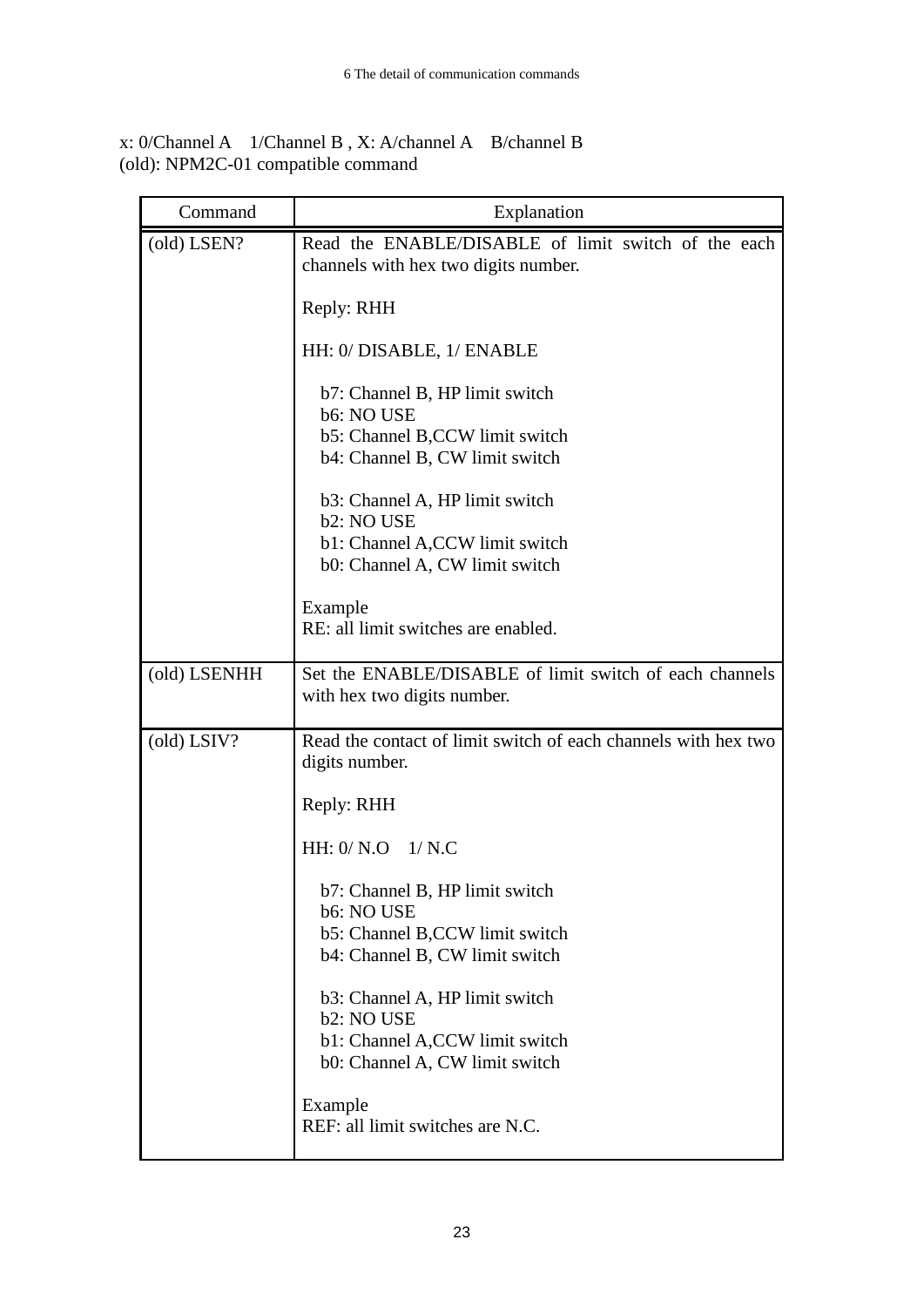| (old) LSIVHH<br>digits number.<br>STOPMDxa                                                                                         | Set the contact of limit switch of each channels with hex two<br>Set stop method when limit switch is detected.<br>a: $0/$ Deceleration stop, $1/$ Sudden stop                                                                                                                                                                                                                                                                                                                                                                                                                                                                                                                                                                                            |
|------------------------------------------------------------------------------------------------------------------------------------|-----------------------------------------------------------------------------------------------------------------------------------------------------------------------------------------------------------------------------------------------------------------------------------------------------------------------------------------------------------------------------------------------------------------------------------------------------------------------------------------------------------------------------------------------------------------------------------------------------------------------------------------------------------------------------------------------------------------------------------------------------------|
|                                                                                                                                    |                                                                                                                                                                                                                                                                                                                                                                                                                                                                                                                                                                                                                                                                                                                                                           |
|                                                                                                                                    |                                                                                                                                                                                                                                                                                                                                                                                                                                                                                                                                                                                                                                                                                                                                                           |
| $\left($ old) S39x5a                                                                                                               |                                                                                                                                                                                                                                                                                                                                                                                                                                                                                                                                                                                                                                                                                                                                                           |
|                                                                                                                                    | Read stop method when limit switch is detected.                                                                                                                                                                                                                                                                                                                                                                                                                                                                                                                                                                                                                                                                                                           |
| STOPMD?x<br>Reply: a                                                                                                               |                                                                                                                                                                                                                                                                                                                                                                                                                                                                                                                                                                                                                                                                                                                                                           |
| Set various flags.<br>HH: Hex two digits number.                                                                                   |                                                                                                                                                                                                                                                                                                                                                                                                                                                                                                                                                                                                                                                                                                                                                           |
| b7: NO USE<br>b6: NO USE<br>b3: NO USE<br>b2: NO USE<br>b1: NO USE<br>$\left( \text{old} \right)$ S39x6HH<br>movement.<br>enabled. | b5: Automatic backlash adjustment<br>b4: Soft limit switch state<br>b0: Limit switch stop mode<br>. When the automatic backlash adjustment bit is set to $"1"$ ,<br>backlash movement is performed regardless of the moving<br>direction when the backlash correction command is<br>executed. When it is set to 0, move direction is judged and if<br>there is a value of the movement destination in the correction<br>direction (When the correction value is positive the CCW<br>direction), move without performing backlash compensation<br>• When the soft limit state is set to "1", the soft limit switch is<br>• When the limit switch stop mode is set to "1", it does sudden<br>stop when the limit switch is detected. When it is set to "0", |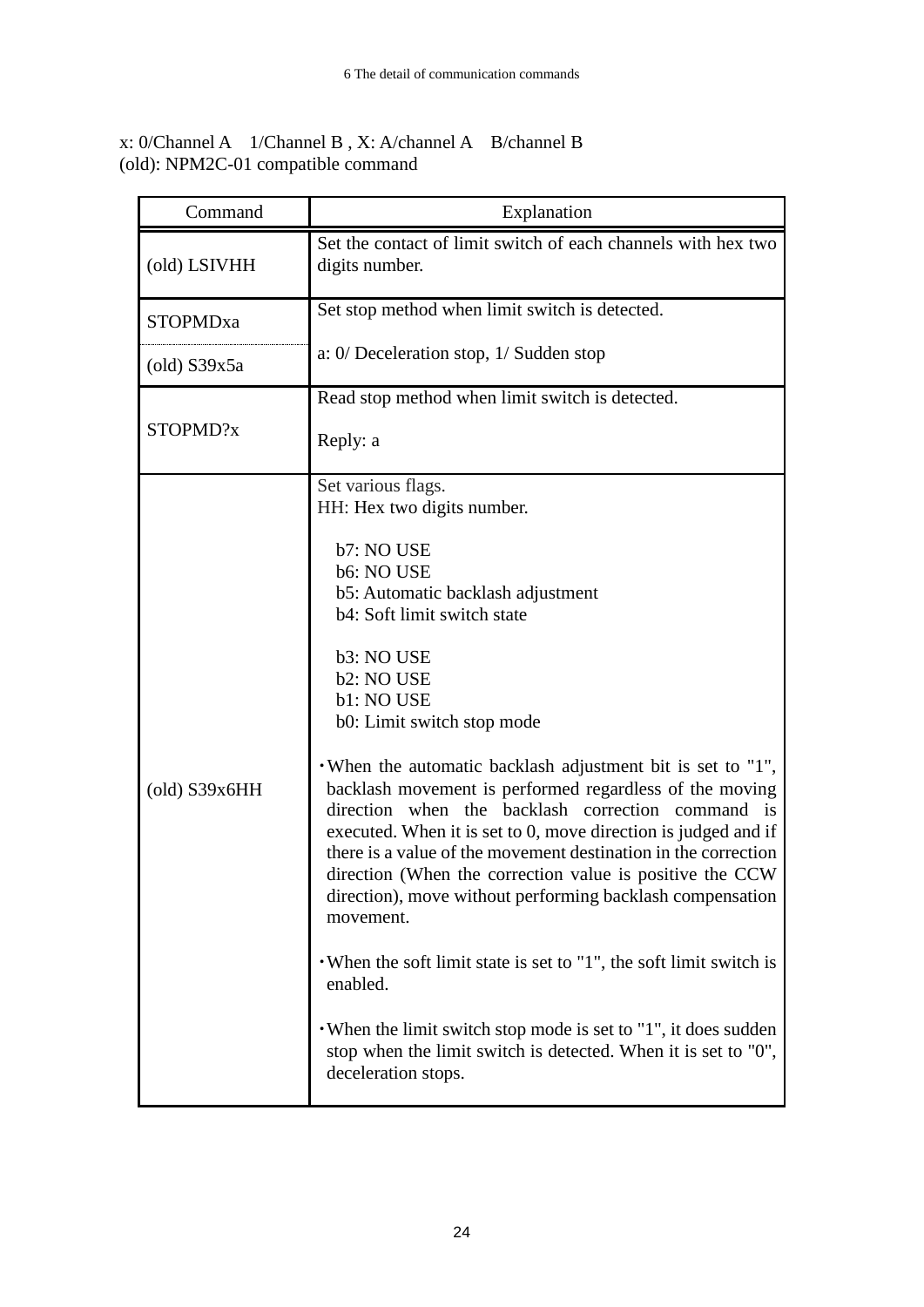| Command             | Explanation                                                                                                                                                                 |
|---------------------|-----------------------------------------------------------------------------------------------------------------------------------------------------------------------------|
| $\left($ old) S4x5  | Read various flags.<br>Reply: RxS00HH<br>HH: Refer to the command of S39x6.                                                                                                 |
|                     |                                                                                                                                                                             |
|                     | Set soft limit value of CW side to be used when soft limit<br>is enabled.                                                                                                   |
| FLxddd              | ddd: $-2,147,483,647$ to $+2,147,483,647$<br>The number of digits and the sign are arbitrary.                                                                               |
| (old) S5xFL±DDDDDDD | $\pm$ DDDDDDD:<br>Signed 7 digits integer                                                                                                                                   |
| FL?x                | Read the digital limit value on the CW side.<br>Reply: ±ddddddd                                                                                                             |
| (old) S4xFL         | Reply: $\pm$ ddddddd<br>Signed 7 digits integer                                                                                                                             |
| BLxddd              | Set soft limit value of CCW side to be used when soft<br>limit is enabled.<br>ddd: $-2,147,483,647$ to $+2,147,483,647$<br>The number of digits and the sign are arbitrary. |
|                     |                                                                                                                                                                             |
| (old) S5xBL±DDDDDDD | ±DDDDDDD: Signed 7 digits integer                                                                                                                                           |
| BL?x                | Read the digital limit value on the CCW side.<br>Reply: ±ddddddd                                                                                                            |
| (old) S4xBL         | Reply: ±ddddddd<br>Signed 7 digits integer                                                                                                                                  |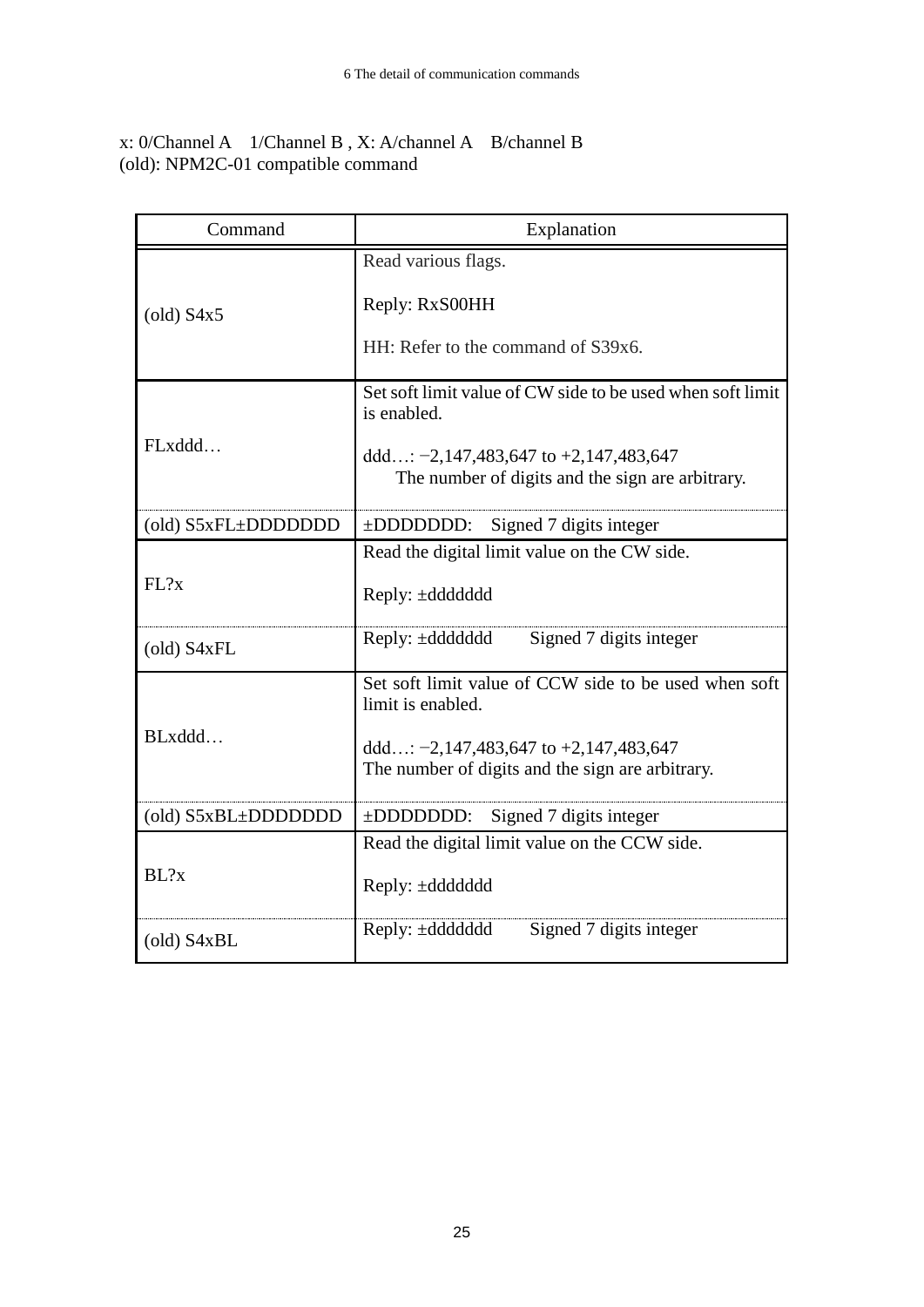## <span id="page-27-0"></span>**6-8 Other commands**

| Command                    | Explanation                                                                                                                                                                                                                     |
|----------------------------|---------------------------------------------------------------------------------------------------------------------------------------------------------------------------------------------------------------------------------|
| VER?                       | Read the version information of the built-in firmware.                                                                                                                                                                          |
|                            | Reply: 1.03 13-10-16 UPM2C-01 etc.                                                                                                                                                                                              |
|                            | Read the version information of the hardware.                                                                                                                                                                                   |
| VERH?                      | Reply: HD-VER etc.                                                                                                                                                                                                              |
| FROM?                      | Read the flash ROM for saving the firmware currently in use.                                                                                                                                                                    |
|                            | Reply: FROM0/1                                                                                                                                                                                                                  |
| FROM <sub>0</sub><br>FROM1 | Set the flash memory to be used out of the two firmware save flash<br>ROMs. After inputting this command, restart the power supply or<br>start up with the firmware of the flash ROM selected by inputting the<br>REST command. |
| <b>REST</b>                | Reset the UPM2C-01. This is the same operation as unplugging the<br>USB cable and inserting it again.                                                                                                                           |
| <b>REST_INIT</b>           | In addition to executing the REST command, return the parameter to<br>the factory setting.                                                                                                                                      |

## <span id="page-27-1"></span>**6-9 The initialization of setting data**

Input the "REST\_INIT" command, various setting data of "UPM2C-01" are initialized to the following values. Data to be set is common to channels A and B. If the motor stops working, save the set value and then initialize the setting data with the above command, it will operate normally.

| Current position | 0           | <b>HOLD OFF signal</b>             | ON (Signal output at stop)                |  |  |  |  |
|------------------|-------------|------------------------------------|-------------------------------------------|--|--|--|--|
| Speed            | <b>MSPD</b> | Acceleration/<br>Deceleration form | Trapezoidal acceleration/<br>deceleration |  |  |  |  |
| <b>HSPD</b>      | 3700        | Pulse output mode                  | Pulse-Pulse                               |  |  |  |  |
| HSPD(code)       | 48          | Limit switch                       | Enable                                    |  |  |  |  |
| <b>MSPD</b>      | 650         | Soft LS                            | Disable                                   |  |  |  |  |
| MSPD(code)       | 16          | Contact of LS                      | All N.O                                   |  |  |  |  |
| <b>LSPD</b>      | 10          | Stop mode of LS                    | Deceleration stop                         |  |  |  |  |
| $LSPD$ (code)    |             | Automatic backlash<br>adjustment   | Enable                                    |  |  |  |  |
| <b>RATE</b>      | 13          | <b>CCW</b> soft LS                 | $-1,000,000$                              |  |  |  |  |
| Backlash value   | $+100$      | <b>CW</b> soft LS                  | 1,000,000                                 |  |  |  |  |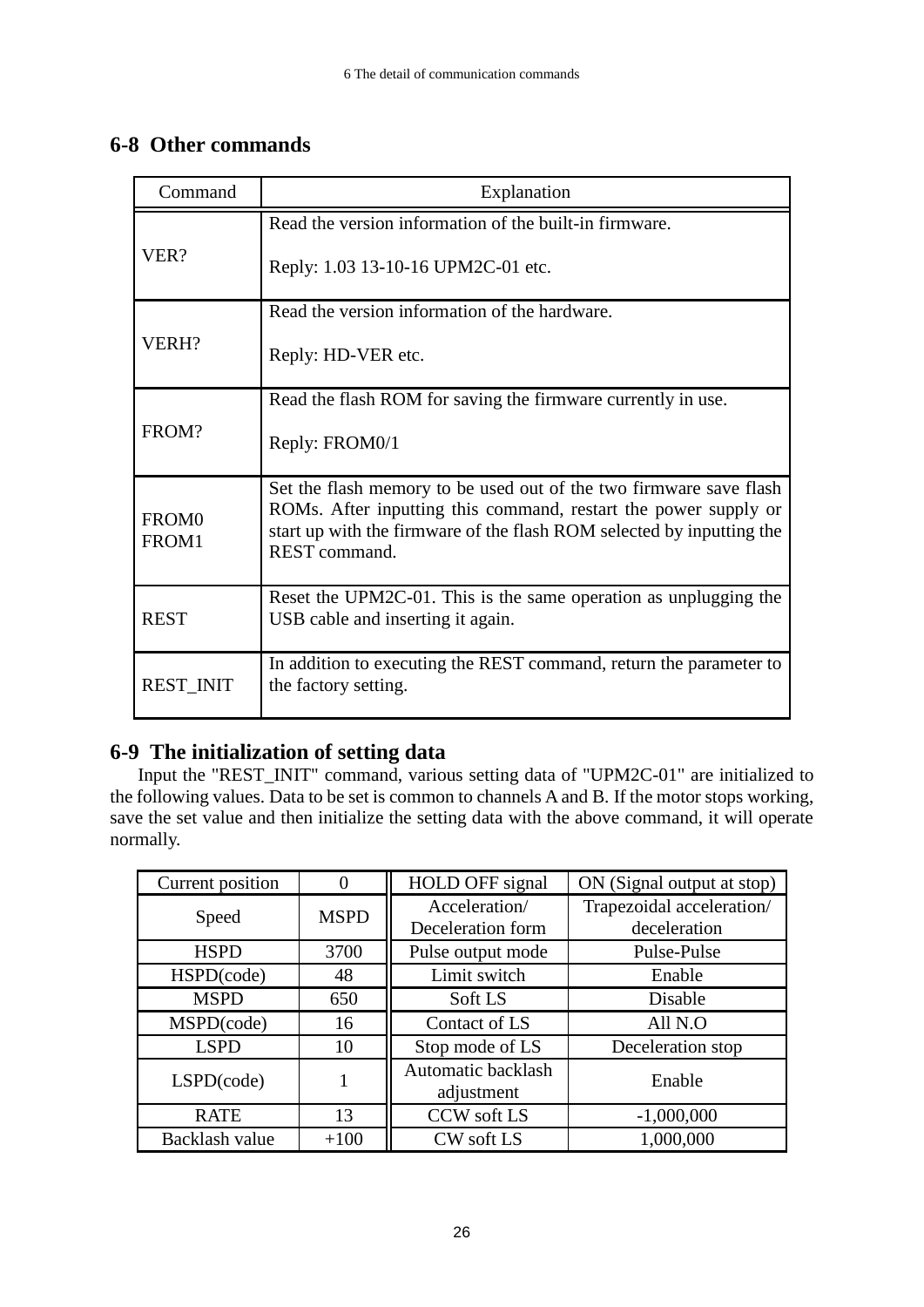## <span id="page-28-0"></span>7 Continuous drive mode (from V1.03)

### <span id="page-28-1"></span>**7-1 About Continuous drive mode**

In this mode, by previously inputting data on the travel distance and the time required for traveling, it is possible to perform continuous operation while changing the motor speed of both axes at the minimum time of 10 ms unit at any time according to the set distance and time.

Moving the motor every 1000 ms to make a reciprocating motion, or by performing the movement continuously for 10 pulses, 20 pulses and finely specifying the movement amount, it is possible to perform curvilinear motion in a pseudo manner.

It is recommended to operate the acceleration / deceleration mode at constant speed operation when finely specifying movement amount.

Acceleration / deceleration mode can be changed by "SETMT" command (See paragraph 6.4).

Major specification of this Continuous drive mode

- The number of data that can be entered is 1024. The execution order is the ascending order of the data number.
- \* Movement amount can be specified both absolute value (ABS movement) and relative value (REL movement).
- \* It operates while changing the moving speed at any time within the range not exceeding the current speed from the specified time and distance each time each movement.
- \* The range of data used for driving continuous motion can be specified each time it moves.
- \* Data can be the collective input in a CSV format file, and also output.
- \* Temporary interruption of operation is possible.
- \* When a motor stop command (ASSTP etc.) is input during continuous drive operation the motors on both axes stop and the continuous operation is terminated.
- \* If the motor is in operation at the start of operation, up to 10 data numbers that were being executed at that time will be recorded. After that, it waits until it becomes operable.

#### **7-2 About data format**

<span id="page-28-2"></span>Data required for continuous drive operation is expressed in the following format.

a,b,c,d example) 100,50,80,80

- a: Data number. 1 to 1024 is the input range.
- b: Traveling time (msec).

By the time set, change the speed within the range that does not exceed the current setting speed so that the movement of both motors is just completed.

For the data set in the example, it is temporarily changed to (about 1,600 pps) to be able to move 80 pulses in 50 ms. If the set speed is less than 1,600 PPS, it moves at the set speed.

It can be set from 0 to 65,535 (msec), but less than 10 msec Is truncated. When 0 is set, this data number is ignored and the next data number is referenced.

- c: It is a movement pulse of A axis. It can be set from  $-32,768$  to  $+32,767$ .
- d: It is a movement pulse of B axis. It can be set from  $-32,768$  to  $+32,767$ .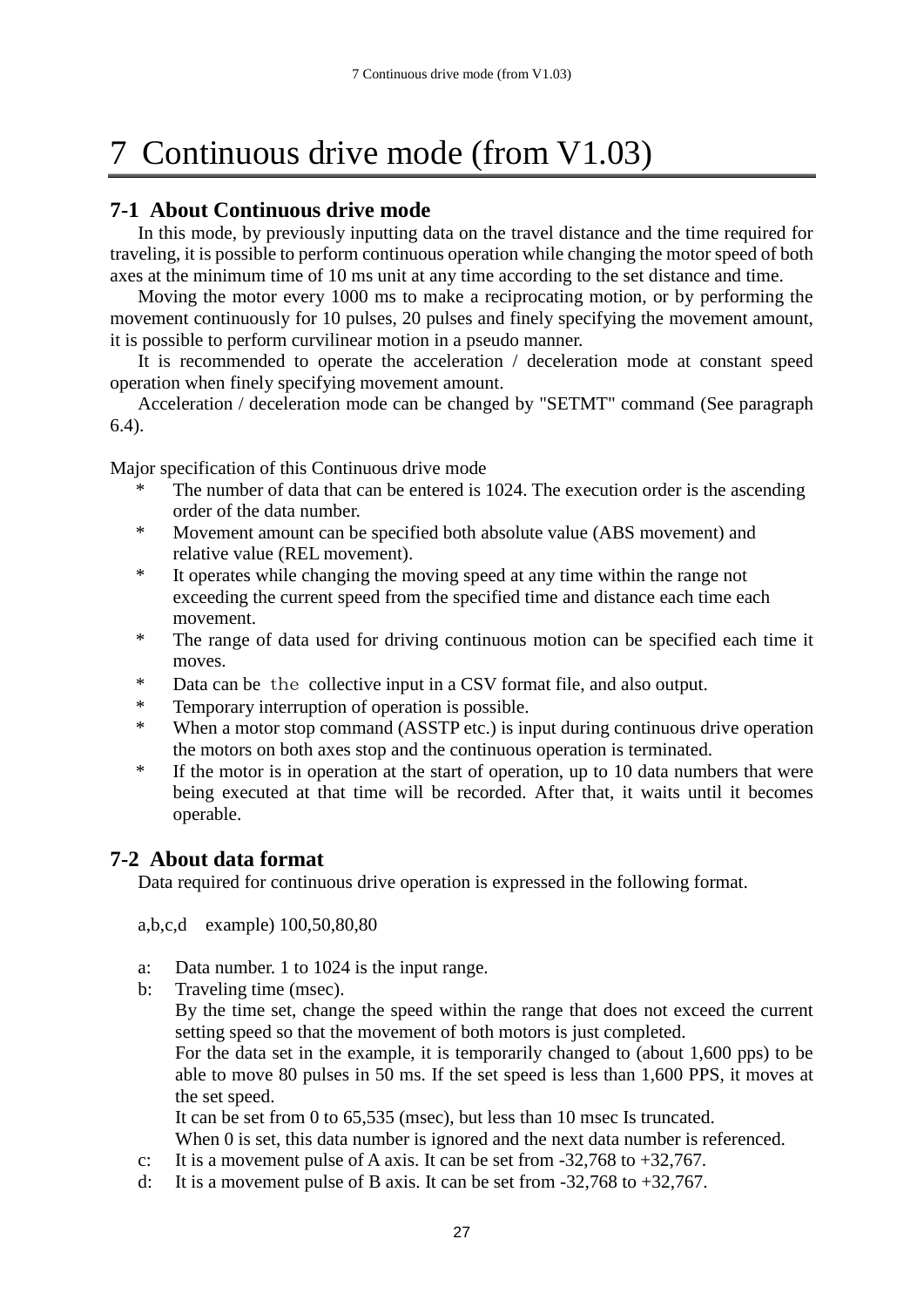Whether the value of the movement pulse is absolute value specification or relative value designation is specified with the command.

"SQMODE ABS" specifies absolute value specification and "SQMODE REL" specifies relative value.

If you do not move the axis with that data, please set 0 for movement pulse if relative value is specified, and same value as previous data if absolute value designation.

### <span id="page-29-0"></span>**7-3 Move mode setting**

Use the following command to set whether the movement pulse value is absolute position or relative position.

| Command                                | explanation                                                                                                                                                                                                                     |  |  |  |  |  |  |  |  |
|----------------------------------------|---------------------------------------------------------------------------------------------------------------------------------------------------------------------------------------------------------------------------------|--|--|--|--|--|--|--|--|
| SQMODE?                                | It reads whether absolute value specification or relative value<br>designation is made for pulse value of continuous movement data.<br>reply: ABS/REL<br>ABS: Absolute value specification<br>REL: Relative value specification |  |  |  |  |  |  |  |  |
| <b>SOMODE ABS</b><br><b>SQMODE REL</b> | Set pulse value of continuous movement data to absolute value<br>specification or relative value specification.<br>$reply: -$                                                                                                   |  |  |  |  |  |  |  |  |

### <span id="page-29-1"></span>**7-4 Data input**

To transmit continuous drive data to UPM2C-01 there are two methods, one for data transmission and the other for csv format file transmission.

| Command          | explanation                                                                                                                                                                        |  |  |  |  |  |  |  |
|------------------|------------------------------------------------------------------------------------------------------------------------------------------------------------------------------------|--|--|--|--|--|--|--|
| $SODATA$ a,b,c,d | Enter 1 continuous data for continuous movement data.<br>Please use it to correct some data etc.<br>For a, b, c, d please refer to "About data format" in the previous<br>section. |  |  |  |  |  |  |  |
| SQDATA?m         | Read continuous movement data of data number m.<br>reply: b,c,d                                                                                                                    |  |  |  |  |  |  |  |
| SQDATA?m,n       | Read continuous movement data from data number m to n.<br>This read command is valid only while both A and B axis motors are<br>stopped.<br>reply: m,b,c,d<br>n,b,c,d              |  |  |  |  |  |  |  |

When sending data collectively in csv format, do it in the following format. Please transmit the file when both A and B axis motors are stopped.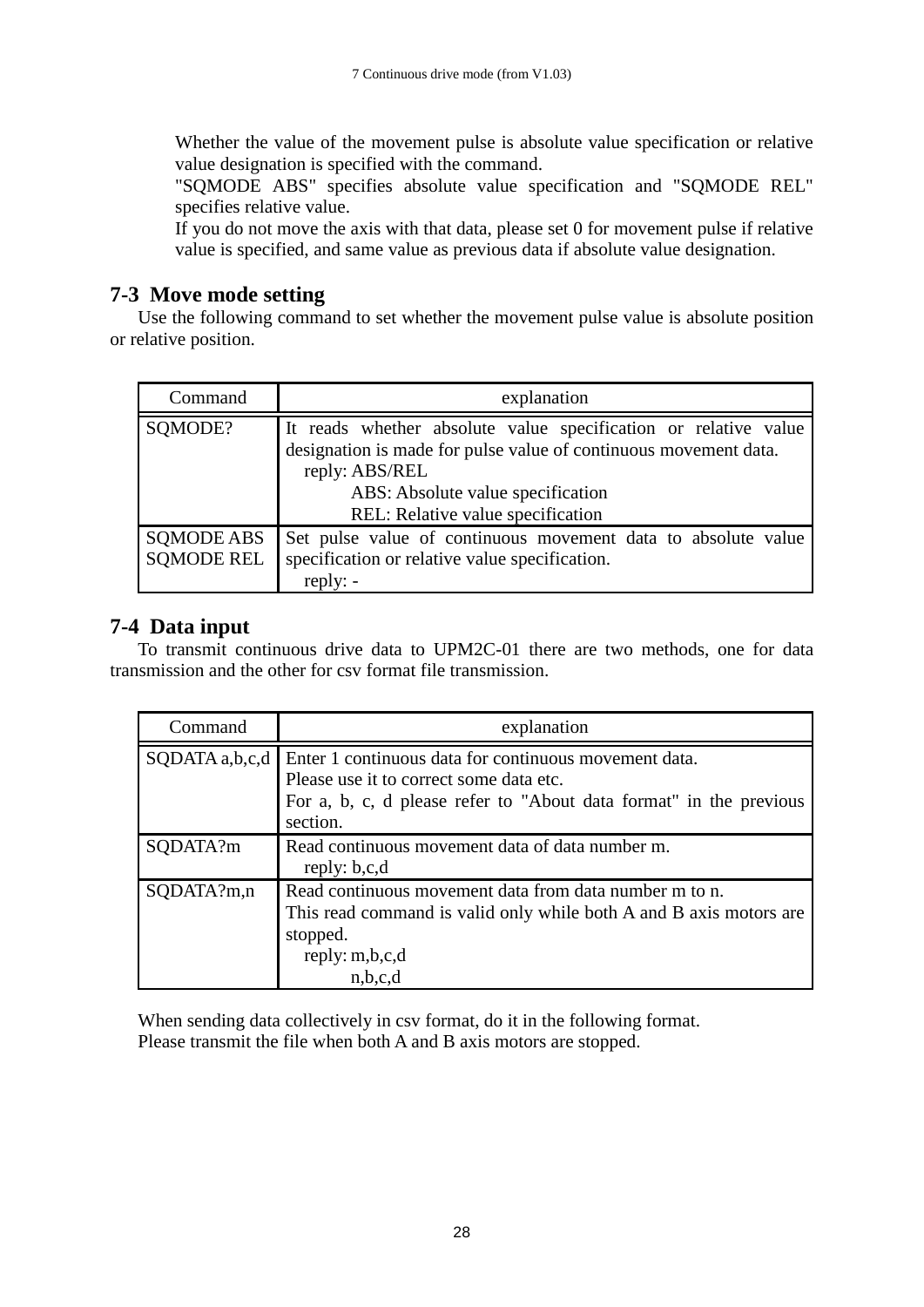| <b>SOMODE REL</b><br><b>PS00</b>                                                | It is possible to write a setting command arbitrarily on the<br>line above SQDATA ENTER.                        |
|---------------------------------------------------------------------------------|-----------------------------------------------------------------------------------------------------------------|
| <b>PS10</b><br><b>SQDATA ENTER</b><br>1,10,30,30<br>2,10,30,30<br>3, 10, 31, 31 | With this instruction, UPM2C-01 enters the data reading<br>priority mode.<br>The beginning of data contents.    |
| 498,20,290,290<br>499,20,300,300<br>500,20,300,300<br><b>SOEND</b>              | The end of data contents.<br>Please be sure to add it to the last line. (Cancels data<br>reading priority mode) |

Before reading "SQEND" on the last line, if it is disconnected due to some cause, please stop sending / receiving commands for about 3 seconds.

Data input example

| <b>SOMODE REL</b> | When inputting the data on the left and executing from No. 1   |
|-------------------|----------------------------------------------------------------|
| <b>SODATA</b>     | to No. 4, both A and B axes will move 20 pulses at a speed of  |
| 1,100,20,20       | about 200 pps.                                                 |
| <b>SODATA</b>     | If the motors on both axes are stopped, No. 2 will be executed |
| 2,200,30,30       | and 30 pulses will be moved at a speed of about 150 pps on     |
| SQDATA 3,0,20,20  | both shafts.                                                   |
| <b>SODATA</b>     | Number 3 is omitted because the standby time is 0, and No. 4   |
| 4,100,20,20       | is executed immediately after confirming the motor stop.       |
|                   | This operation is completed and the continuous movement        |
|                   | operation is over.                                             |

## **7-5 Continuous motion control**

<span id="page-30-0"></span>After inputting the continuous drive data, the operation is started with below commands.

| Command                                 | explanation                                                                                                                                                                                                                                                                                           |  |  |  |  |  |  |  |
|-----------------------------------------|-------------------------------------------------------------------------------------------------------------------------------------------------------------------------------------------------------------------------------------------------------------------------------------------------------|--|--|--|--|--|--|--|
| SQSTART a,b                             | Continuous drive is started within the range of data numbers a to b.<br>$a \leq b$ , $1 \leq a \leq 1024$ , $1 \leq b \leq 1024$<br>reply: $-$                                                                                                                                                        |  |  |  |  |  |  |  |
| <b>SQPAUSE ON</b><br><b>SQPAUSE OFF</b> | By SQPAUSE ON during continuous drive operation, wait for<br>completion of currently executing data and suspend operation<br>temporarily.<br>By SQPAUSE OFF, operation resumes.<br>During continuous drive pause, the continuous operation ends with a<br>stop command such as "SSTP0".<br>$reply: -$ |  |  |  |  |  |  |  |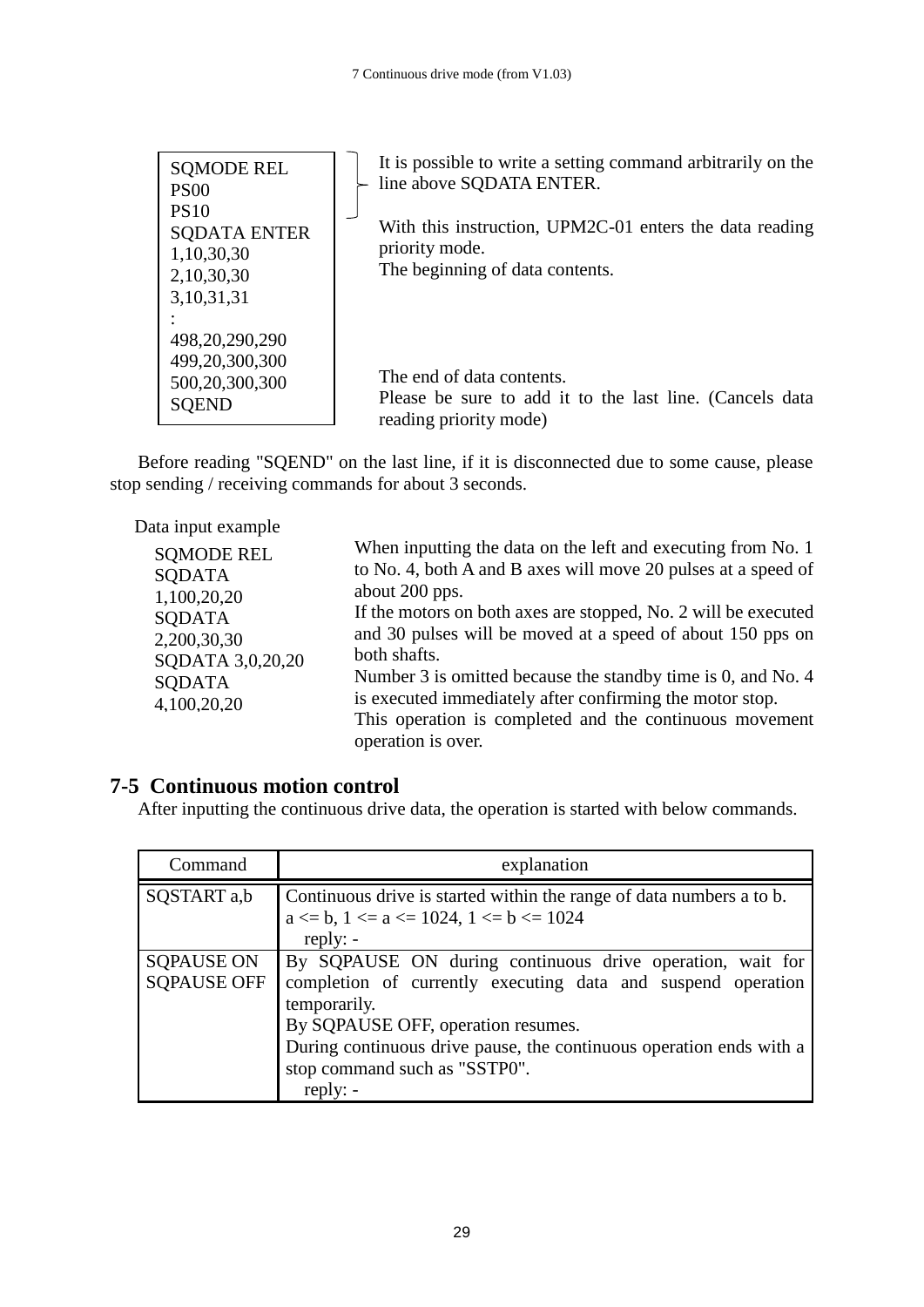| Command | explanation                                                                                           |                                     |  |  |  |  |  |  |  |
|---------|-------------------------------------------------------------------------------------------------------|-------------------------------------|--|--|--|--|--|--|--|
| SQSTS?  | It confirms the state during continuous drive operation.<br>reply:                                    |                                     |  |  |  |  |  |  |  |
|         | DRIVING at No. xx Continuous driving is in progress.<br>xx: Data number being executed                |                                     |  |  |  |  |  |  |  |
|         | PAUSE at No. xx                                                                                       | Continuous driving is in pause.     |  |  |  |  |  |  |  |
|         | $STOP (*1)$                                                                                           | Continuous driving is not executed. |  |  |  |  |  |  |  |
|         | *1: If it is not continuous driving operation even during motor<br>operation, this will be displayed. |                                     |  |  |  |  |  |  |  |
| SQERR?  | It checks error information during continuous driving.                                                |                                     |  |  |  |  |  |  |  |
|         | xx: Error count                                                                                       |                                     |  |  |  |  |  |  |  |
|         | a, b, $\ldots$ i, j: Data number where the error occurred.                                            |                                     |  |  |  |  |  |  |  |
|         | reply:                                                                                                |                                     |  |  |  |  |  |  |  |
|         | NO ERROR.                                                                                             |                                     |  |  |  |  |  |  |  |
|         | There is no error. Record the first ten.                                                              |                                     |  |  |  |  |  |  |  |
|         | BUSY ERROR at No. a,b,,i,j                                                                            |                                     |  |  |  |  |  |  |  |
|         | 1 to 10 errors.                                                                                       |                                     |  |  |  |  |  |  |  |
|         | USY ERROR xx times at No. a,b,,i,j and more.                                                          |                                     |  |  |  |  |  |  |  |
|         | More than 11 errors.                                                                                  |                                     |  |  |  |  |  |  |  |

## <span id="page-31-0"></span>**7-6 Setting data initialization**

By inputting the "REST\_INIT" command, the continuous drive related data of UPM2C-01 is initialized to the following values.

At this time, both the movement time and pulse value are set to 0 for continuously driven data.

Normally, data is held by battery backup.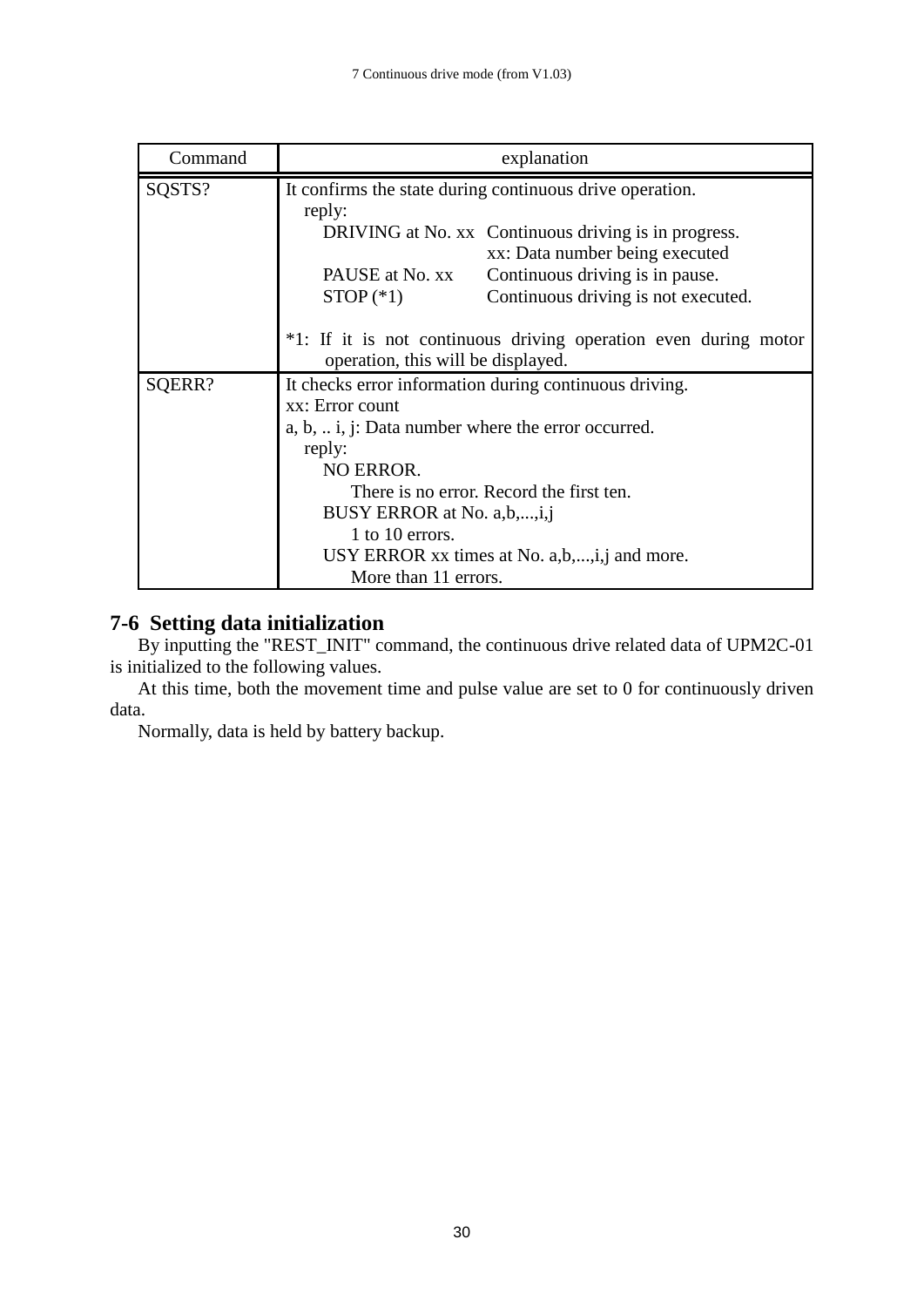# <span id="page-32-0"></span>8 Dual-Axis Complementary Drive

### <span id="page-32-1"></span>**8-1 Outline**

The dual-axis complementaray drive is a function which drives two motors as drawing a line, an arc, and a circle on the X-Y plane. Motor-A, motor-B corresponds X-coordinate, Ycoordinate respectively.

The motion parameter (e.g. velocity and acceleration) of all of motor A is applied to motor-B.

To stop motors, STOP command to either motor-A or motor-B is effective.

## <span id="page-32-2"></span>**8-2 Line Approximation Movement**

| Command     | $\text{Co}\text{d} \text{L} \text{NO}\text{1} \pm \text{xxx} / \pm \text{y} \text{y}$                                                                                                                                                                                  |
|-------------|------------------------------------------------------------------------------------------------------------------------------------------------------------------------------------------------------------------------------------------------------------------------|
| Description | Move to the destination from the current position linearly.<br>- Parameters<br>a: Data property<br>$A / Absolute$ R / Relative<br>xxx: X-coordinate of the destination or distance of X direction.<br>yyy: Y-coordinate of the destination or distance of Y direction. |
| Example     | $COALNO1+10000/-5000$                                                                                                                                                                                                                                                  |







●: Current position ○: Destination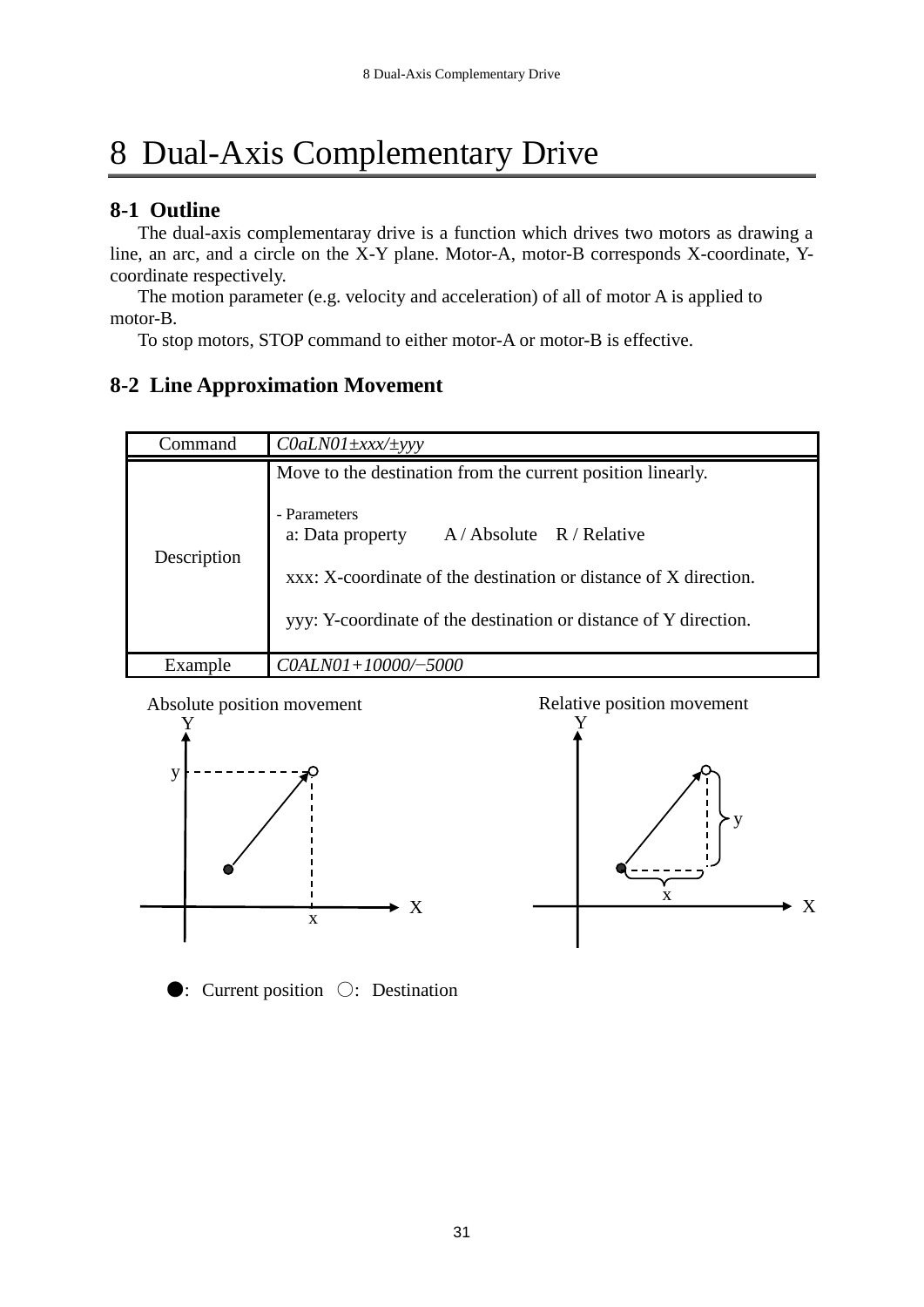## <span id="page-33-0"></span>**8-3 Complementary Arc Movement**

| Command     | C0aCd01 ±xxx/±yyy/±uuu/±vvv                                                                                                                                                                                                                                                                                                                                                                                                                                                                                                                                                                                                                                                                                                                                                                                                                                                                                                                                                                                                                                                                                       |
|-------------|-------------------------------------------------------------------------------------------------------------------------------------------------------------------------------------------------------------------------------------------------------------------------------------------------------------------------------------------------------------------------------------------------------------------------------------------------------------------------------------------------------------------------------------------------------------------------------------------------------------------------------------------------------------------------------------------------------------------------------------------------------------------------------------------------------------------------------------------------------------------------------------------------------------------------------------------------------------------------------------------------------------------------------------------------------------------------------------------------------------------|
| Description | Move to the destination with drawing an arc. Radius is the distance<br>between the current position and the center point $(u, v)$ .<br>If the destination isn't on the circle, the position moves to the nearest<br>point to the destination, then line approximation movement operation to<br>the destination. When the destination and the current position is same,<br>true circle movement.<br>- Parameters<br>a: Data property $A / Absolute$ R / Relative<br>d: Direction to the destination P/CW N/CCW<br>X-coordinate of the destination or relative position on the X axis<br>XXX:<br>from the current position<br>Y-coordinate of the destination or relative position on the Y axis<br>ууу:<br>from the current position<br>X-coordinate of the center point or relative position on the X<br>uuu:<br>axis from the current position<br>Y-coordinate of the center point or relative position on the Y<br>VVV:<br>axis from the current position<br>- Parameter range:<br>Absolute position ( $a = A$ ) : -2,147,483,647 to +2,147,483,647<br>Relative position ( $a = R$ ) : -8,388,607 to +8,388,607 |
| Example     | $COACNO1+0/+1000/+0/+500$<br>Moves to $(0,+1000)$ with drawing an arc counterclockwise on the circle<br>whose radius is the current position and $(0, +500)$ .                                                                                                                                                                                                                                                                                                                                                                                                                                                                                                                                                                                                                                                                                                                                                                                                                                                                                                                                                    |

Absolute position movement

Relative position movement





●:Current position ▲:Center point ○:Destination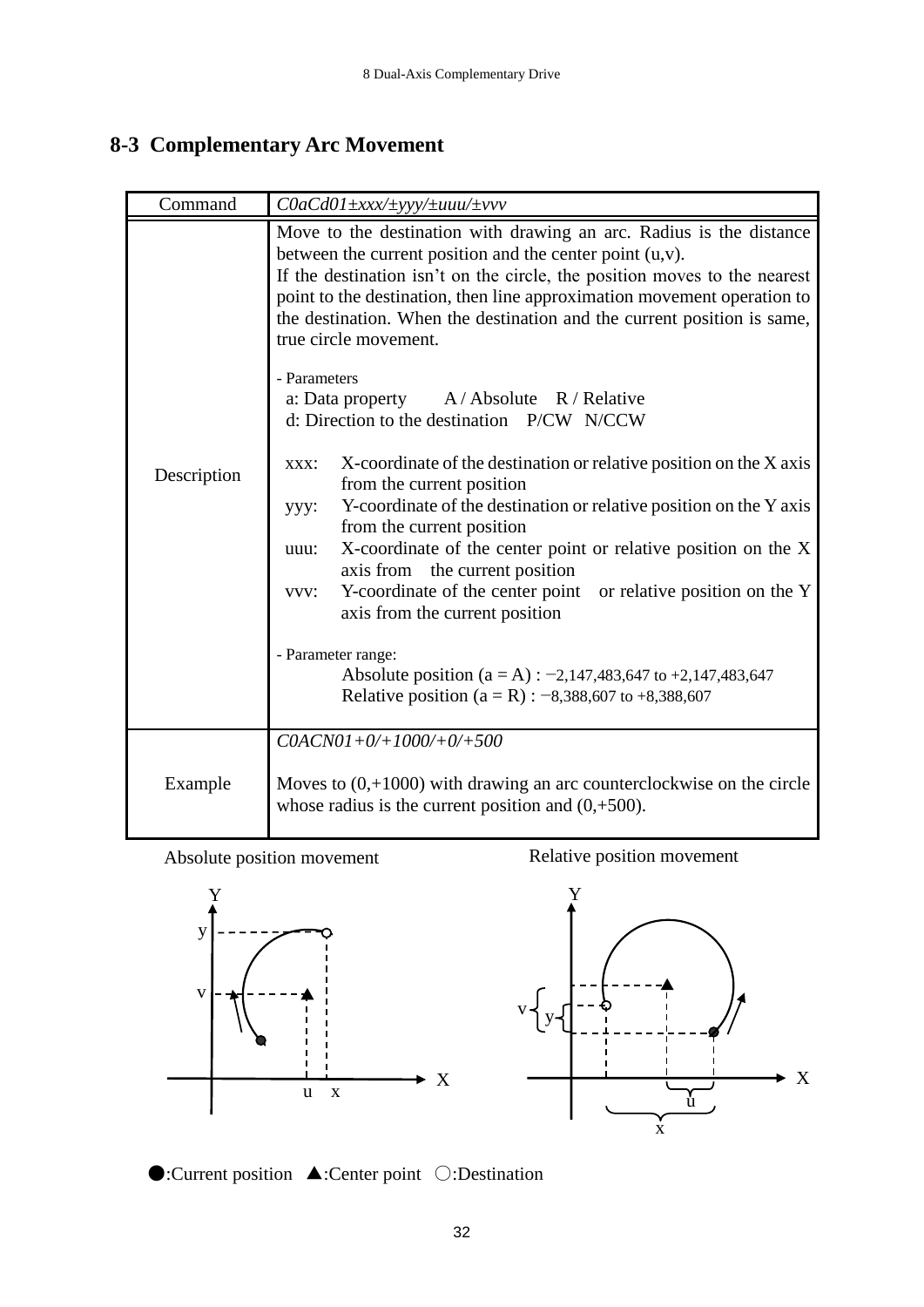## <span id="page-34-0"></span>**8-4 Waypoint Complimentary Arc Movement**

| Command     | $COaAC01 \pm$ xxx/ $\pm$ yyy/ $\pm$ uuu/ $\pm$ vyv                                                                                                                                                                                                                                                                                                                                                                                                                                                                                                                                                                                                                                                                                                                                                                                                                                           |  |  |  |  |  |  |  |  |
|-------------|----------------------------------------------------------------------------------------------------------------------------------------------------------------------------------------------------------------------------------------------------------------------------------------------------------------------------------------------------------------------------------------------------------------------------------------------------------------------------------------------------------------------------------------------------------------------------------------------------------------------------------------------------------------------------------------------------------------------------------------------------------------------------------------------------------------------------------------------------------------------------------------------|--|--|--|--|--|--|--|--|
| Description | Move to the destination with drawing an arc which has a waypoint $(u, v)$ .<br>If you need true circle movement by specifying the current position as<br>the destination, please use the $CoaCC \cdots$ command as stated later.<br>- Parameters<br>a: Data property $A / Absolute$ R / Relative<br>X-coordinate of the destination or relative position on the X axis<br>XXX:<br>from the current position<br>Y-coordinate of the destination or relative position on the Y axis<br>$yyy$ :<br>from the current position<br>X-coordinate of the waypoint or relative position on the X axis<br>uuu:<br>from the current position<br>vvv: Y-coordinate of the waypoint or relative position on the Y axis<br>from the current position<br>- Parameter range:<br>Absolute position (a = A) : $-2,147,483,647$ to $+2,147,483,647$<br>Relative position ( $a = R$ ) : -8,388,607 to +8,388,607 |  |  |  |  |  |  |  |  |
| Example     | $COAACO1+0/+1000/+500/+0$<br>Move $(+ 500, 0)$ from the current position and moves with drawing an<br>arc toward $(0, +1000)$ .                                                                                                                                                                                                                                                                                                                                                                                                                                                                                                                                                                                                                                                                                                                                                              |  |  |  |  |  |  |  |  |

Absolute position movement



Relative position movement



●:Current position ▲:Waypoint ○:Destination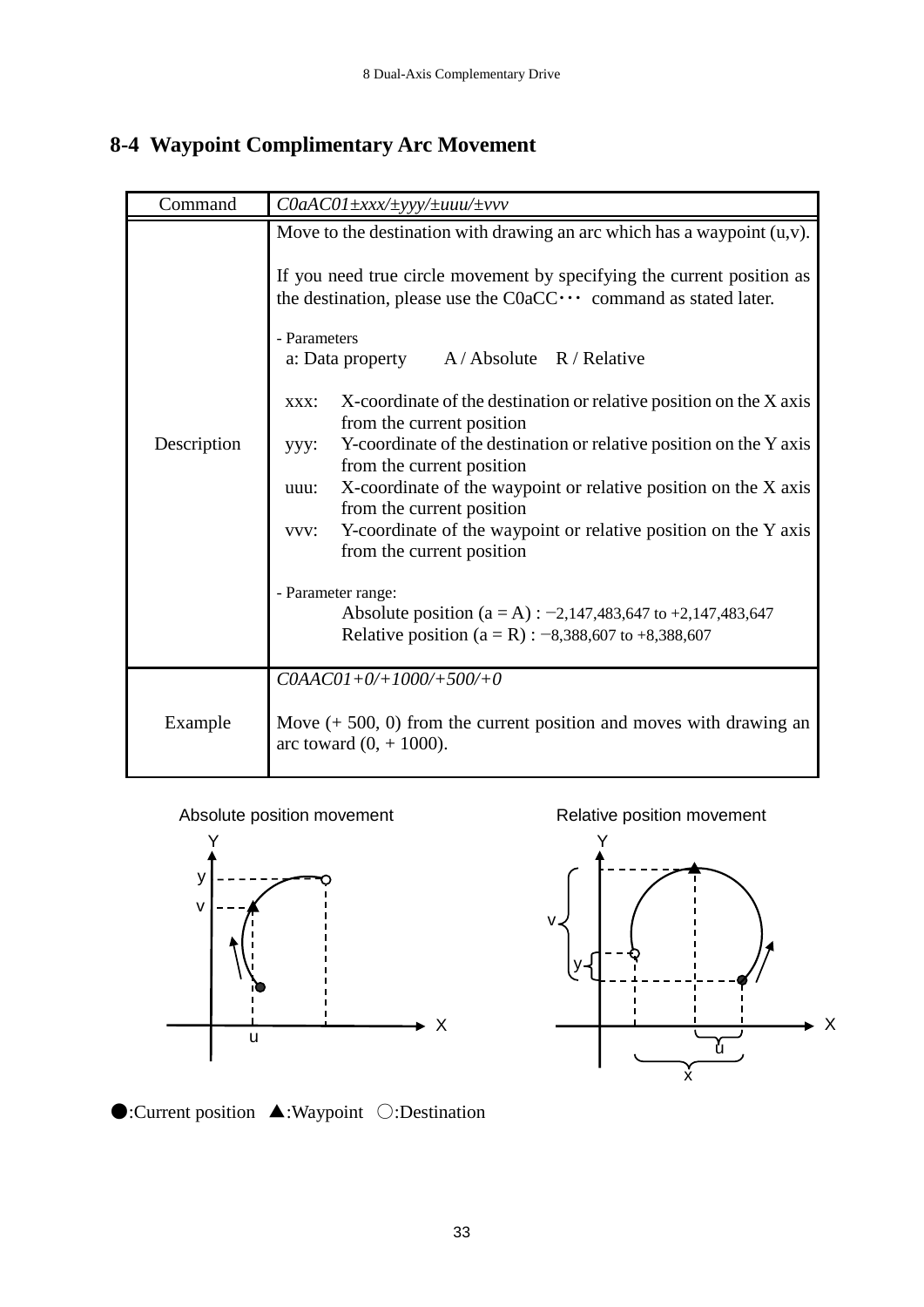## <span id="page-35-0"></span>**8-5 True circle movement with complemented waypoint**

| Command     | $CoaCCO1 \pm$ xxx/ $\pm$ yyy/ $\pm$ uuu/ $\pm$ vvv                                                                                                                                                                                                                                                                                                                                                                                                                                                                                                                                                                                                                                                                                                                                  |
|-------------|-------------------------------------------------------------------------------------------------------------------------------------------------------------------------------------------------------------------------------------------------------------------------------------------------------------------------------------------------------------------------------------------------------------------------------------------------------------------------------------------------------------------------------------------------------------------------------------------------------------------------------------------------------------------------------------------------------------------------------------------------------------------------------------|
| Description | Return to the current position with drawing the circle passing by<br>waypoint 1 $(u, v)$ and waypoint 2 $(x, y)$ sequencially.<br>- Parameters<br>Data property A/Absolute R/Relative<br>a:<br>X-coordinate of the waypoint1 or relative position on the X axis<br>uuu:<br>from the current position<br>vvv: Y-coordinate of the waypoint1 or relative position on the Y axis<br>from the current position<br>X-coordinate of the waypoint2 or relative position on the X axis<br>XXX:<br>from the current position<br>Y-coordinate of the waypoint 2 or relative position on the Y axis<br>yyy:<br>from the current position<br>- Parameter range:<br>Absolute position ( $a = A$ ) : -2,147,483,647 to +2,147,483,647<br>Relative position ( $a = R$ ) : -8,388,607 to +8,388,607 |
| Example     | CORCC01+500/+500/+0/+1000<br>Go through the two points $(0, 1000)$ and $(500, 500)$ sequentially to the current<br>position with the current position as $(0, 0)$ .                                                                                                                                                                                                                                                                                                                                                                                                                                                                                                                                                                                                                 |

Absolute position movement

Relative position movement





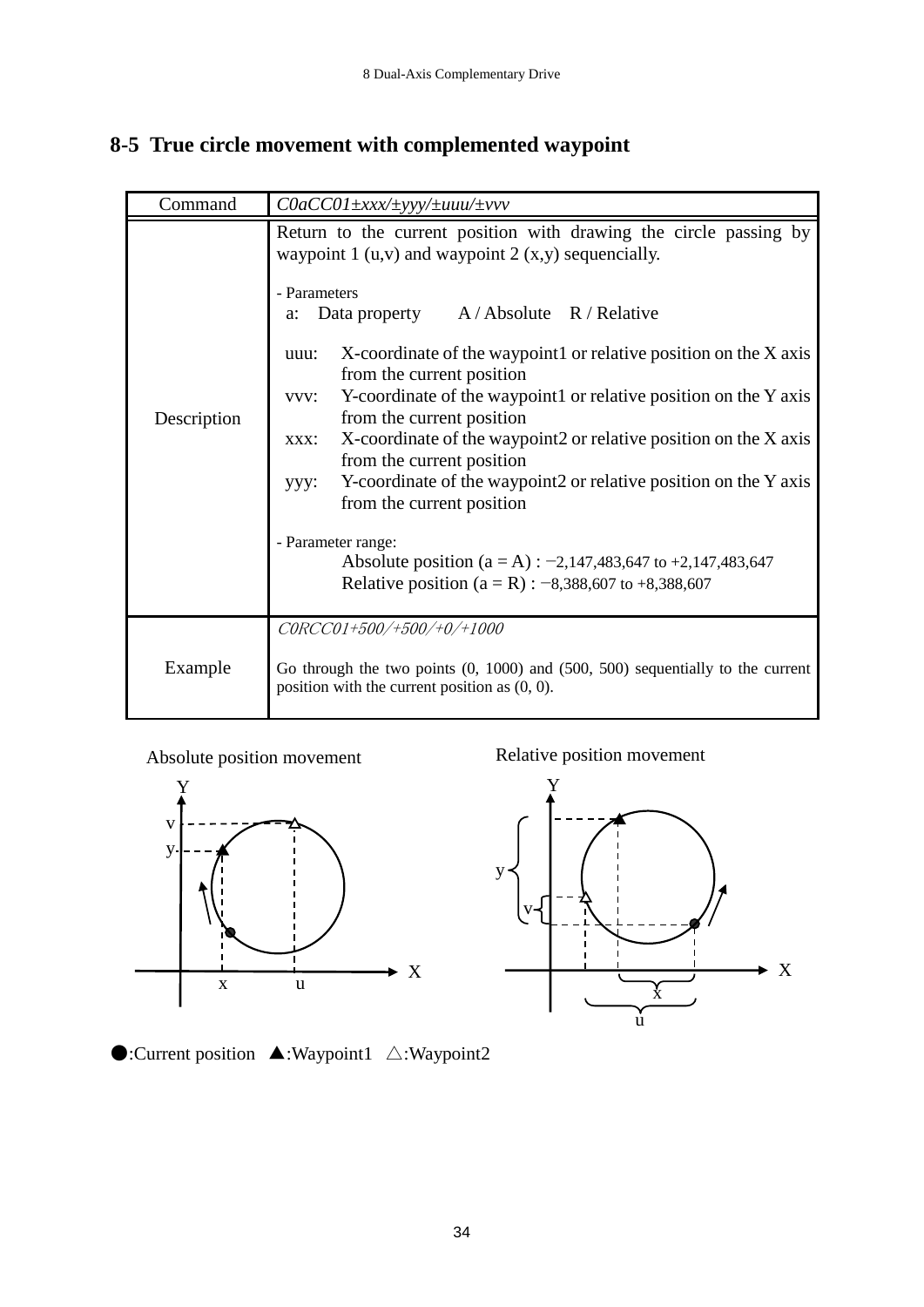## <span id="page-36-0"></span>9 Firmware version up

You can perform firmware upgrade of UPM2C-01 via USB communication line.

To keep safety you had better pull out the cables between unit and motor driver, or put off the power line of motor drivers.

In addition, the setting including the pulse value is initialized after firmware version up.

Please save the parameter of the UPM2C-01 by using trial software or please write out the parameter from setting as necessary.

You can find the file transmit for firmware version up software and its user's manual in the product web page.

File transmit for firmware version up software (for windows) http://www.tsuji-denshi.co.jp/download/lan\_rs\_file\_send.EXE User's manual (PDF) http://www.tsuji-denshi.co.jp/manual\_pdf/pm16c\_04xd\_vup\_soft.pdf

The below explanation is how to perform firmware version up by using LAN communication and Tera Term (free software).

- 1. Download the text file for version upgrade from Tsuji-Electronics HP. Firmware update information and update files are informed this page. http://www.tsuji-denshi.co.jp/support/ver\_11.html
- 2. Launch the program "Tera Term".
- 3. Click File -> New connection, and select com port for UPM2C-01 is connected.
- 4. Click SETUP -> Terminal, and set New-Line code to CR+LF both Receive and Transmit. Select Local Echo checkbox, and click OK button and exit setting.
- 5. Send the command "VER?", and if there is reply, the connection is OK.
- 6. Click File -> Send file, and appear send file select window. Choose the version up file that you have prepared at section 1(UPM2C\_01\_V1.xx.S).
- 7. "ACCESS" lamp is blinking while downloading firmware. If blinking is more quickly, this is the sign of writing new firmware to ROM. If stop blinking, this is the sign of firmware update is completed.
- 8. Disconnect the UPM2C-01 communication and pull USB cable out from UPM2C-01 or send "REST" command. Insert USB cable again, and start with new firmware.

UPM2C-01 contains two flash rom for writing firmware. The newer firmware is written on the unused flash rom, and will be selected new rom on next startup.

You can know which rom is current using by "FROM?" command, reply is "FROM0" or "FROM1". If you are going to compare the operation for firmware version difference, you can select the firmware for next startup with "FROM0" or "FROM1" command.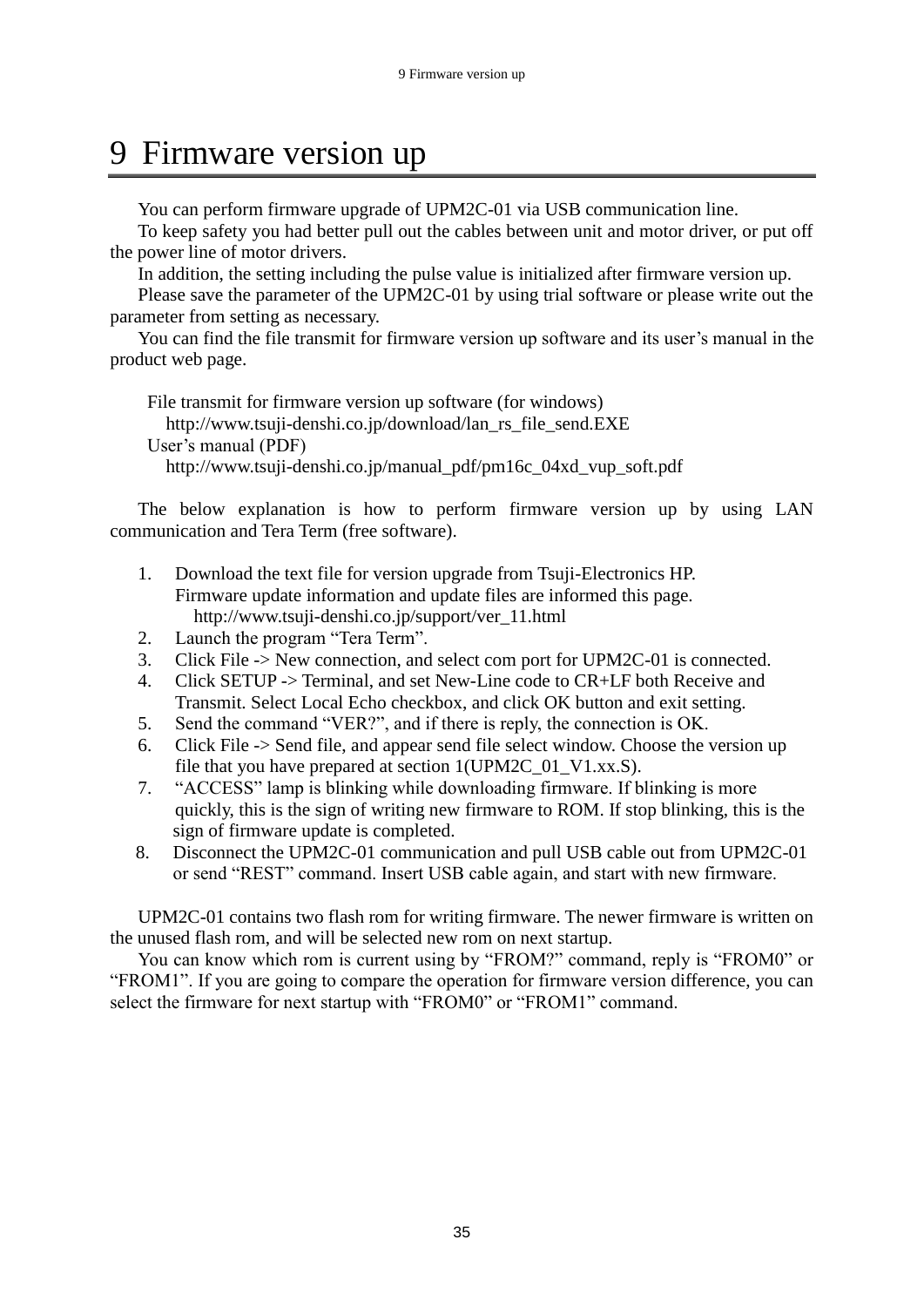If trouble occurred in download process and failed to connect to UPM2C-01, you can restore with first written firmware on CPU-ROM. The restore process is below.

- 1. Pull USB cable and AC adaptor cable out from UPM2C-01, and remove the top plate.
- 2. Turn ON dip switch 1 and OFF dip switch 2 at DSW1 on circuit board.
- 3. Connect USB cable, and blink quickly "ACCESS" lamp. If stop blinking, pull cable out.
- 4. Turn OFF dip switch 1 and 2, and connect USB cable again.
- 5. UPM2C-01 turns on with factory firmware version.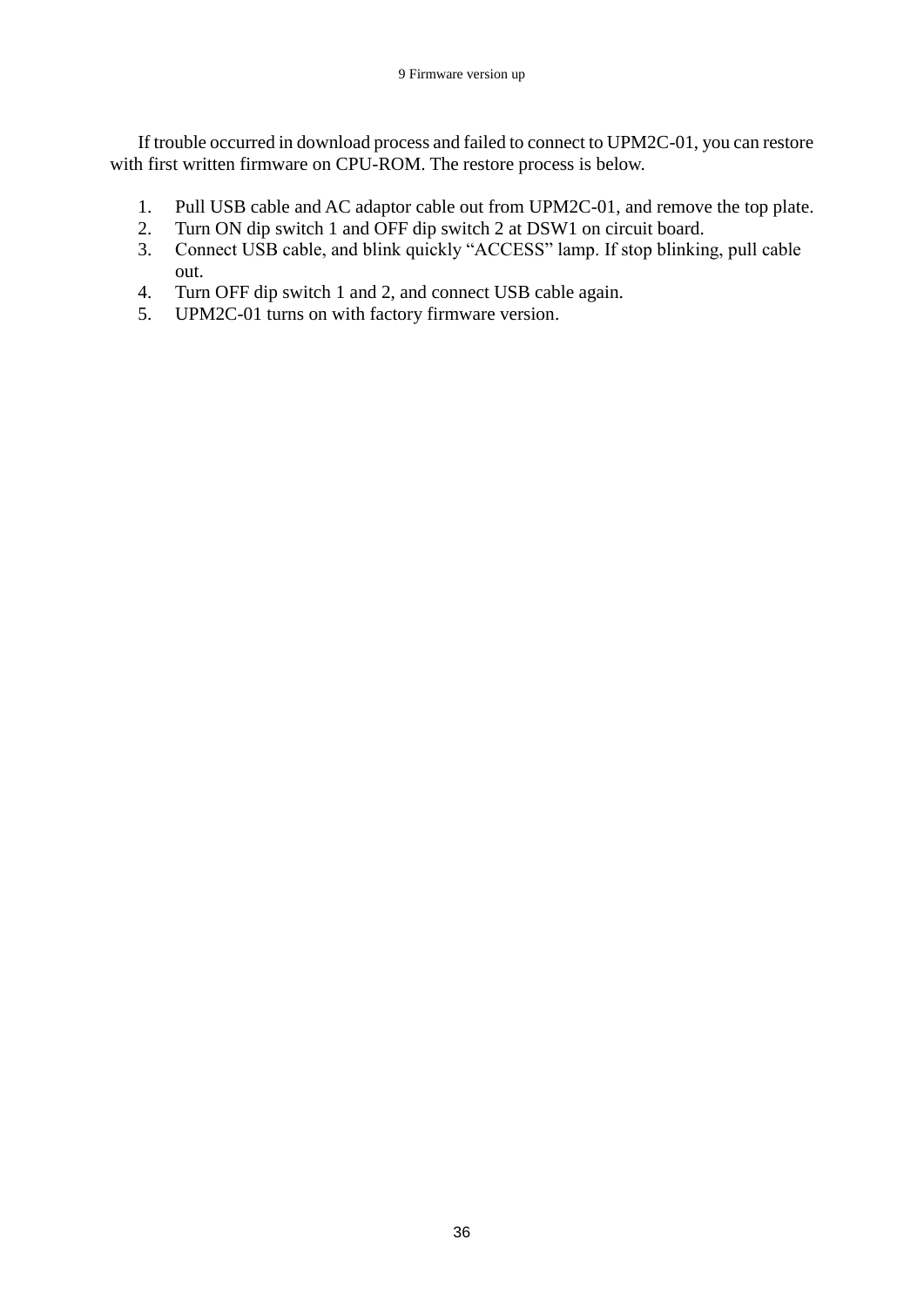# <span id="page-38-0"></span>10 Data1 "SPEED code"

The SPEED CODE used in the command to set the drive speed, but the speed corresponding to each code is undermentioned.

| No.              | <b>PPS</b> | No. | <b>PPS</b> | No. | <b>PPS</b> | No. | <b>PPS</b> | No. | <b>PPS</b> | No. | <b>PPS</b> |
|------------------|------------|-----|------------|-----|------------|-----|------------|-----|------------|-----|------------|
| $\boldsymbol{0}$ | 5          | 43  | 3200       | 86  | 7500       | 129 | 15580      | 172 | 30680      | 215 | 58600      |
| 1                | 10         | 44  | 3300       | 87  | 7600       | 130 | 15770      | 173 | 31250      | 216 | 59400      |
| $\overline{c}$   | 25         | 45  | 3400       | 88  | 7700       | 131 | 15970      | 174 | 31850      | 217 | 60200      |
| 3                | 50         | 46  | 3500       | 89  | 7800       | 132 | 16180      | 175 | 32470      | 218 | 61100      |
| 4                | 75         | 47  | 3600       | 90  | 7900       | 133 | 16400      | 176 | 33110      | 219 | 61900      |
| 5                | 100        | 48  | 3700       | 91  | 8000       | 134 | 16610      | 177 | 33780      | 220 | 62800      |
| $\overline{6}$   | 150        | 49  | 3800       | 92  | 8200       | 135 | 16830      | 178 | 34480      | 221 | 63600      |
| 7                | 200        | 50  | 3900       | 93  | 8400       | 136 | 17060      | 179 | 35210      | 222 | 64500      |
| 8                | 250        | 51  | 4000       | 94  | 8600       | 137 | 17240      | 180 | 35970      | 223 | 65400      |
| 9                | 300        | 52  | 4100       | 95  | 8800       | 138 | 17420      | 181 | 36500      | 224 | 66300      |
| 10               | 350        | 53  | 4200       | 96  | 9000       | 139 | 17600      | 182 | 37040      | 225 | 67200      |
| 11               | 400        | 54  | 4300       | 97  | 9200       | 140 | 17800      | 183 | 37600      | 226 | 68100      |
| 12               | 450        | 55  | 4400       | 98  | 9400       | 141 | 17990      | 184 | 38170      | 227 | 69100      |
| 13               | 500        | 56  | 4500       | 99  | 9600       | 142 | 18180      | 185 | 38760      | 228 | 70000      |
| 14               | 550        | 57  | 4600       | 100 | 9800       | 143 | 18380      | 186 | 39370      | 229 | 71000      |
| 15               | 600        | 58  | 4700       | 101 | 10000      | 144 | 18660      | 187 | 40000      | 230 | 72000      |
| 16               | 650        | 59  | 4800       | 102 | 10200      | 145 | 18940      | 188 | 40500      | 231 | 73000      |
| 17               | 700        | 60  | 4900       | 103 | 10400      | 146 | 19230      | 189 | 41100      | 232 | 74000      |
| 18               | 750        | 61  | 5000       | 104 | 10600      | 147 | 19530      | 190 | 41600      | 233 | 75000      |
| 19               | 800        | 62  | 5100       | 105 | 10800      | 148 | 19840      | 191 | 42200      | 234 | 76000      |
| 20               | 900        | 63  | 5200       | 106 | 11010      | 149 | 20160      | 192 | 42800      | 235 | 77100      |
| 21               | 1000       | 64  | 5300       | 107 | 11210      | 150 | 20500      | 193 | 43400      | 236 | 78100      |
| 22               | 1100       | 65  | 5400       | 108 | 11410      | 151 | 20830      | 194 | 44000      | 237 | 79200      |
| 23               | 1200       | 66  | 5500       | 109 | 11600      | 152 | 21190      | 195 | 44600      | 238 | 80300      |
| 24               | 1300       | 67  | 5600       | 110 | 11800      | 153 | 21550      | 196 | 45200      | 239 | 81400      |
| 25               | 1400       | 68  | 5700       | 111 | 11990      | 154 | 21930      | 197 | 45800      | 240 | 82500      |
| 26               | 1500       | 69  | 5800       | 112 | 12200      | 155 | 22320      | 198 | 46400      | 241 | 83700      |
| 27               | 1600       | 70  | 5900       | 113 | 12400      | 156 | 22730      | 199 | 47100      | 242 | 84800      |
| 28               | 1700       | 71  | 6000       | 114 | 12600      | 157 | 23150      | 200 | 47700      | 243 | 86000      |
| 29               | 1800       | 72  | 6100       | 115 | 12790      | 158 | 23590      | 201 | 48400      | 244 | 87200      |
| 30               | 1900       | 73  | 6200       | 116 | 12990      | 159 | 24040      | 202 | 49100      | 245 | 88400      |
| 31               | 2000       | 74  | 6300       | 117 | 13200      | 160 | 24510      | 203 | 49700      | 246 | 89600      |
| 32               | 2100       | 75  | 6400       | 118 | 13400      | 161 | 25000      | 204 | 50400      | 247 | 90800      |
| 33               | 2200       | 76  | 6500       | 119 | 13620      | 162 | 25510      | 205 | 51100      | 248 | 92100      |
| 34               | 2300       | 77  | 6600       | 120 | 13810      | 163 | 26040      | 206 | 51800      | 249 | 93300      |
| 35               | 2400       | 78  | 6700       | 121 | 14000      | 164 | 26600      | 207 | 52500      | 250 | 94600      |
| 36               | 2500       | 79  | 6800       | 122 | 14200      | 165 | 27170      | 208 | 53300      | 251 | 95900      |
| 37               | 2600       | 80  | 6900       | 123 | 14400      | 166 | 27620      | 209 | 54000      | 252 | 97300      |
| 38               | 2700       | 81  | 7000       | 124 | 14620      | 167 | 28090      | 210 | 54700      | 253 | 98600      |
| 39               | 2800       | 82  | 7100       | 125 | 14830      | 168 | 28570      | 211 | 55500      | 254 | 100000     |
| 40               | 2900       | 83  | 7200       | 126 | 15010      | 169 | 29070      | 212 | 56300      |     |            |
| 41               | 3000       | 84  | 7300       | 127 | 15200      | 170 | 29590      | 213 | 57000      |     |            |
| 42               | 3100       | 85  | 7400       | 128 | 15390      | 171 | 30120      | 214 | 57800      |     |            |

SPEED code Table (unit: PPS/Pulse Per Second)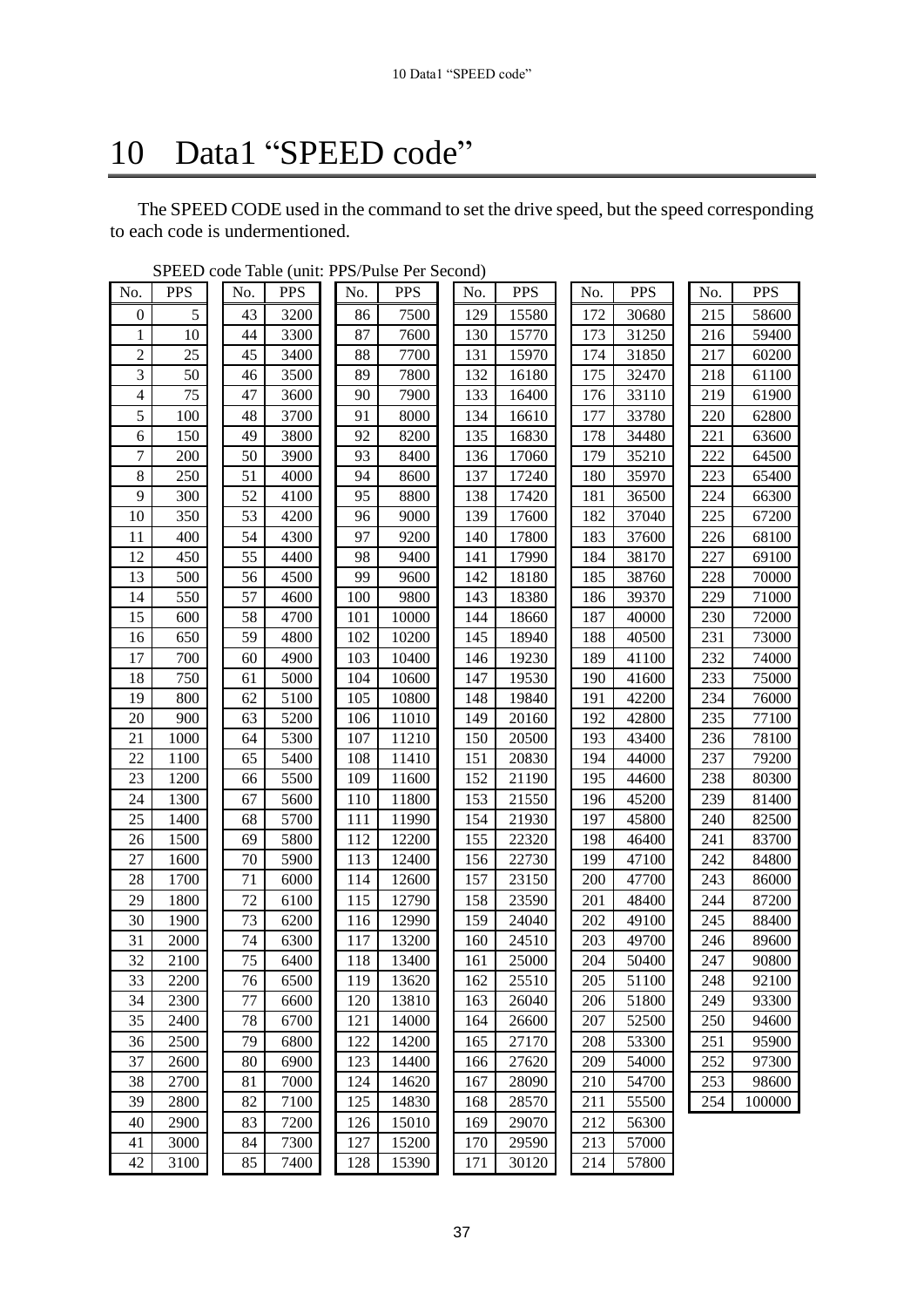## <span id="page-39-0"></span>11 Data2 "Acceleration / Deceleration rate"

The acceleration / deceleration rate is a coded value from 0 to 115, but the acceleration / deceleration values corresponding to each rate data are undermentioned.

|  | Rate Data Table (unit: ms/1000pps "The time it takes to reach the speed of 1000 pps") |  |  |  |  |  |  |  |  |
|--|---------------------------------------------------------------------------------------|--|--|--|--|--|--|--|--|
|  | Ly DATELLY DATELLY DATELLY DATELLY DATELLY DATE                                       |  |  |  |  |  |  |  |  |

| Rate Data Table (unit: ms/1000pps "The time it takes to reach the speed of 1000 pps") |             |  |     |             |  |     |             |  |     |                |     |             |     |             |
|---------------------------------------------------------------------------------------|-------------|--|-----|-------------|--|-----|-------------|--|-----|----------------|-----|-------------|-----|-------------|
| No.                                                                                   | <b>RATE</b> |  | No. | <b>RATE</b> |  | No. | <b>RATE</b> |  | No. | <b>RATE</b>    | No. | <b>RATE</b> | No. | <b>RATE</b> |
| $\mathbf{0}$                                                                          | 1000        |  | 20  | 150         |  | 40  | 22          |  | 60  | 3.3            | 80  | 0.47        | 100 | 0.068       |
|                                                                                       | 910         |  | 21  | 130         |  | 41  | 20          |  | 61  | 3              | 81  | 0.43        | 101 | 0.062       |
| $\overline{c}$                                                                        | 820         |  | 22  | 120         |  | 42  | 18          |  | 62  | 2.7            | 82  | 0.39        | 102 | 0.056       |
| 3                                                                                     | 750         |  | 23  | 110         |  | 43  | 16          |  | 63  | 2.4            | 83  | 0.36        | 103 | 0.051       |
| 4                                                                                     | 680         |  | 24  | 100         |  | 44  | 15          |  | 64  | 2.2            | 84  | 0.33        | 104 | 0.047       |
| 5                                                                                     | 620         |  | 25  | 91          |  | 45  | 13          |  | 65  | $\overline{c}$ | 85  | 0.3         | 105 | 0.043       |
| 6                                                                                     | 560         |  | 26  | 82          |  | 46  | 12          |  | 66  | 1.8            | 86  | 0.27        | 106 | 0.039       |
| 7                                                                                     | 510         |  | 27  | 75          |  | 47  | 11          |  | 67  | 1.6            | 87  | 0.24        | 107 | 0.036       |
| 8                                                                                     | 470         |  | 28  | 68          |  | 48  | 10          |  | 68  | 1.5            | 88  | 0.22        | 108 | 0.033       |
| 9                                                                                     | 430         |  | 29  | 62          |  | 49  | 9.1         |  | 69  | 1.3            | 89  | 0.2         | 109 | 0.030       |
| 10                                                                                    | 390         |  | 30  | 56          |  | 50  | 8.2         |  | 70  | 1.2            | 90  | 0.18        | 110 | 0.027       |
| 11                                                                                    | 360         |  | 31  | 51          |  | 51  | 7.5         |  | 71  | 1.1            | 91  | 0.16        | 111 | 0.024       |
| 12                                                                                    | 330         |  | 32  | 47          |  | 52  | 6.8         |  | 72  |                | 92  | 0.15        | 112 | 0.022       |
| 13                                                                                    | 300         |  | 33  | 43          |  | 53  | 6.2         |  | 73  | 0.91           | 93  | 0.13        | 113 | 0.020       |
| 14                                                                                    | 270         |  | 34  | 39          |  | 54  | 5.6         |  | 74  | 0.82           | 94  | 0.12        | 114 | 0.018       |
| 15                                                                                    | 240         |  | 35  | 36          |  | 55  | 5.1         |  | 75  | 0.75           | 95  | 0.11        | 115 | 0.016       |
| 16                                                                                    | 220         |  | 36  | 33          |  | 56  | 4.7         |  | 76  | 0.68           | 96  | 0.1         |     |             |
| 17                                                                                    | 200         |  | 37  | 30          |  | 57  | 4.3         |  | 77  | 0.62           | 97  | 0.091       |     |             |
| 18                                                                                    | 180         |  | 38  | 27          |  | 58  | 3.9         |  | 78  | 0.56           | 98  | 0.082       |     |             |
| 19                                                                                    | 160         |  | 39  | 24          |  | 59  | 3.6         |  | 79  | 0.51           | 99  | 0.075       |     |             |